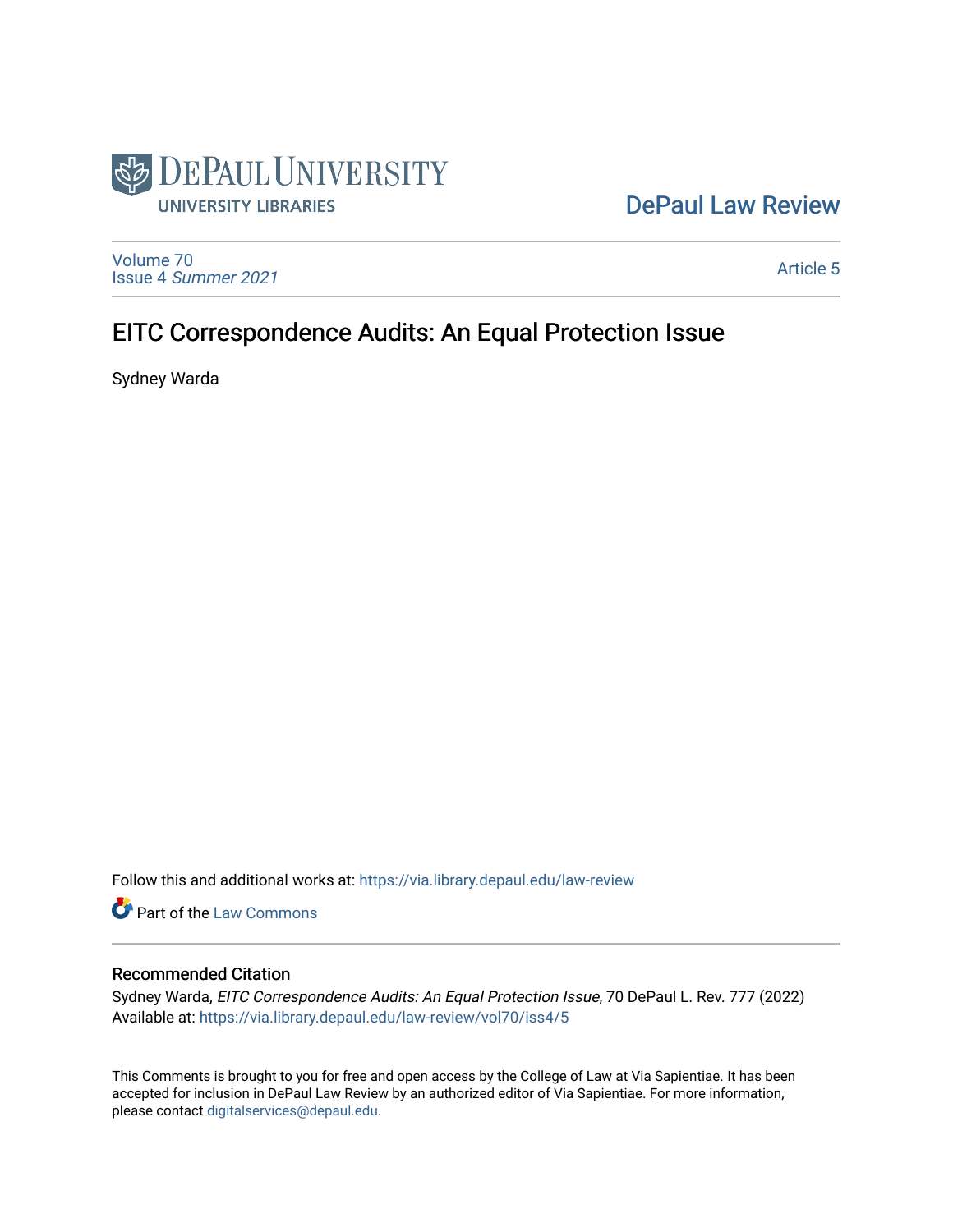## **EITC CORRESPONDENCE AUDITS: AN EQUAL PROTECTION ISSUE**

#### I. INTRODUCTION

The Earned Income Tax Credit ("EITC") is a tax credit available to working individuals who make under a certain income level. Although the credit is offered to some childless workers, the main purpose of the credit is to aid working families with one or more dependent children.1 Research suggests that the credit can have a considerable, positive impact on those who qualify for, and receive, the credit.2

While EITC claimants have some of the lowest incomes in the United States, their returns are audited at disproportionately high rates.3 The focus on this group of taxpayers stems from several sources. First, data suggests that improper claims of the EITC is high, however, the actual number of improper claims is disputed.<sup>4</sup> Second, there is a focus on limiting improper payouts on EITC claims in Congress, despite the fact that improper payouts of the EITC make up only a tiny portion of the overall tax deficit.5 Third, low- and mediumincome returns, including EITC returns, are simpler and cheaper to audit than returns from higher income filers and businesses.6

This Comment will discuss why audited EITC claimants have a valid equal protection claim against the government for the Internal Revenue Services ("IRS")'s auditing practices. While the Court has never held that wealth is a suspect classification for the purposes of equal protection,7 EITC claimants substantially satisfy the factors used by the Court to establish suspect classification. Despite this, it would be unlikely that the Supreme Court would find the indigent are a suspect class. A finding of suspect classification would require the Court to draw a hard line to delineate a class based on economic con-

<sup>1.</sup> *Earned Income Tax Credits*, CTRS. FOR DISEASE CONTROL & PREVENTION, https:// www.cdc.gov/policy/hst/hi5/taxcredits/index.html (last reviewed June 30, 2021) [hereinafter CDC, *Earned Income Tax Credits*].

<sup>2.</sup> *Id.*

<sup>3.</sup> INTERNAL REVENUE SERVICE, IRS DATA BOOK, 2018 23–26 tbl.9a (2018). For consistency, the data and calculations in this Comment are based on the IRS's tax audit data from 2018.

<sup>4.</sup> *See infra* Part II.A.3.

<sup>5.</sup> *See infra* Part II.A.5.

<sup>6.</sup> *See infra* Part II.A.6.

<sup>7.</sup> Henry Rose, *The Poor as a Suspect Class Under the Equal Protection Clause: An Open Constitutional Question*, 34 NOVA L. REV. 407, 408 (2010).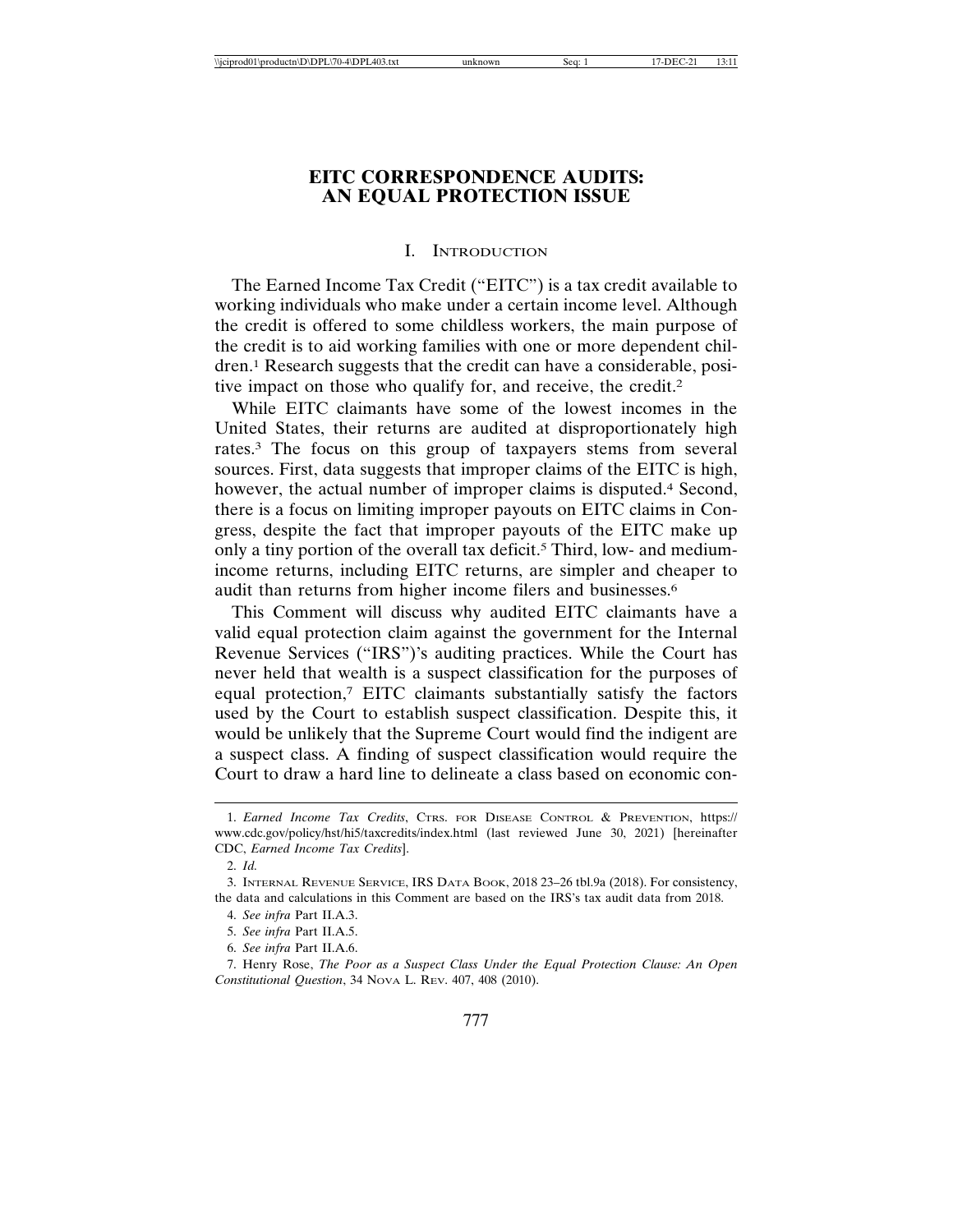dition, which it has been hesitant to do.8 While the government may have a compelling interest in limiting the tax deficit, evidence suggests that the high rate of correspondence audits of EITC claimants driven by desire for administrative efficiency—is not reasonably related to the government's goal of achieving a smaller tax deficit.

A case of this kind would be difficult for a plaintiff to win, as equal protection lawsuits that challenge patterns of enforcement by government entities require plaintiffs to show discriminatory intent.9 Despite this, a lawsuit of this kind could encourage courts to reevaluate the indigent as a suspect class in a novel context. A challenge to the IRS's auditing practice would also draw attention to the negative impact of congressional budget cuts on the federal refund auditing system and Congress's disproportionate focus on EITC refunds. An equal protection challenge could also highlight the detrimental effect of certain IRS auditing practices on low-income claimants and encourage the IRS to follow the advice of taxpayer advocates and implement reforms to remedy the inequities in the U.S. tax system.

#### II. BACKGROUND

#### *A. The Earned Income Tax Credit*

The EITC is one of the most significant anti-poverty features of the U.S. tax code today, but it began as a temporary measure to aid lowincome, working families and encourage economic growth during a period of recession.10 The credit was seen as an incentive for low-income people to work and, if successful, would cut back on unemployment and welfare costs.11

Despite the original intent of Congress, the EITC has remained part of the U.S. tax code, though the credit has grown and evolved since its inception. In the decades after its enactment, the maximum amount of credit was raised several times to reflect increases in the cost of living,

<sup>8.</sup> *See generally* San Antonio Indep. Sch. Dist. v. Rodriguez, 411 U.S. 1 (1973).

<sup>9.</sup> Washington v. Davis, 426 U.S. 229, 239 (1976).

<sup>10.</sup> Thomas L. Hungerford & Rebecca Thiess, *The Earned Income Tax Credit and the Child Tax Credit* (Sept. 25, 2013), https://www.epi.org/publication/ib370-earned-income-tax-credit-andthe-child-tax-credit-history-purpose-goals-and-effectiveness/.

<sup>11.</sup> *Id.*; MARGOT L. CRANDALL-HOLLICK, CONG. RESEARCH SERV., R44825, THE EARNED INCOME TAX CREDIT (EITC): A BRIEF LEGISLATIVE HISTORY 3-4 (2018) (quoting the Finance Committee Report on the Tax Reduction Act of 1975). As more recent data and research shows, the perception that individuals living at or below the poverty line who are able to work do not is a misconception. Elise Gould, *Poor People Work: A Majority of Poor People Who Can Work Do*, ECON. POL'Y INST. (May 19, 2015), https://www.epi.org/publication/poor-people-work-a-majority-of-poor-people-who-can-work-do/.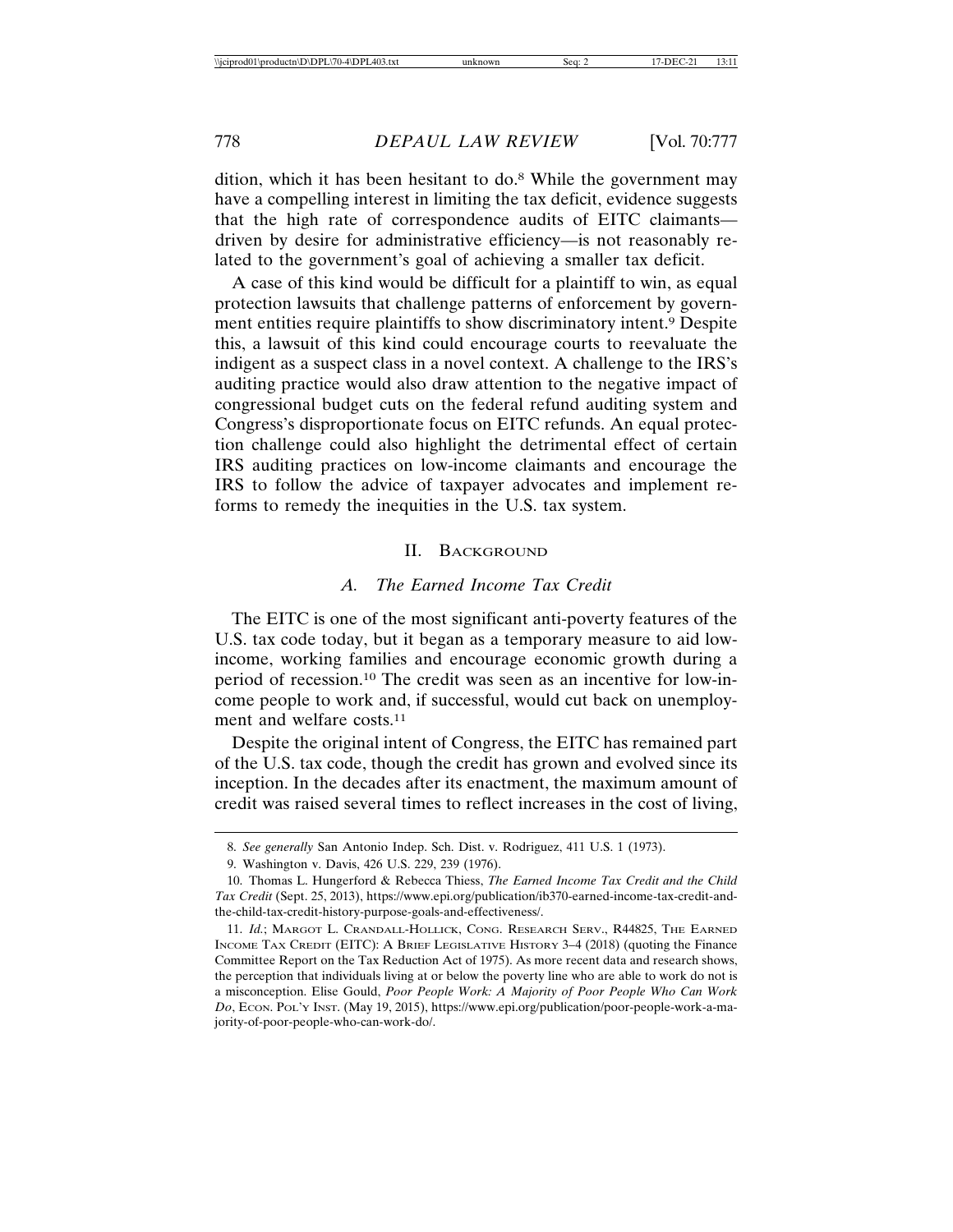2021] *EITC CORRESPONDENCE AUDITS* 779

inflation, and Social Security taxes.12 Around twenty years after its enactment, the EITC went through a significant overhaul. Among the changes were those to combat noncompliance.13 These changes had "the intention of reducing fraudulent claims, better targeting benefits, and improving administration."14 The scrutiny of EITC claims continued into the 2000s with further changes to reduce improper payments.15 Today, scrutiny of EITC refunds remains high.16

#### *1. How Do People Qualify for the EITC?*

The EITC targets low-income, working families. The amount of credit a filer is entitled to is measured by an individual's earned income multiplied by a credit percentage.17 Eight different formulas are used to calculate credit returns. The formula used depends on whether a filer is married or unmarried and the amount of dependent children they have.18 The EITC varies by income; the credit limit raises as an individual's income increases to a certain point until the credit is no longer available.<sup>19</sup> A claim for the credit is based on three factors earned income, relationship of qualifying children, and minimum residency of qualifying children.20

#### *2. Importance of the Credit for Claimants*

Despite being a tax credit, the EITC can be viewed as part tax credit, part welfare.21 One of the purposes of enactment, to mitigate cash welfare payments, is evidence of the credit's hybrid nature.22 Though it is a tax credit, the EITC has become one of the largest

<sup>12.</sup> CRANDALL-HOLLICK, *supra* note 11, at 4.

<sup>13.</sup> *Id.* at 4–7 (In addition, the credit was increased, opened to childless workers, and modified to vary by family size.).

<sup>14.</sup> *Id.* at 4.

<sup>15.</sup> *Id.* at 10.

<sup>16.</sup> *See Improper Payments in Federal Programs: Hearing Before the Comm. on Finance*, 114th Cong. 7 (2015); *see generally Improper Payments in the Administration of Refundable Tax Credits: Hearing Before the Subcomm. on Oversight of the Comm. on Ways & Means*, 112th Cong. (2011).

<sup>17. 26</sup> U.S.C. § 32(a)(1); Leslie Book, *The IRS's EITC Compliance Regime: Taxpayers Caught in the Net*, 81 OR. L. REV. 351, 361–62 (2002).

<sup>18.</sup> CRANDALL-HOLLICK, *supra* note 11, at 12.

<sup>19. 26</sup> U.S.C. § 32(b)(1)(A); Book, *supra* note 17, at 362.

<sup>20.</sup> Karie Davis-Nozemack, *Unequal Burdens in EITC Compliance*, 31 LAW & INEQ. 37, 47–48 (2012).

<sup>21.</sup> Lawrence Zelenak, *Tax or Welfare? The Administration of the Earned Income Tax Credit*, 52 UCLA L. REV. 1867, 1869 (2005).

<sup>22.</sup> *Id.*; *see also* CRANDALL-HOLLICK, *supra* note 11, at 3 (One of the initial purposes of the enactment of the EITC was to mitigate that amount low-income individuals claimed in cash welfare.).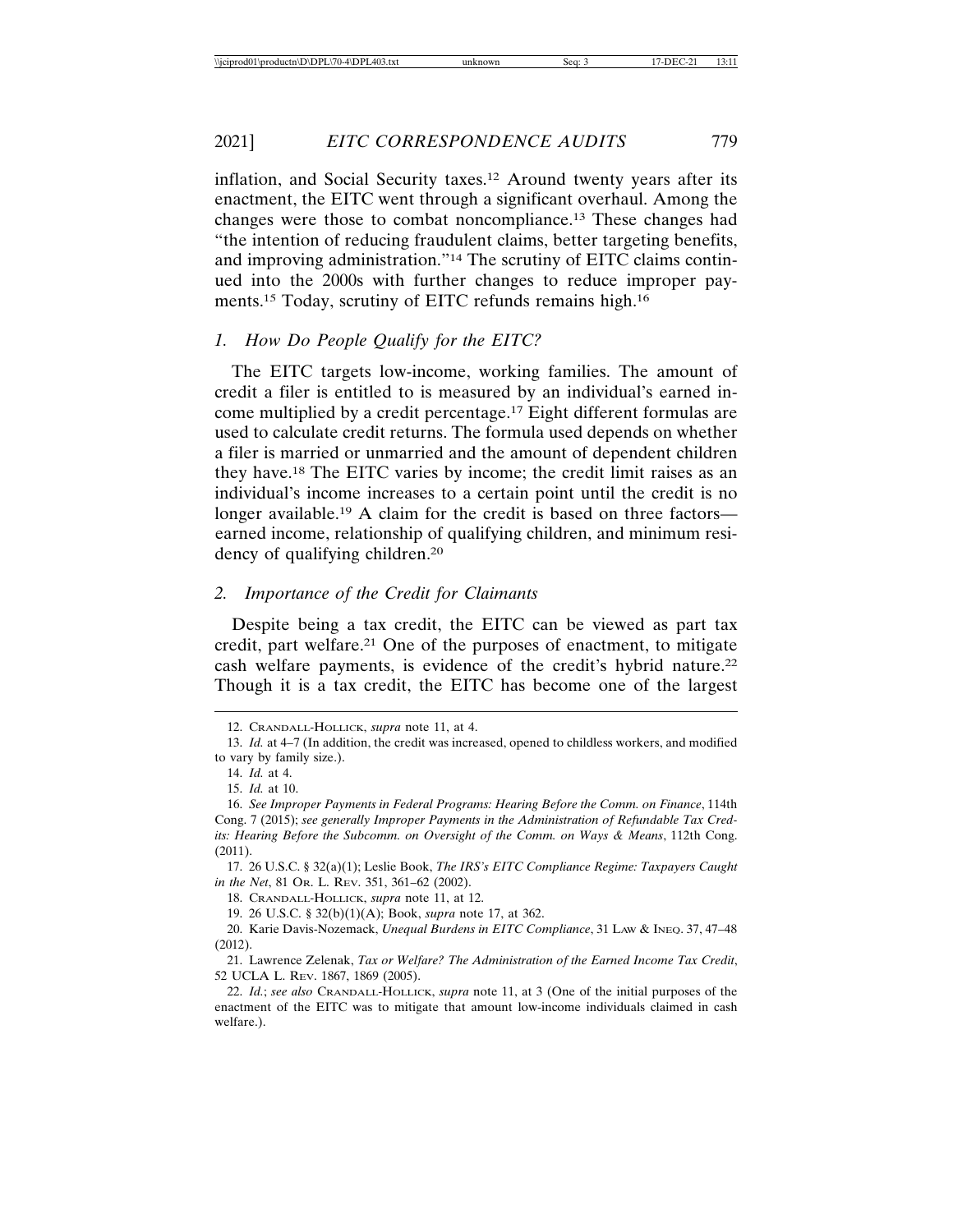welfare programs in the country, second only to Social Security.23 For those with children who received the credit, research shows that there is a significant, positive impact.24 The Congressional Research Service ("CRS") found that unmarried households with children living in poverty who claimed the credit saw significant benefits.25 For example, the percent of unmarried households with three children living with income between 50% and 100% of the poverty line dropped from 28.3% to 22.2% with the credit.26

Research also indicates the receipt of the EITC may have health and education benefits for families living at or below the poverty line.27 While it is difficult to measure the precise impact of the EITC on the health and education of low-income recipients of the credit, the EITC is an effective anti-poverty measure and likely has a positive effect on the health and well-being of its recipients.28 Studies that measure the impact of the EITC reflect this; receipt of the credit was associated with reduced occurrences of low birth weight and better maternal health.29 This effect stems from the well-established notion that poverty is linked to poor health, especially in infants and children.30 Research has similarly shown that receipt of the EITC has a positive effect on the education of children in households that receive the credit. Receiving the EITC may positively impact student test scores and college attendance.<sup>31</sup>

30. *Id.* at 18.

<sup>23.</sup> Bekah Mandell, *Race and State-level Earned Income Tax Credits: Another Case of Welfare Racism?*, 10 RUTGERS RACE & L. REV. 1, 2 (2008).

<sup>24.</sup> CDC, *Earned Income Tax Credits*, *supra* note 1.

<sup>25.</sup> MARGOT L. CRANDALL-HOLLICK & JOSEPH S. HUGHES, CONG. RESEARCH SERV., R44057, THE EARNED INCOME TAX CREDIT (EITC): AN ECONOMIC ANALYSIS 14-17 (2018). 26. *Id.* at 16.

<sup>27.</sup> *Id.* at 20; CDC, *Earned Income Tax Credits*, *supra* note 1.

<sup>28.</sup> CDC, *Earned Income Tax Credits*, *supra* note 1.

<sup>29.</sup> CRANDALL-HOLLICK, *supra* note 11, at 18–19 ("Several recent studies suggest that the EITC is associated with increases in birth weight and a reduction in the incidence of LBW. One study found that a \$1,000 increase in the EITC was associated with a reduction in the incidence of LBW by approximately 3%, and an increase in mean birth weight. Another study found that the EITC was associated with improvements in maternal health; EITC-eligible mothers were less likely to have risky levels of certain biomarkers (i.e., high blood pressure or other indicators associated with cardiovascular disease and inflammation).").

<sup>31.</sup> *Id.* at 20–21. "Researchers looking at the test scores of children in elementary school in a large urban school district found that children in families that received larger EITCs (and the refundable portion of the child tax credit) tended to score higher on English and math tests. (Similar results were found by researchers looking at the impact of legislative expansions to the EITC in the 1990s. They found that the children in families that received the largest increase in the credit tended to score higher on math and reading tests)." *Id.* at 20. However, it is still unclear in what way the increased credit is impacting the scores. Similarly, researchers cannot separate the possible effects of the EITC from the possible effects of employment on both health and education.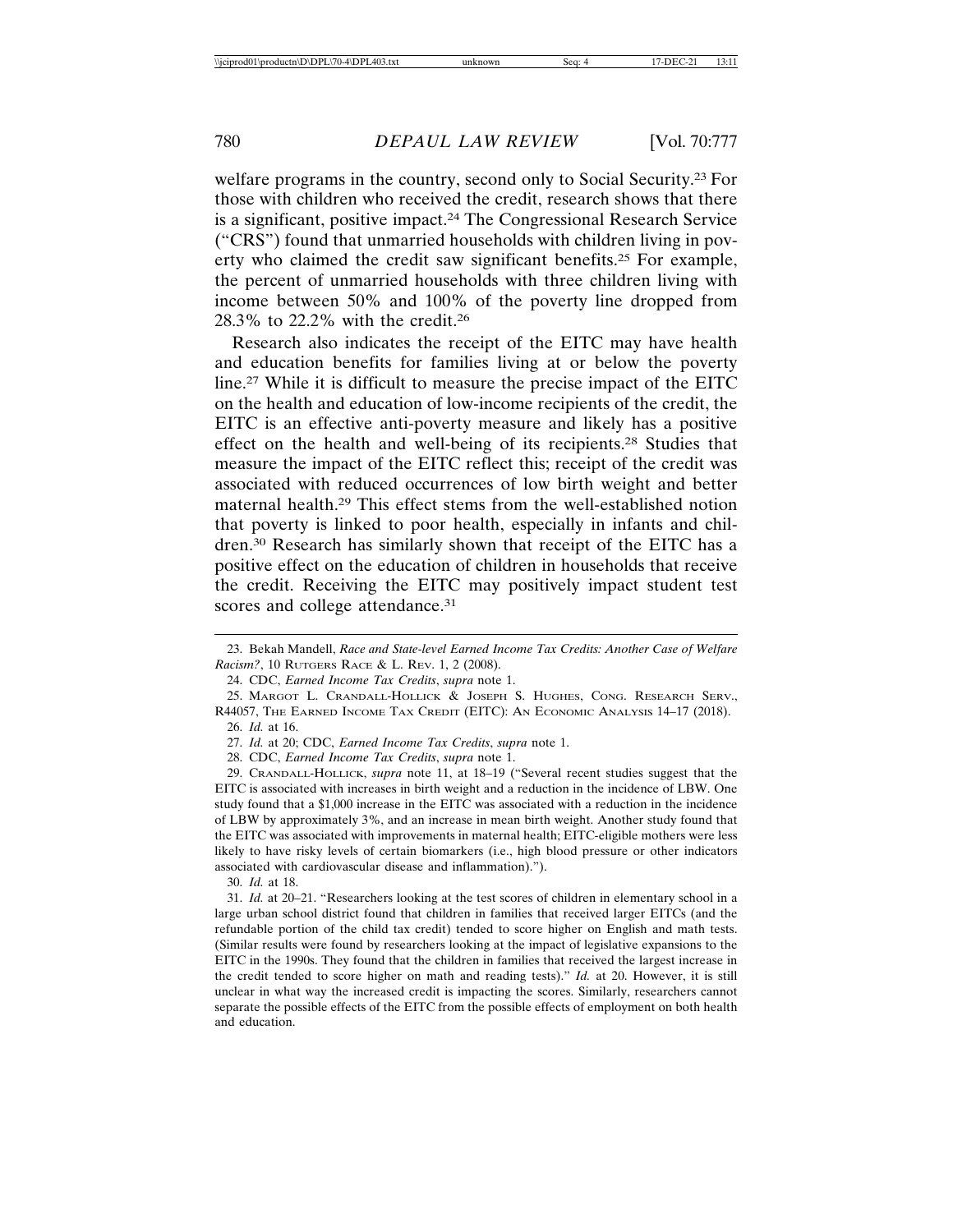## *3. Improper Payments of EITC*

Improper payments and overclaims have been a concern in the administration of the EITC for decades.32 According to the U.S. Government Accountability Office ("GAO"), an improper payment is "any payment that should not have been made or that was made in an incorrect amount under statutory, contractual, administrative, or other legally applicable requirements. Among other things, it includes payment to an ineligible recipient, payment for an ineligible good or service, and any duplicate payment."33 2018 reports from the IRS placed the rate of improper payments at 25% with the balance of improper payments at \$18.4 billion.34

It is difficult to pinpoint what percentage of improper EITC returns are claimed through fraud and what percentage of improper payments are attributable to mistake, though the IRS has acknowledged that most improper payments are caused by errors due to the complexity of the credit, rather than fraud.35 In 2014, the IRS released a study that identified the three main ways that claimants improperly file their EITC refunds. The three main reasons were: claiming children who were not qualifying children, misreporting income, and using an incorrect filing status.36

There are a number of factors that likely impact the level of improper claims. First, initial eligibility for the credit is determined by the taxpayer, unlike other similarly situated programs, which require some type of application before claiming the benefit.<sup>37</sup> The complexity that surrounds child residency and whether a particular individual is a "qualified child," coupled with the self-reporting nature, also contributes to the erroneous claims.38 The complex nature of claiming the benefit contributes to the erroneous filing.39 Finally, low-income filers

<sup>32.</sup> *See generally* CRANDALL-HOLLICK, *supra* note 11 (providing chronological discussion of the compliance concerns through the decades); Stephen D. Holt, *Keeping it in Context: Earned Income Tax Credit Compliance and Treatment of the Working Poor*, 6 CONN. PUB. INT. L.J. 183, 185 (2006).

<sup>33.</sup> *Improper Payments in Federal Programs: Hearing Before the Comm. on Finance*, 114th Cong. 11–12 (2015) (statement from Hon. Gene L. Dodaro, Comptroller General of the United States).

<sup>34.</sup> NATIONAL TAXPAYER ADVOCATE, ANNUAL REPORT TO CONGRESS 91, 93 (2018).

<sup>35.</sup> *Id.* at 79; *see* Holt, *supra* note 32, at 186.

<sup>36.</sup> MARGOT L. CRANDALL-HOLLICK, CONG. RES. SERV., R43873, THE EARNED INCOME TAX CREDIT (EITC): ADMINISTRATIVE AND COMPLIANCE CHALLENGES 4 (2015).

<sup>37.</sup> *Improper Payments in Federal Programs: Hearing Before the Comm. on Finance*, 114th Cong. 8 (2015) (statement from Hon. Gene L. Dodaro, Comptroller General of the United States).

<sup>38.</sup> *Id.*

<sup>39.</sup> *See* Davis-Nozemack, *supra* note 20, at 38.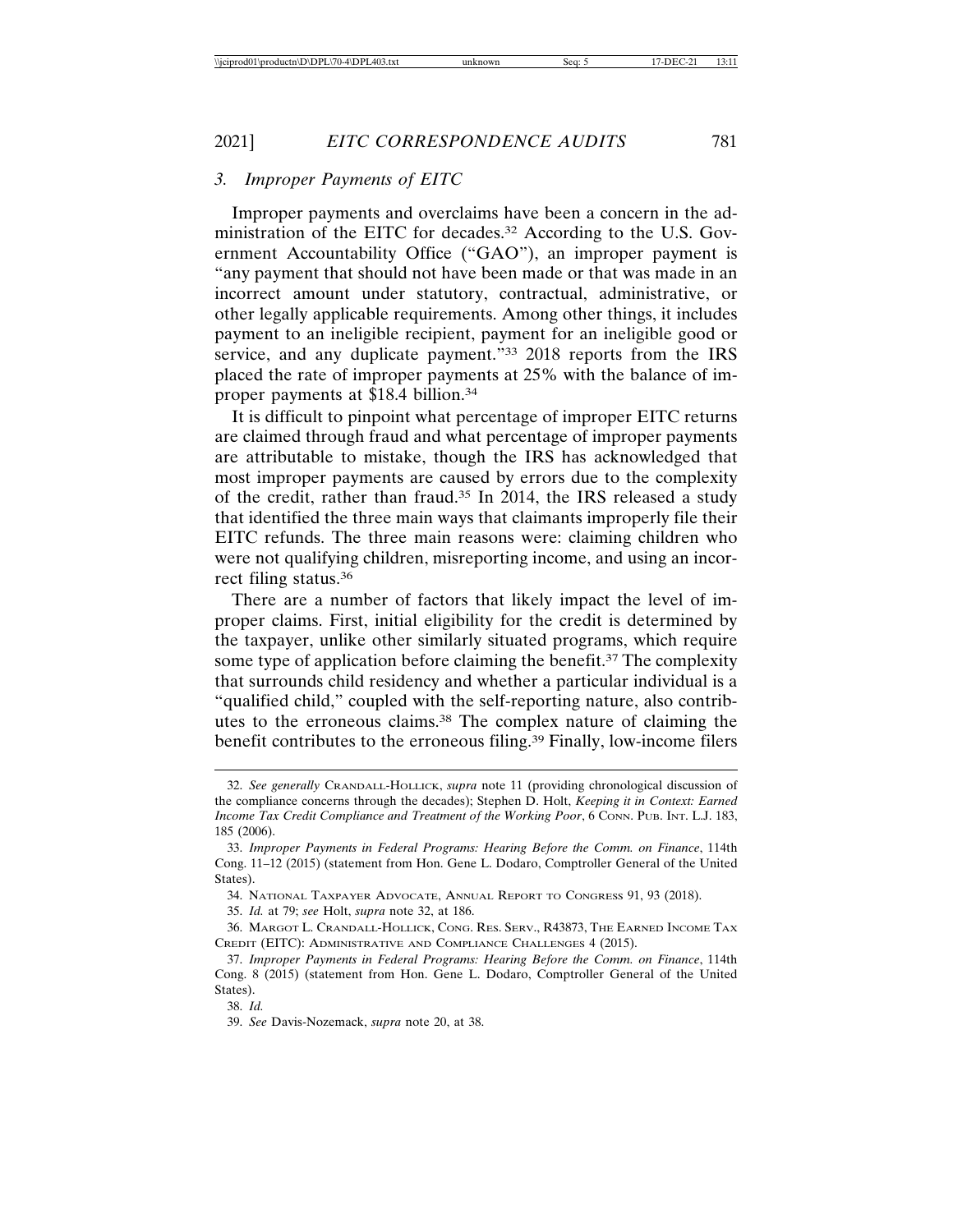are less likely to be financially literate and have access to tax professionals and support services, which likely contributes to the improper payment rate.40

#### *4. Challenges to IRS Data on Improper Payments*

Data from other sources indicates that the percent of improper payments and overall balance of improper payments is actually much lower than the IRS estimates.<sup>41</sup> The National Taxpayer Advocate ("NTA") challenged the efficacy of the data produced by the IRS based on the fact that the IRS data is compiled before any recovery of improper payments.42 Additionally, the IRS's error rate does not consider underpayments or cases when the incorrect parent claimed the EITC which resulted in an underpayment, or lack of payment, to the correct parent.43 The NTA estimates that for every dollar of improper payments of the EITC, forty cents goes unclaimed.44 In 2014, the Treasury Inspector General for Tax Administration estimated that improper payments of the credit equaled \$17.7 billion, but that \$7.3 billion of the credit went unclaimed.45 Additionally, EITC improper payments and overclaims represent a relatively small place in the tax gap. In 2015, for example, even when only considering individual tax noncompliance, EITC overclaims accounted for only 6% of the tax gap.46

#### *5. Targeting of EITC Returns for Audit*

Despite the conflict over the actual level of overpayment of the EITC and the relatively small impact EITC overpayments have in the tax gap, the IRS's high estimates of EITC improper payments has encouraged the IRS and Congressional focus on EITC compliance.47 Congress began targeting improper EITC claims in earnest in the mid-1990s.48 Congress was concerned with, among other things, the amount of credit being claimed in error, and the subsequent improper payments. The changes made to the credit through the Taxpayer Relief Act of 1997 sought to limit the availability of the credit for certain

<sup>40.</sup> *Id.* at 64.

<sup>41.</sup> *Id.* at 69–70.

<sup>42.</sup> NATIONAL TAXPAYER ADVOCATE, *supra* note 34, at 91.

<sup>43.</sup> *See* Davis-Nozemack, *supra* note 20, at 70; *see* Holt, *supra* note 32, at 185 n.17.

<sup>44.</sup> NATIONAL TAXPAYER ADVOCATE, *supra* note 34, at 95.

<sup>45.</sup> *Id.* at 95 n.28.

<sup>46.</sup> CRANDALL-HOLLICK, *supra* note 36, at 3–4.

<sup>47.</sup> *See* Davis-Nozemack *supra* note 20, at 40.

<sup>48.</sup> CRANDALL-HOLLICK, *supra* note 11 at 7 (citing Speaker Gingrich, "Taming the EITC," *Congressional Record*, October 17, 1995, p. E1952).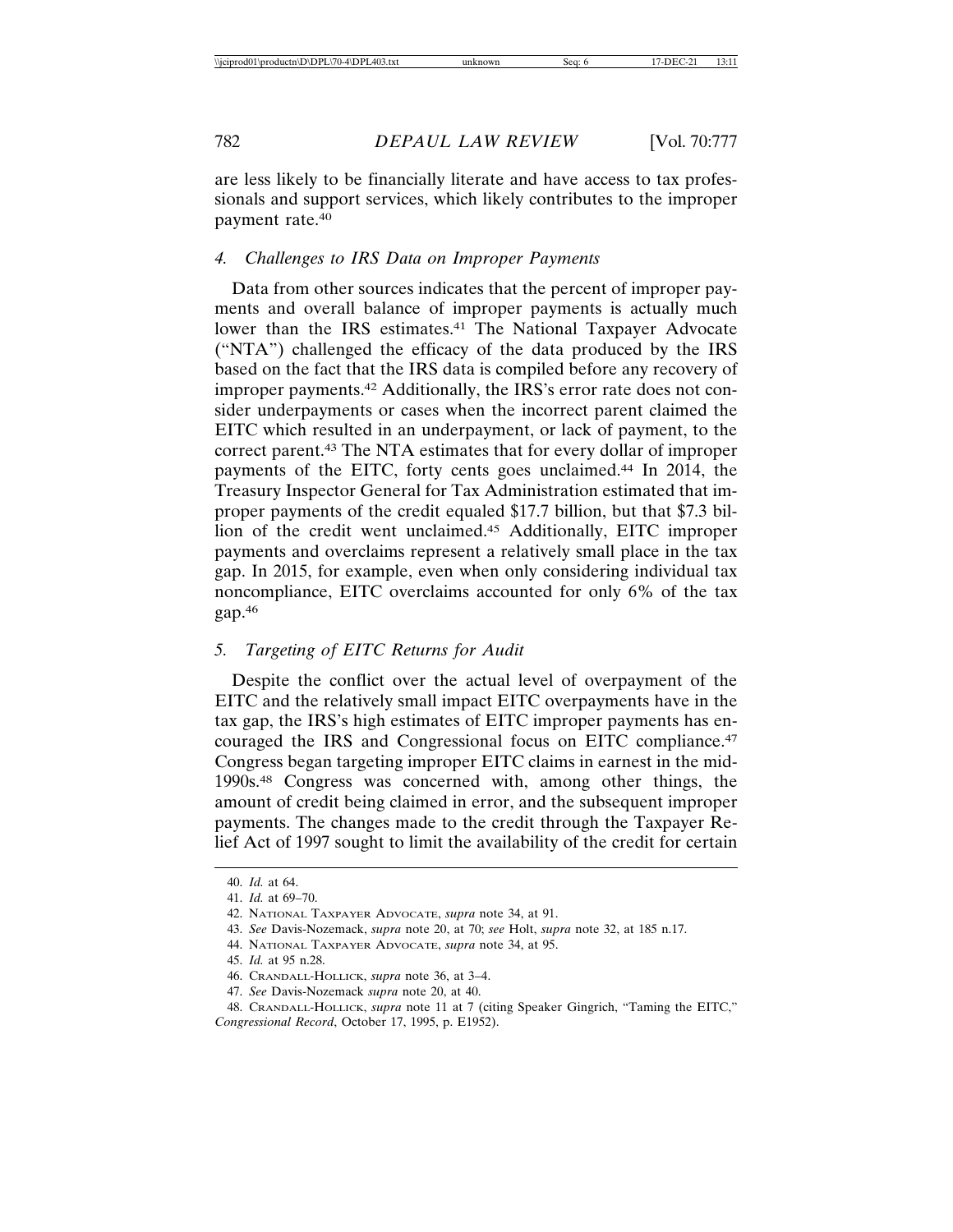individuals and reduce fraud. Among other changes, the Act established strict penalties for those who improperly claim the credit in a reckless or fraudulent manner.49 Furthermore, in the 1990s, there was an increase in the IRS's budget and \$100 million was specifically earmarked for EITC examinations.<sup>50</sup> Later, the Protecting Americans from Tax Hikes Act also sought to limit improper payments of the credit. One of the provisions of the Act required the IRS to withhold EITC refunds until a later date and required more compensation information from employers to evaluate EITC returns for income reporting errors.51 Congress has continued to focus on EITC improper payments.52

Improper payment laws also impact the level of scrutiny of EITC returns.53 The purposes of improper payment laws are to limit the government from improperly paying parties and produce a "systematic framework for improper payment identification, measurement, planning, and reporting."54 These laws, stemming from federal statutes and an executive order, require agencies to report any improper payments amounting to \$10 million or over.55 Federal programs with the highest improper payments must report on their current and future actions for lowering the improper payments.<sup>56</sup> Because the EITC improper payment balance is over the \$10 million threshold, it is subject to the increased scrutiny required by the improper payment laws.

The focus on improper payments of the EITC has led to high audit rates of EITC returns, relative to other groups. There were 195,750,099 returns filed in 2018; 76.6% were individual returns (including EITC returns), 0.9% were corporate returns, and 13.8% were EITC returns.57 The audit rate of all tax returns in 2018 was 0.5% and the total recommended additional payment in thousands of dollars was \$26,514,334.00.58 Individual income tax returns were audited at an average rate of 0.6% and netted \$9,050,651.00 in recommended additional payments, comprising 34% of the total recommended addi-

<sup>49.</sup> *Id.* at 7–8 (The penalties included a ten-year ban on claiming the credit for those who had claimed it fraudulently.).

<sup>50.</sup> *See* Davis-Nozemack, *supra* note 20, at 58.

<sup>51.</sup> CRANDALL-HOLLICK, *supra* note 11, at 11.

<sup>52.</sup> *See Improper Payments in Federal Programs: Hearing Before the Comm. on Finance*, 114th Cong. 3 (2015); *Improper Payments in the Administration of Refundable Tax Credits: Hearing Before the Subcomm. on Oversight of the Comm. on Ways & Means*, 112th Cong. 3 (2011).

<sup>53.</sup> *See* Davis-Nozemack *supra* note 20, at 59.

<sup>54.</sup> *Id.* at 42.

<sup>55.</sup> *Id.* at 43.

<sup>56.</sup> *Id.*

<sup>57.</sup> INTERNAL REVENUE SERVICE, *supra* note 3, at 23 tbl.9a.

<sup>58.</sup> *Id.* at 23–24.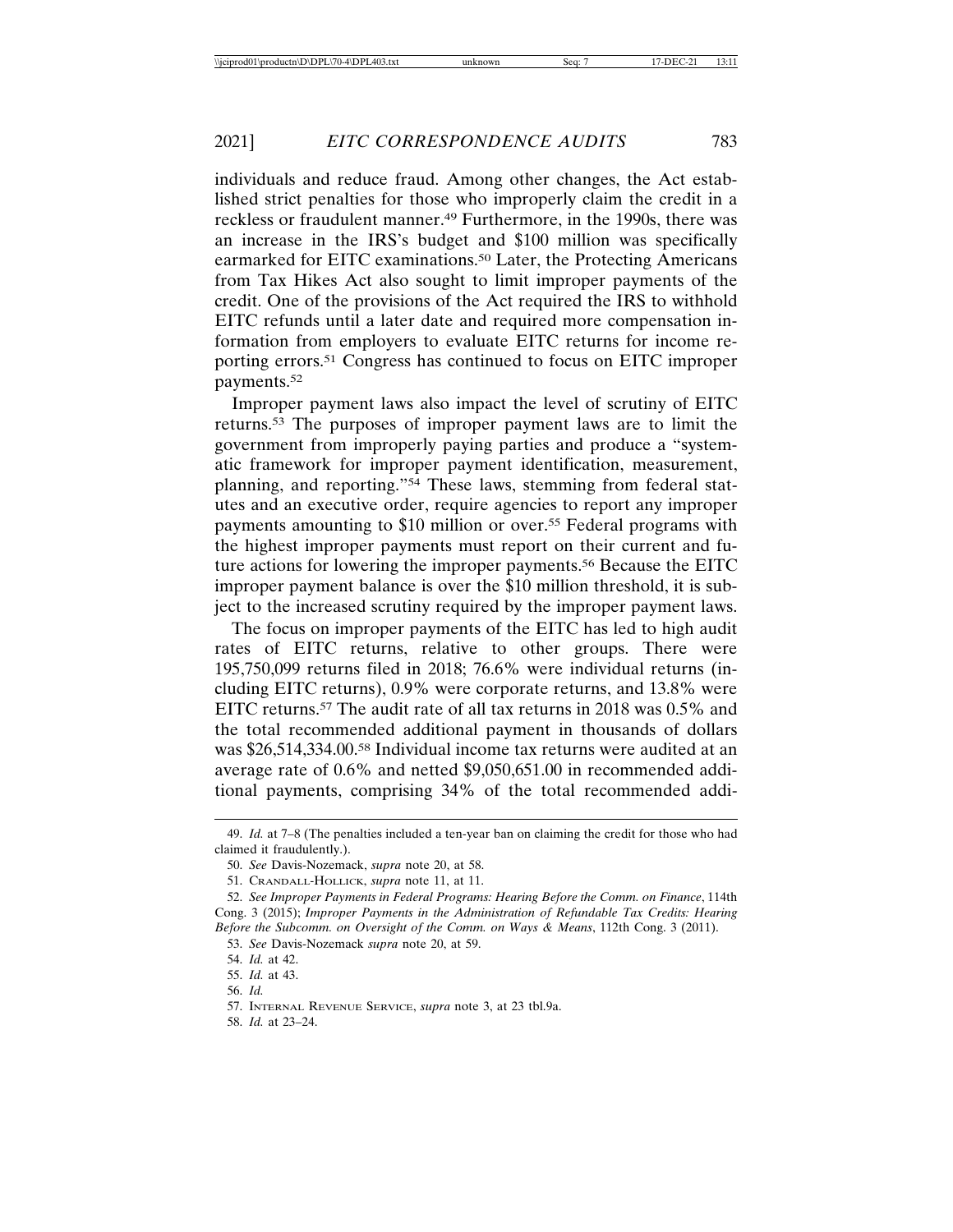tional payments.59 Corporate returns were audited at 0.9% and netted additional payments of \$14,380,571.00, comprising 54% of additional payments.60 Individual return of EITC claimants with returns under \$25,000.00 were audited at 1.4% with a recommended additional payment total of \$1,679,971.00 and EITC returns over \$25,000 were audited at 1% with a recommended additional payment of \$268,416.00. Together, these recommended additional payments for EITC returns comprised 7.3% of the total recommended additional payments.61

## *6. Budget Cuts to the IRS and Use of Correspondence Examinations*

Congressional budget cuts to the IRS over the past years have been significant.<sup>62</sup> The operating cost of the IRS has dropped from over \$14 billion in 2010 to \$11.7 billion in 2018.<sup>63</sup> When measured for inflation, that comes to approximately a 20% decrease.64 Full-time positions with the IRS have dropped from 94,711 in 2010 to 73,519 in 2018.65 The Congressional Budget Justification and Annual Performance Report and Plan for the 2020 fiscal year will increase the IRS's base budget and funds for enforcement, though most of that will be applied to aging IRS technical infrastructure.<sup>66</sup> Budget cuts have had a significant impact on the number of examinations conducted by the IRS. In 2010, examinations covered 0.9% of the total returns, while in 2018 that number was down to  $0.5\%$ , about a 44% decrease.<sup>67</sup> While examinations have dropped for both individual and business returns,68 some

63. INTERNAL REVENUE SERVICE, *supra* note 3, at 63 (Data for 2010 adjusted for inflation using the U.S. Bureau of Economic Analysis Nondefense Gross Domestic Product Chain-type Price Index with a 2018 base year.).

64. *Increase Appropriations for the Internal Revenue Service's Enforcement Initiatives*, CONG. BUDGET OFF. (Dec. 13, 2018), https://www.cbo.gov/budget-options/2018/54826.

65. INTERNAL REVENUE SERVICE, *supra* note 3, at 74.

66. Janet Holtzblatt, *The Administration's IRS Budget Contains The Good, The Bad, And The Uncertain*, TAX POL'Y CTR. (Mar. 26, 2019), https://www.taxpolicycenter.org/taxvox/administra tions-irs-budget-contains-good-bad-and-uncertain.

67. CONGRESSIONAL BUDGET OFFICE, *supra* note 64; INTERNAL REVENUE SERVICE, *supra* note 3, at 23–26 tbl.9a; INTERNAL REVENUE SERVICE, INTERNAL REVENUE SERVICE DATA BOOK, 2010, 22 tbl.9a. (2011), *available at* https://www.irs.gov/statistics/soi-tax-stats-irs-databook-index-of-tables.

68. Rettig Letter, *supra* note 62, at 2.

<sup>59.</sup> *Id.*

<sup>60.</sup> *Id.* at 23–25.

<sup>61.</sup> *Id.* at 23–24.

<sup>62.</sup> *See* Letter from Charles P. Rettig, Commissioner of the IRS, to Senator Ron Wyden, Ranking Member Committee on Finance (Sept. 6, 2019), *available at* https://assets.document cloud.org/documents/6430680/Document-2019-9-6-Treasury-Letter-to-Wyden-RE.pdf [hereinafter "Rettig Letter"].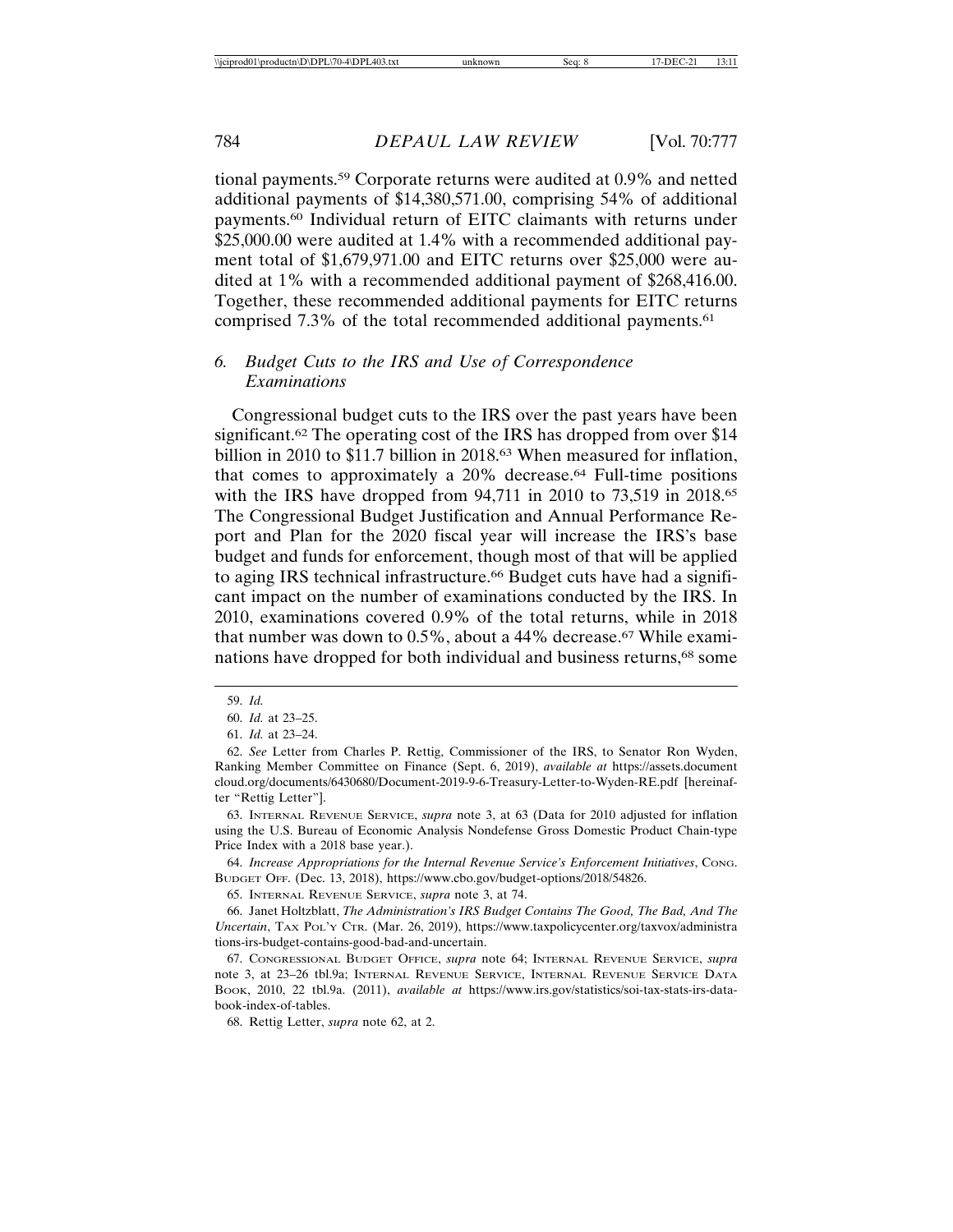examination rates have dropped more than others based on the type of examination used.69

The budget cuts have affected field and correspondence audits in different ways.<sup>70</sup> Correspondence audits are conducted by mail, while field audits are conducted face-to-face.71 Between 2000 and 2010, the use of correspondence audits by the IRS for examining returns almost tripled.72 According to the IRS, the increase in correspondence audits was directly related to the budget cuts within the IRS.73 While the audit rate has plateaued at approximately 75% correspondence audits and the remaining 25% field audits, some groups, namely EITC returns, are much more likely to be audited by a correspondence audit than a field audit.74 In 2018, the vast majority of EITC audits were correspondence audits.75 For claimants with income below \$25,000, 96.6% of the examinations conducted on the returns for that group were correspondence audits. 76

When an EITC return is submitted, each return is compared against third-party data and past tax filing information. Certain returns are flagged for potential issues and assigned risk scores based on the potential noncompliance issue. Returns rated for the highest possibility of noncompliance are available for audit.77 If a return is chosen for audit, a correspondence letter is automatically sent to the taxpayer requesting additional documentation. The taxpayer then typically has thirty days to respond and the refund is put on hold until the matter is resolved.78 If the taxpayer does not respond to the notice, the credit is disallowed in full.79 If the taxpayer responds with documentation, the

- 72. *See* Davis-Nozemack, *supra* note 20, at 38.
- 73. Rettig Letter, *supra* note 62, at 2.
- 74. INTERNAL REVENUE SERVICE, *supra* note 3, at 23–26 tbl.9a.
- 75. *Id.*

<sup>69.</sup> INTERNAL REVENUE SERVICE, *supra* note 3, at 23 tbl.9a, 22, tbl.9a (The examination rate for EITC recipients for income under \$25,000 is at 1.4% and above \$25,000 is at 1.0% in 2018. In 2010 the examination rates for those groups were at 2.4% and 1.8% respectively. The examination rate for returns for income at least \$200,000 and under \$1,000,000 was 0.6% for nonbusiness returns and 1.4% for business returns in 2018. In 2010 the examination rates for those groups were at 2.5% and 2.9% respectively. Examination rates for returns with total income over \$1,000,000 or more was 3.2% in 2018. In 2010 the examination rate for that group was at 8.4%.)

<sup>70.</sup> *Id.* at 23–26.

<sup>71.</sup> *See* Holt, *supra* note 32, at 191.

<sup>76.</sup> *Id.*; INTERNAL REVENUE SERVICE, *supra* note 67, at 22, tbl.9a (The total amount of EITC returns examined from claimants making less than \$25,000 was 363,098 and the amount of those which were correspondence audits was 350,838. There was not, however, a high rate of correspondence audits for EITC returns from claimants making \$25,000 or more.).

<sup>77.</sup> John Guyton et al., *The Effects of EITC Correspondence Audits on Low-Income Earners*, 7 (Nat'l Bureau of Econ. Research, Working Paper No. 24465, 2019).

<sup>78.</sup> *Id.* at 8.

<sup>79.</sup> *Id.*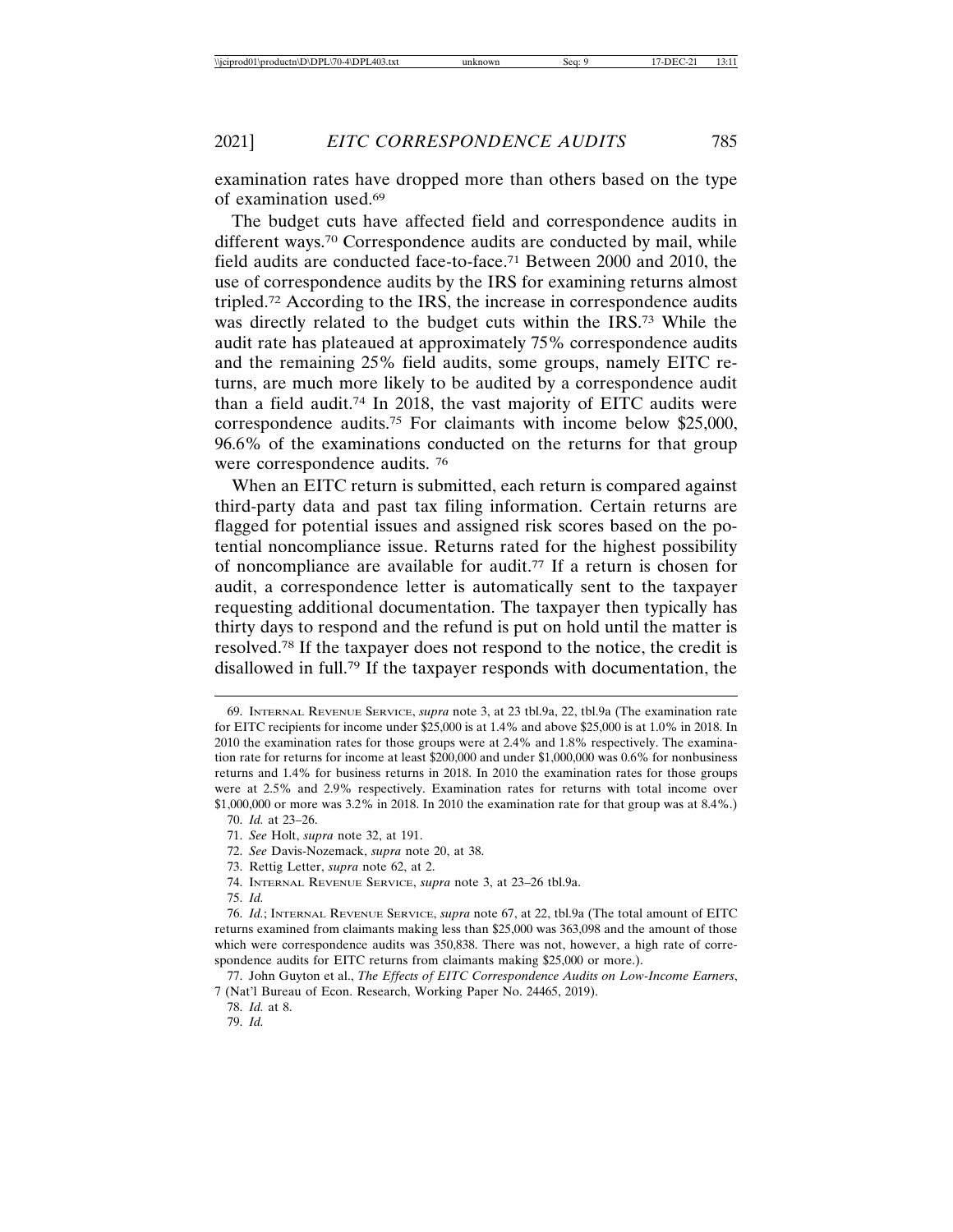IRS will then either come to a decision or request additional information.80 If the IRS determines the credit was claimed in full or in part in error, the taxpayer can either passively or actively (through a response letter) accept the decision or actively challenge the decision to disallow the credit.<sup>81</sup>

Correspondence audits are much cheaper for the IRS to administer.82 According to the IRS, correspondence audits take approximately 5 hours per return while field audits take from 61 to 251 hours per return.83 Examiners conducting field audits, usually reserved for higher yielding and more complex individual and business returns, require special expertise not required for examiners conducting correspondence audits.84 Of the total additional tax dollars recommended after examinations in 2018, approximately 80% of those dollars were recommended from field audits despite the fact that only a quarter of all audits are field audits.85

#### *7. Limitations and Effects of EITC Correspondence Examinations*

There are benefits and shortcomings to both field and correspondence audits. Field audits are expensive and require more experienced examiners, though they produce more recommended additional payments. While correspondence audits are cheaper to conduct, the drawbacks of these audits are significant, especially in the context of EITC examinations.86 The cited limitations of correspondence examinations include the lack of support services for audit exams and the self-administration of the credit. While this keeps EITC administrative costs very low, it shifts the costs of administration to the claimants due to the complicated nature of claiming the credit, which increases the claimant's need for professional assistance.87 However, around 98% of taxpayers who experience EITC examination are unrepresented.88 The examination process itself is complicated and the letters difficult to read for a variety of reasons, including readability and the financial literacy of the claimants.89

83. Rettig Letter, *supra* note 62, at 3.

- 86. *See* Davis-Nozemack, *supra* note 20, at 38.
- 87. *Id.* at 55–56.
- 88. *Id.* at 38.

89. *Id.* at 64 (There are readability issues associated with certain formats of the correspondence letters, the letters are not written in plain language and use tax-specific terms unfamiliar to the average taxpayer. These issues are compounded by the fact that low-income individuals

<sup>80.</sup> *Id.*

<sup>81.</sup> *Id.*

<sup>82.</sup> *See* Rettig Letter, *supra* note 62, at 1; *see* Davis-Nozemack *supra* note 20, at 54.

<sup>84.</sup> *Id.* at 1–2.

<sup>85.</sup> INTERNAL REVENUE SERVICE, *supra* note 3, at 23–26 tbl.9a.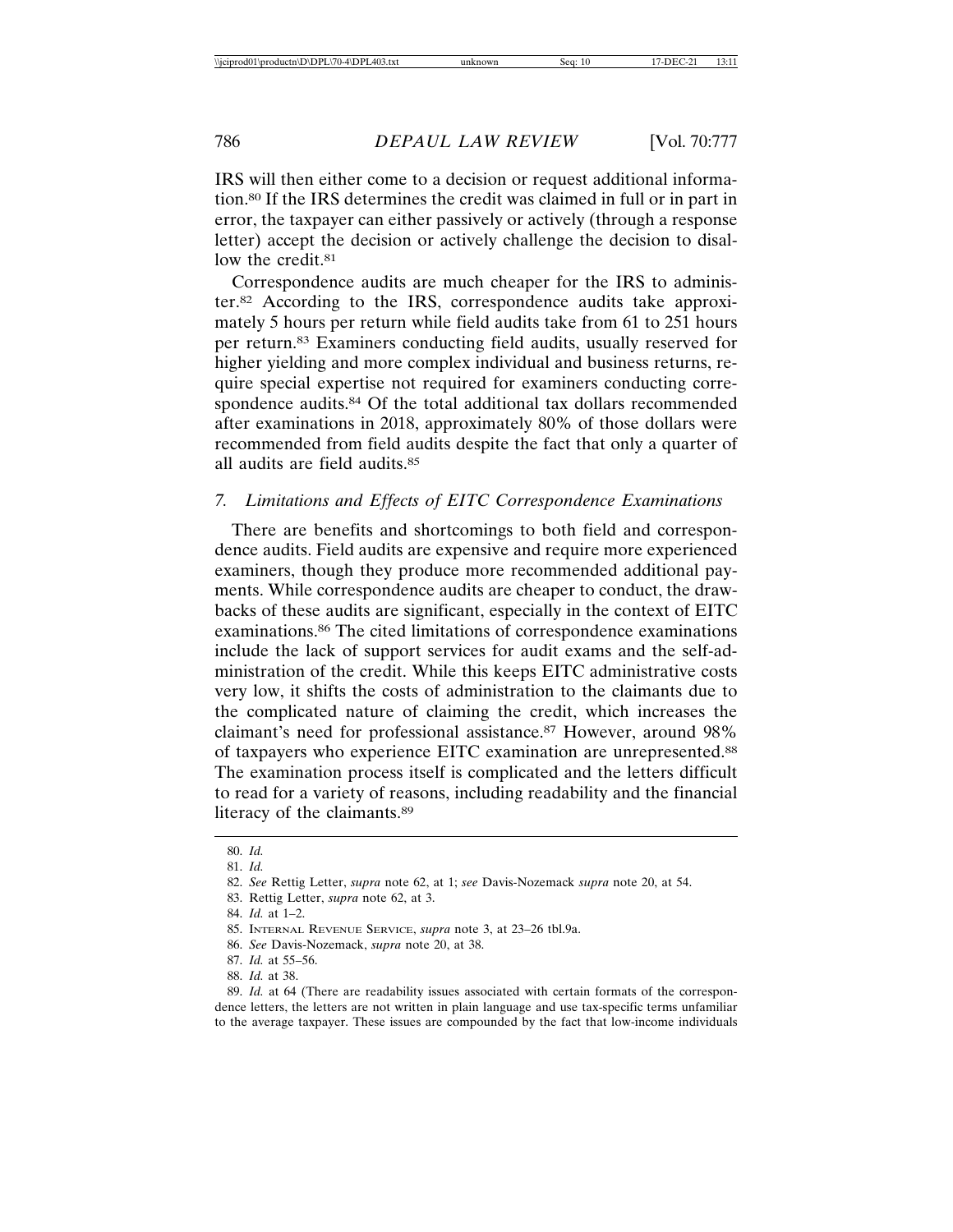Confusing IRS correspondence, illiteracy, language barriers, and unequal access to competent tax professionals can cause taxpayers—particularly low-income taxpayers—to miss the deadline for filing a petition. Indeed, a 2007 TAS study found more than onequarter of taxpayers receiving an EITC audit notice did not understand that the IRS was auditing their return, almost 40 percent did not understand what the IRS was questioning, and only about half of the respondents felt that they knew what they needed to do. In other words, there are circumstances in which deficiency procedures do not give taxpayers a realistic opportunity to petition the Tax Court.<sup>90</sup>

To compound this issue, the IRS's phone service is inaccessible and leaves claimants without resources to understand the examination process once a return has been selected for a correspondence audit.91 It is also very challenging for a claimant to transfer the audit to a faceto-face setting.92 Thus, most claimants who receive a correspondence audit do not apply for reconsideration<sup>93</sup> and a significant amount of disallowed EITC benefits are due to failure to receive correspondence or failure to respond.94

Recent research suggests that correspondence audits may have a significant effect on EITC claimants that extends past the initial difficulty in navigating the audit process.95 In years after being audited,

93. *See* Holt, *supra* note 32, at 192 ("The original audit results may reflect the ability to negotiate the initial review process more than indicating eligibility for the EITC.").

94. *Id.* at 191 n.52 (citing NATIONAL TAXPAYER ADVOCATE, THE NATIONAL TAXPAYER AD-VOCATE'S FISCAL YEAR 2004 OBJECTIVES REPORT TO CONGRESS 23 (2003)) ("Data from the EITC Program Office in 2003 indicated that more than 30% of taxpayers undergoing EITC correspondence audits over the previous three years had either not received the IRS notices or had failed to respond to them."); *id.* (citing NATIONAL TAXPAYER ADVOCATE, I.R.S., PUB'N NO. 2104b (Rev. 12-2004), 2004 ANNUAL REPORT TO CONGRESS, 2 EARNED INCOME TAX CREDIT (EITC) AUDIT RECONSIDERATION STUDY 21 (2004)) (In a sample of cases in which the taxpayer sought reconsideration of an adverse EITC audit determination, the primary cause of the determination in 42% of them was either no taxpayer response or a late response.); Guyton et al., *supra* note 77, at 3 (Within the research group in this study, 76% to 80% of claims were disallowed due to undelivered mail, nonresponse, or insufficient response and confirmed ineligibility due to error was around 15%.).

95. Guyton et al., *supra* note 77, at 20.

are more likely to have issues with functional and financial literacy.); *see also* NATIONAL TAX-PAYER ADVOCATE, ANNUAL REPORT TO CONGRESS 104 (2007) (Over 70% found that the letter was not easy to understand, 26.5% did not know that the IRS was auditing their return, and 38.9% did not know what the IRS was questioning.).

<sup>90.</sup> NATIONAL TAXPAYER ADVOCATE, *supra* note 34, at 378.

<sup>91.</sup> *See* Davis-Nozemack, *supra* note 20, at 63, 67.

<sup>92.</sup> *Id.* at 63 ("[A] taxpayer may petition to change the venue, which could mean changing from a correspondence examination (i.e., a campus examination) to a face-to-face office examination. This regulation gives the Service the discretion to grant the request after considering six factors. Despite the list of factors, many IRS service centers take the view that correspondence examinations will be transferred only in the instances of hardship.") (internal quotations omitted).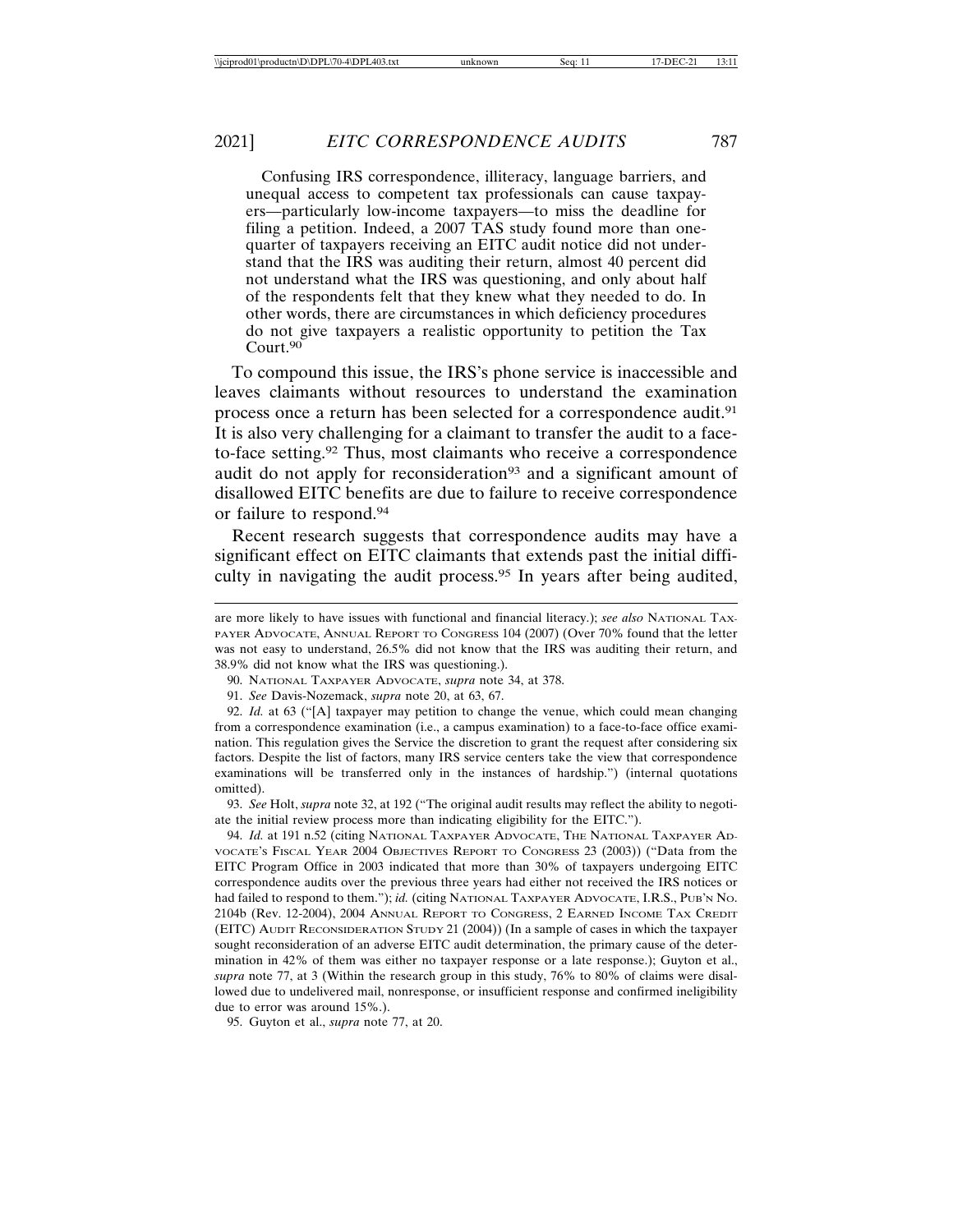individuals are less likely to claim potential EITC benefits despite meeting the benefit criteria.96 After undergoing a correspondence audit, EITC claimants are less likely to file a tax return in general.97 Furthermore, audited wage earners may be less likely to have wage employment in the years right after a correspondence audit.<sup>98</sup>

#### *B. Equal Protection*

#### *1. Generally*

Equal protection refers to the doctrine that individuals must be given equal protection and treatment under the government's laws.<sup>99</sup> Equal protection in the U.S. stems from two amendments. The Fourteenth Amendment guarantees individuals equal protection from discriminatory state action, while the guarantee of equal protection from discriminatory federal action is read into the Due Process Clause of the Fifth Amendment.100 Equal protection rights are anti-caste and anti-class,101 and exist to ensure that individuals who are similarly situated are equally protected under the law.102 The purpose of equal protection is to protect individuals against "legislation whose *purpose* or *effect* is to create discrete and objectively identifiable classes[ ]" based on invidious, arbitrary, or capricious discrimination.103

#### *2. Types of Discriminatory Laws and Practices*

A law or policy may violate an individual's equal protection if it is facially discriminatory.104 A facially neutral law may also violate an individual's equal protection if the law has an underlying discriminatory purpose, if it is applied in a discriminatory way, or has a discriminatory impact.105 A facially discriminatory law draws distinctions

99. U.S. CONST. amend. XIV.

102. City of Cleburne v. Cleburne Living Ctr., Inc., 473 U.S. 432, 439 (1985).

103. San Antonio Indep. Sch. Dist. v. Rodriguez, 411 U.S. 1, 60 (1973) (Stewart, J., concurring) (emphasis added).

104. *See generally* Korematsu v. United States, 323 U.S. 214 (1944).

<sup>96.</sup> *Id.*

<sup>97.</sup> *Id.* at 1.

<sup>98.</sup> *Id.* at 5 ("[F]or audited wage earners who have wage employment (i.e., have a W-2) in the year of selection, there are decreases in the likelihood of having wage employment in the years just after the EITC correspondence audits, and the decreases are larger for taxpayers with younger (ages 0-5) qualifying children.").

<sup>100.</sup> Bolling v. Sharpe, 347 U.S. 497, 499 (1954); Schweiker v. Wilson, 450 U.S. 221, 226 n.6 (1981).

<sup>101.</sup> *See generally* Cass R. Sunstein, *The Anticaste Principle*, 92 MICH. L. REV. 2410 (1994); Steven G. Calabresi & Abe Salander, *Religion and the Equal Protection Clause: Why the Constitution Requires School Vouchers*, 65 FLA. L. REV. 909, 913 (2013).

<sup>105.</sup> *See generally* Yick Wo v. Hopkins, 118 U.S. 356 (1886); Gomillion v. Lightfoot, 364 U.S. 339 (1960).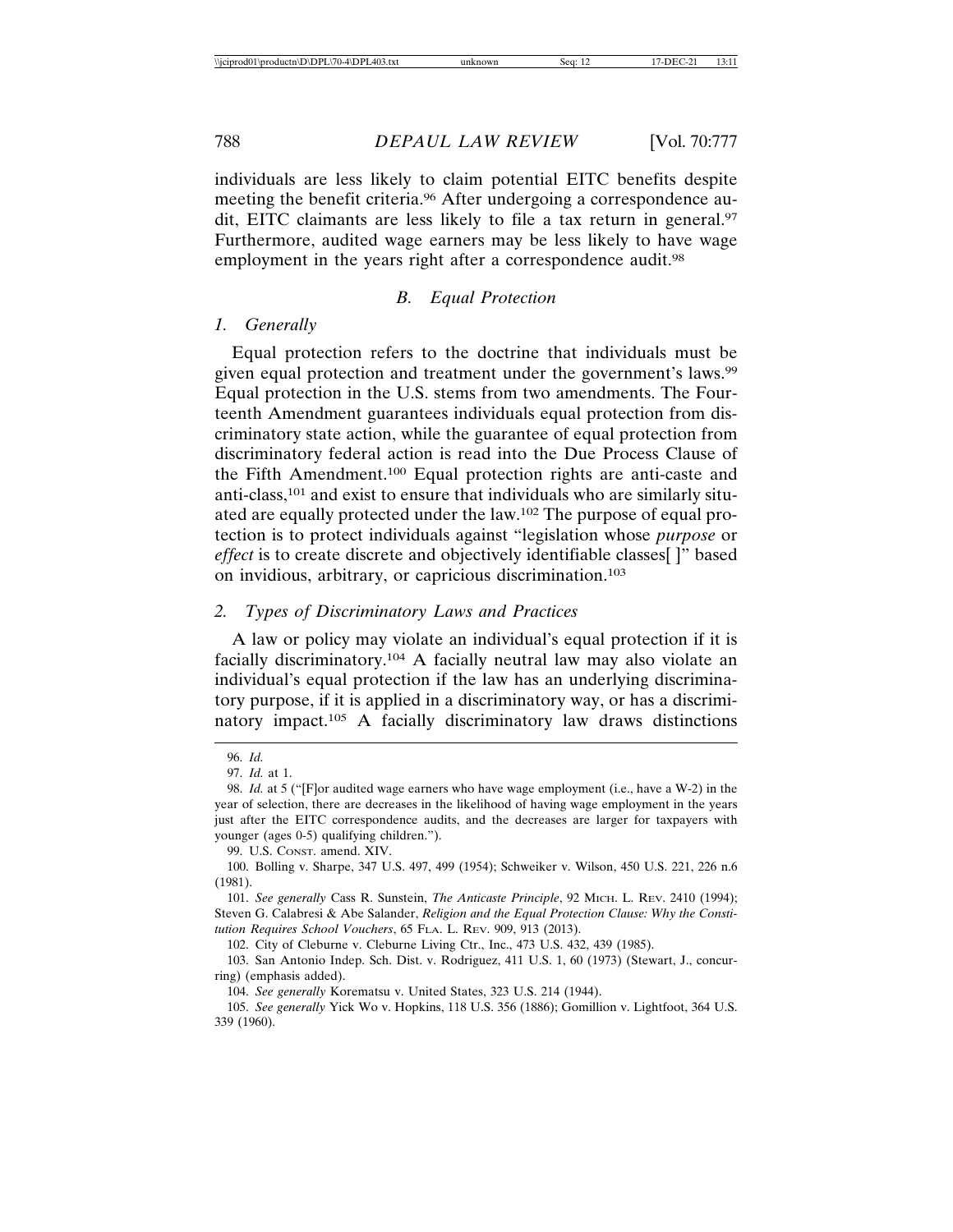between groups on its face.106 Not all facially discriminatory laws violate equal protection; it depends on the groups affected by the law and whether fundamental rights are at issue in the legislation.<sup>107</sup> If a facially discriminatory law draws distinctions based on suspect classification, it will likely be invalidated.108

A facially neutral law can also be found to violate equal protection based on its discriminatory application or impact.109 However, just because a law affects some differently than others does not mean it is discriminatory; a plaintiff challenging a law based on discriminatory impact must show that it was the intent of the government entity to discriminate.110 In *Washington v. Davis*, plaintiffs challenged the administration of a police entrance exam and alleged that the test disproportionately excluded African Americans from police service.111 In finding for the state, the Court held that a discriminatory impact is not enough to invalidate a facially neutral practice—a plaintiff must show discriminatory intent on the part of the government.112 The Court found that discriminatory impact can be evidence of discriminatory intent, but cannot alone be evidence of a discriminatory purpose.113 However, a plaintiff does not need to show that the discriminatory purpose was the sole motivation behind the law or practice.114 The Court considers both direct and circumstantial evidence when determining discriminatory intent, including events leading up to the challenged practice, legislative or administrative history, or significant changes in procedure.115 If a plaintiff is able to show an improper purpose, the burden shifts to the government to show that the same practice would be in place regardless of the discriminatory purpose.116

#### *3. Standards of Review*

Courts apply different standards of review in equal protection claims depending on what groups are affected by a law's classification

<sup>106.</sup> KATHLEEN M. SULLIVAN & NOAH FELDMAN, CONSTITUTIONAL LAW 678 (19th ed. 2016). 107. *Id*. at 678–82.

<sup>108.</sup> City of Cleburne v. Cleburne Living Ctr., Inc., 473 U.S. 432, 440 (1985); Bolling v. Sharpe, 347 U.S. 497, 499 (1954).

<sup>109.</sup> *See, e.g.*, Washington v. Davis, 426 U.S. 229 (1976); *Yick Wo*, 118 U.S. at 356.

<sup>110.</sup> *Davis*, 426 U.S. at 231.

<sup>111.</sup> *Id.* at 233.

<sup>112.</sup> *Id.* at 239.

<sup>113.</sup> *Id.* at 241.

<sup>114.</sup> Vill. of Arlington Heights v. Metro. Hous. Dev. Corp., 429 U.S. 252, 266, 269 (1977).

<sup>115.</sup> *Id.* at 267–68.

<sup>116.</sup> SULLIVAN & FELDMAN, *supra* note 106, at 690.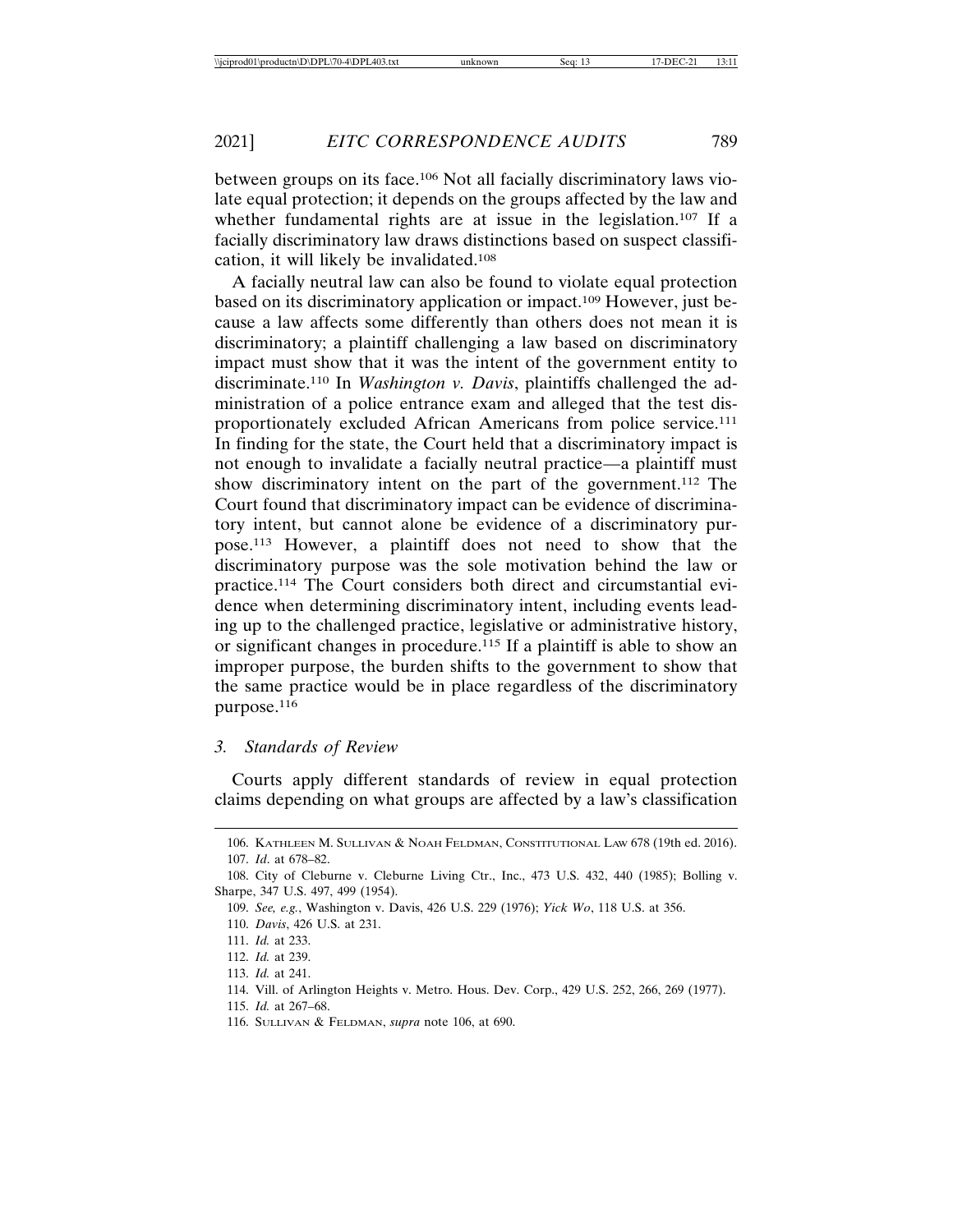or whether the classification limits a fundamental right.117 The general rule, known as the rational basis test, is that a law is presumed valid "if the classification drawn by the statute is rationally related to a legitimate state interest."118 The rational basis test is the lowest level of scrutiny applied by courts to equal protection questions. Rational basis is applied when there are no issues of fundamental rights or suspect classifications at issue.119

Early articulation of a heightened standard of scrutiny came in *United States v. Carolene Products Co*. 120 In a footnote, the Court left open the possibility that a heightened form of scrutiny would be appropriate in certain circumstances.121 Over time, the Supreme Court has established different standards of review depending on whether the classification drawn by the law affects members of a particular group or whether the law restricts a fundamental right.122 Laws and policies that discriminate against suspect classes receive the highest level of scrutiny known as strict scrutiny.123 Suspect classes are limited and include classifications based on race, alienage, and national origin.124 Under strict scrutiny, the government must show that the law or policy is in place to further a compelling government interest and the policy must also be narrowly tailored to serve that interest.125 Strict scrutiny is also applied when fundamental Constitutional rights are in question.126

Intermediate scrutiny sits between rational basis and strict scrutiny and is applied to laws and policies that discriminate against quasi-suspect classes.<sup>127</sup> Quasi-suspect classifications include gender<sup>128</sup> and legitimacy of birth.129 Under intermediate scrutiny a law or policy must be substantially related to an important government interest.130 Some

<sup>117.</sup> City of Cleburne v. Cleburne Living Ctr., Inc., 473 U.S. 432, 440 (1985).

<sup>118.</sup> *Id.*

<sup>119.</sup> *Id.*

<sup>120. 304</sup> U.S. 144, 152 n.4 (1938).

<sup>121.</sup> *Id*. (stating that heightened scrutiny may be appropriate where laws discriminated based on religious, racial, or nationality).

<sup>122.</sup> *City of Cleburne*, 473 U.S. at 440.

<sup>123.</sup> Palmore v. Sidoti, 466 U.S. 429, 432–33 (1984).

<sup>124.</sup> *Id.*; Graham v. Richardson, 403 U.S. 365, 371–72 (1971); *City of Cleburne*, 473 U.S. at 440 (Classifications at the state level based on alienage and national origin are subject to strict scrutiny; classifications at the federal level are reviewed through the rational basis test because of the federal government's power to regulate immigration.).

<sup>125.</sup> *Palmore*, 466 U.S. at 432–33.

<sup>126.</sup> *City of Cleburne*, 473 U.S. at 440.

<sup>127.</sup> *Id.* at 440–41.

<sup>128.</sup> Frontiero v. Richardson, 411 U.S. 677, 686 (1973).

<sup>129.</sup> Mathews v. Lucas, 427 U.S. 495, 505 (1976).

<sup>130.</sup> Craig v. Boren, 429 U.S. 190, 197 (1976).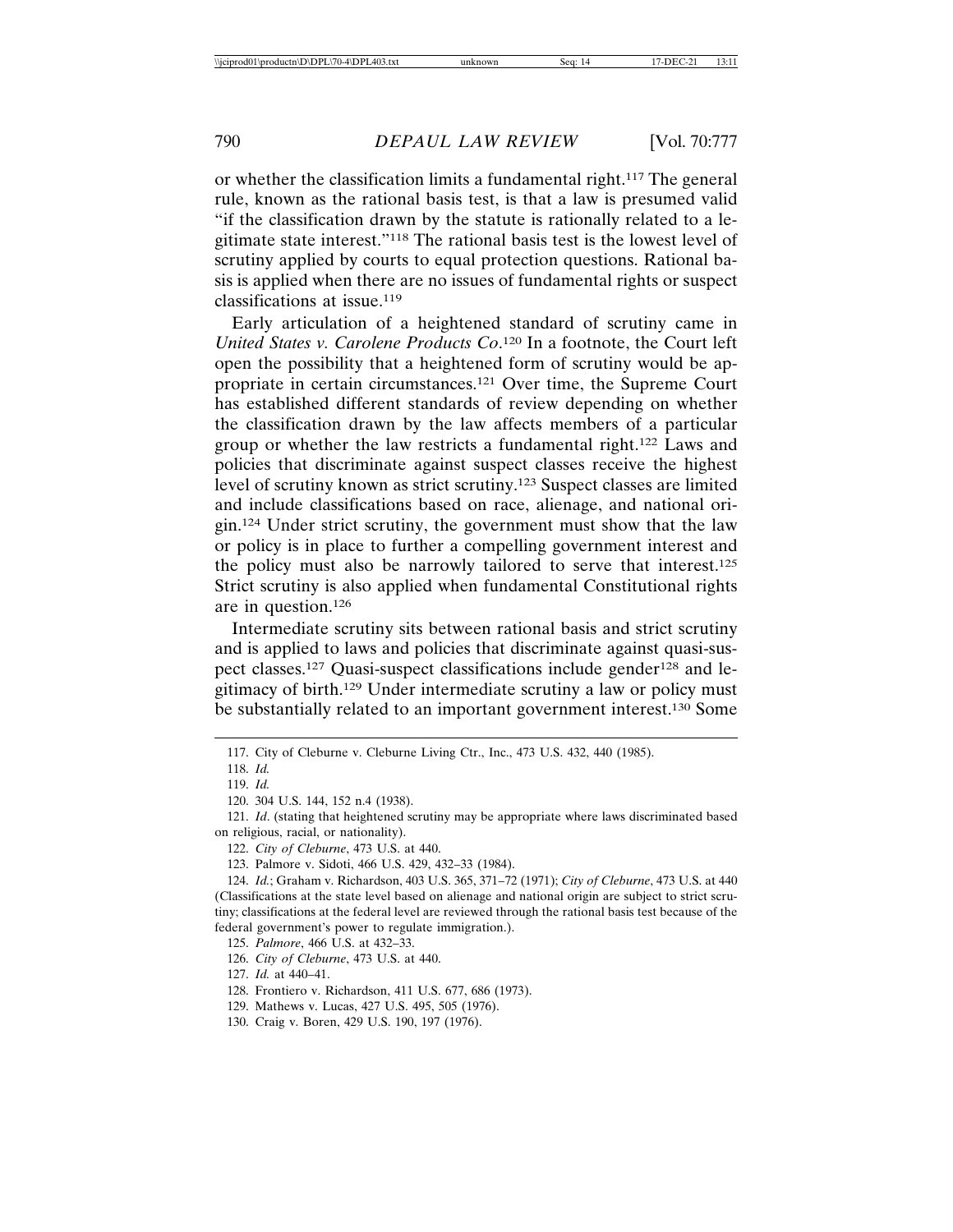view the equal protection standards of review as a spectrum, rather than three clear-cut tests.131

#### *4. Suspect Classification*

Heightened scrutiny and suspect classification are interconnected, as suspect classification is only one of two ways a court will apply heightened scrutiny to a law or practice.132 The reasoning behind the existence of suspect classification is three-fold. First, certain classifications reflect prejudice rather than the furtherance of some legislative objective.133 Second, legislation based on those prejudices is in conflict with the notion at the center of our constitution—that every person should be judged as an individual.<sup>134</sup> Third, certain groups have suffered a history of discrimination and, thus, need greater protection from the political process.135

The Court has held that race, alienage, and national origin, are suspect classifications and gender and legitimacy of birth are quasi-suspect classifications.136 Although the Supreme Court is not always clear as to what factors are required for suspect classification, the Court has applied the following factors to determine whether a group is a suspect class—whether the group has been subjected to a history of discrimination, whether the class shares an immutable trait, whether the group is a discrete and insular minority, whether the trait affects the individual's ability to contribute to society, and whether the group's political power is diminished.137 While these factors are the most often cited in equal protection decisions, not every opinion from the Court regarding equal protection and suspect classification has addressed every factor.138 Additionally, the way the Court has defined some of these factors has changed over time.139

<sup>131.</sup> *City of Cleburne*, 473 U.S. at 451–52 (Stevens, J., concurring) (discussing that the "standards of . . . review," rational basis, intermediate, and strict, are not well-defined but rather there is a spectrum of analysis applied to equal protection claims).

<sup>132.</sup> *See supra* note 117 and accompanying text.

<sup>133.</sup> Plyler v. Doe, 457 U.S. 202, 216 n.14 (1982).

<sup>134.</sup> *Id.* 135. *Id.*

<sup>136.</sup> Loving v. Virginia, 388 U.S. 1, 9 (1967) (race); Graham v. Richardson, 403 U.S. 365, 371–72 (1971) (alienage); Oyama v. California, 332 U.S. 633, 644–46 (1948) (national origin); Frontiero v. Richardson, 411 U.S. 677, 686 (1973) (gender); Weber v. Aetna Cas. & Sur. Co., 406 U.S. 164, 175–76 (1972) (legitimacy).

<sup>137.</sup> Susannah W. Pollvogt, *Beyond Suspect Classifications*, 16 U. PA. J. CONST. L. 739, 742 (2014).

<sup>138.</sup> Tiffany C. Graham, *The Shifting Doctrinal Face of Immutability*, 19 VA. J. SOC. POL'Y & L. 169, 178–79 (2011).

<sup>139.</sup> *See generally* Bertrall L. Ross II & Su Li, *Measuring Political Power: Suspect Class Determinations and the Poor*, 104 CAL. L. REV. 323 (2016).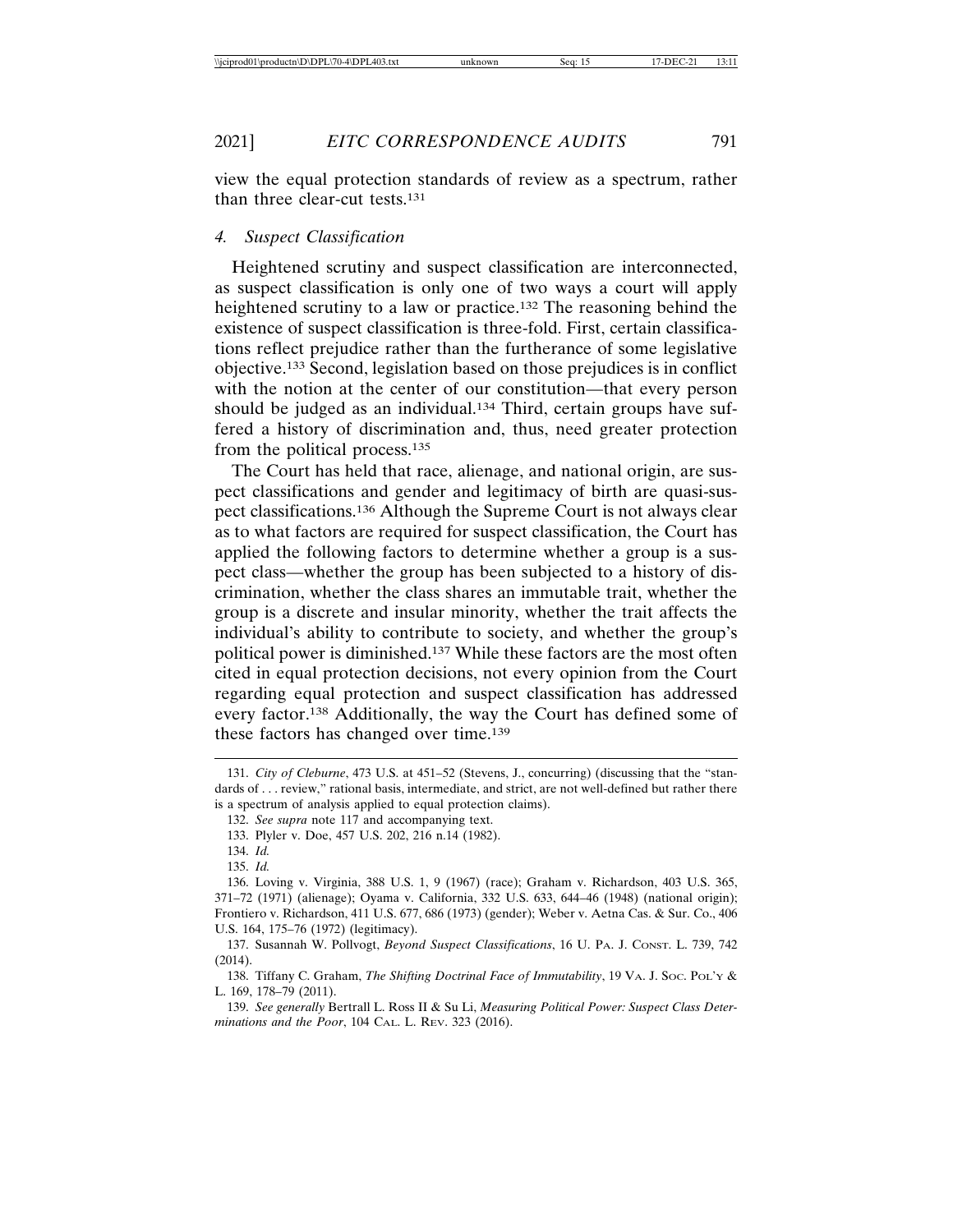#### a. History of Discrimination

One important indicator of a suspect classification is whether the group has endured a "history of purposeful unequal treatment" that has relegated the group to a position of diminished political power.<sup>140</sup> In *Frontiero v. Richardson*, the Court applied a heightened level of scrutiny<sup>141</sup> to a policy discriminating against servicewomen for ease of administration of military benefits.142 In doing so, the Court outlined the role the government played in enacting laws and authoring decisions that limited or denied women equal rights or equal role in the political process.143

Just because a group has been discriminated against does not mean that the conduct necessarily rises to historic purposeful discrimination. For example, when the Court held that mental disability was not a suspect classification, it did so despite the fact that people with mental disabilities have suffered significant mistreatment.144 Similarly, the Court found that the elderly are not a suspect class, though it admitted that the group faced a history of discrimination.145 The Court stated that the aged "unlike, say, those who have been discriminated against on the basis of race or national origin, have not experienced a 'history of purposeful unequal treatment' or been subjected to unique disabilities on the basis of stereotyped characteristics not truly indicative of their abilities."146

## b. Obvious, Immutable, or Distinguishing Characteristics

Immutability refers to the permanent, often visible, nature of the characteristic that distinguishes a group as a suspect class.147 In holding that race, national origin, gender, and illegitimacy of birth are suspect or quasi-suspect classifications, the Court addressed the fact that the characteristic that defines these groups is unchanging.148 The factor of immutability is tied to the concept of culpability and individual responsibility.149 The Court has reasoned that burdening a party for

<sup>140.</sup> San Antonio Indep. Sch. Dist. v. Rodriguez, 411 U.S. 1, 28 (1973).

<sup>141.</sup> *Frontiero*, 411 U.S. at 691–92 (Powell, J., concurring) (not strict scrutiny, the majority was split on what standard to apply).

<sup>142.</sup> *Id.* at 690–91.

<sup>143.</sup> *Id.* at 684–85.

<sup>144.</sup> City of Cleburne v. Cleburne Living Ctr., Inc., 473 U.S. 432, 454–55 (1985) (Stevens, J., concurring).

<sup>145.</sup> Mass. Bd. of Ret. v. Murgia, 427 U.S. 307, 313 (1976).

<sup>146.</sup> *Id.*

<sup>147.</sup> Graham, *supra* note 138, at 172.

<sup>148.</sup> Mathews v. Lucas, 427 U.S. 495, 505 (1976).

<sup>149.</sup> Graham, *supra* note 138, at 180.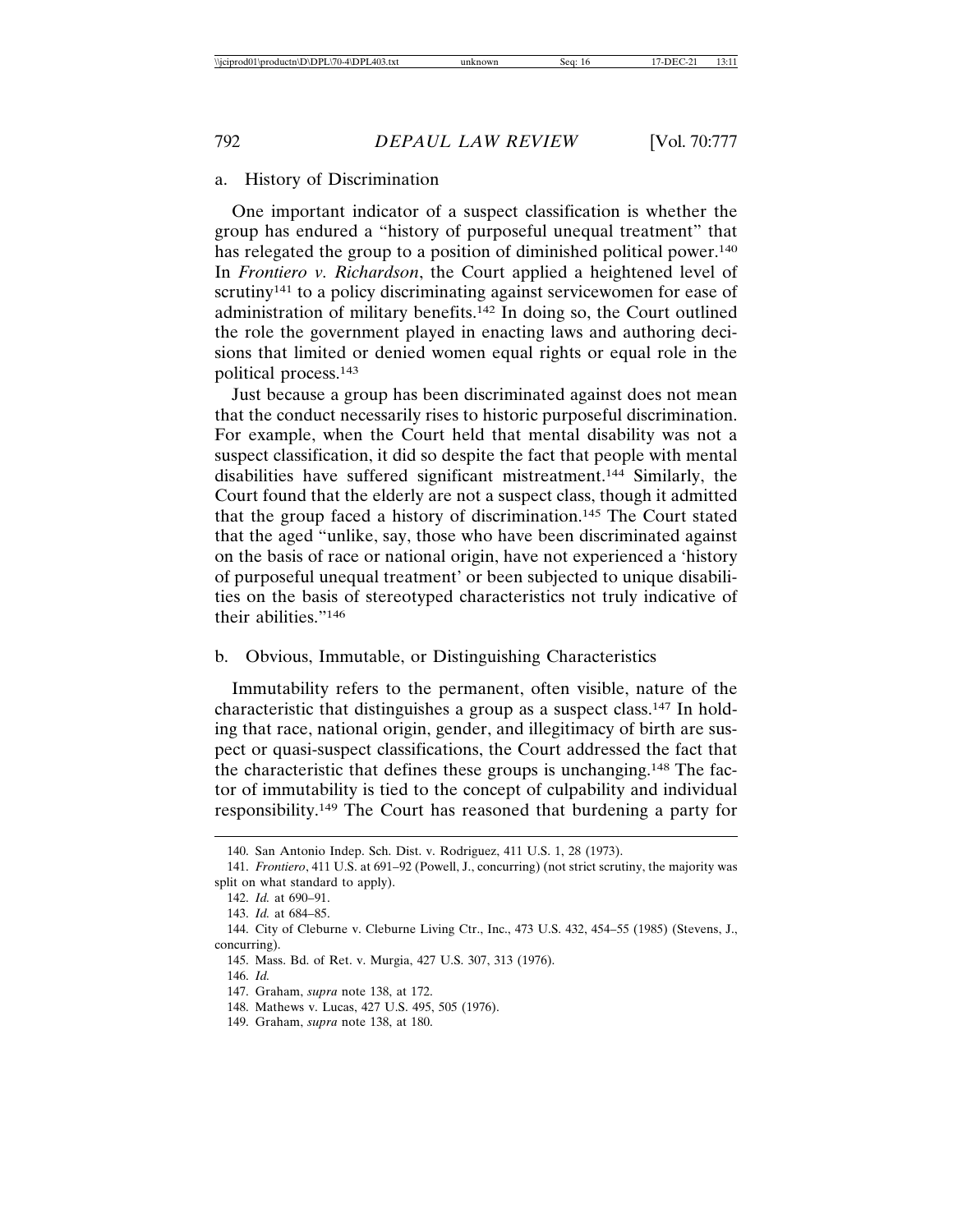something over which they have no control, like race, gender, or illegitimacy, offends our system of government.150 For example, in *Weber v. Aetna Casualty and Surety Company*, the Court held that a statute that discriminated based on legitimacy of birth violated equal protection, in part, because illegitimacy was an unchangeable condition of birth, over which a child had no control.151 Contrastingly, in *Plyler v. Doe*, the Court stated that undocumented immigrants are culpable for their undocumented status and, thus, suspect classification is inappropriate.152

While immutability is a traditional indication of a suspect classification,153 it appears that it is not a necessary component in a suspect classification analysis.154 Further, an immutable characteristic does not guarantee a suspect classification, and the Court has expressly declined to extend suspect classification to age and mental disability, both of which could be considered immutable characteristics.155

c. Discrete and Insular Minority

The Court has also looked to whether the group seeking suspect classification and heightened scrutiny for an equal protection claim is a discrete and insular minority. In *City of Cleburne v. Cleburne Living Center*, the Court held that the mentally disabled are not a quasi-suspect class, in part, because those with a mental disability vary in capacity, and "range from those whose disability is not immediately evident to those who must be constantly cared for."156 The defining characteristic, mental disability, was too diverse to create a discrete group.157

The Court also addressed the discrete and insular factor in *Bullock v. Carter*, where the Court struck down a state election filing fee on the grounds of violating equal protection of those with lower income. There, the Court appeared to deviate from a strict definition of discrete and insular when it stated:

<sup>150.</sup> Craig v. Boren, 429 U.S. 190, 212 n.2 (1976) (Stevens, J., dissenting).

<sup>151.</sup> *Mathews*, 427 U.S. at 505.

<sup>152.</sup> Plyler v. Doe, 457 U.S. 202, 220 (1982) (Keeping with the idea that individuals should not be held responsible for conditions over which they have no control, the Court reasoned that the children of undocumented parents should not be held responsible for that condition.).

<sup>153.</sup> Johnson v. Robison, 415 U.S. 361, 375 n.14 (1974); Frontiero v. Richardson, 411 U.S. 677, 686 (1973); *Mathews*, 427 U.S. at 505.

<sup>154.</sup> San Antonio Indep. Sch. Dist. v. Rodriguez, 411 U.S. 1, 28 (1973) (failing to mention immutability as a factor for determining suspect classification).

<sup>155.</sup> Mass. Bd. of Ret. v. Murgia, 427 U.S. 307, 313 (1976); City of Cleburne v. Cleburne Living Ctr., Inc., 473 U.S. 432, 454 (1985).

<sup>156.</sup> *City of Cleburne*, 473 U.S. at 442.

<sup>157.</sup> *Id.*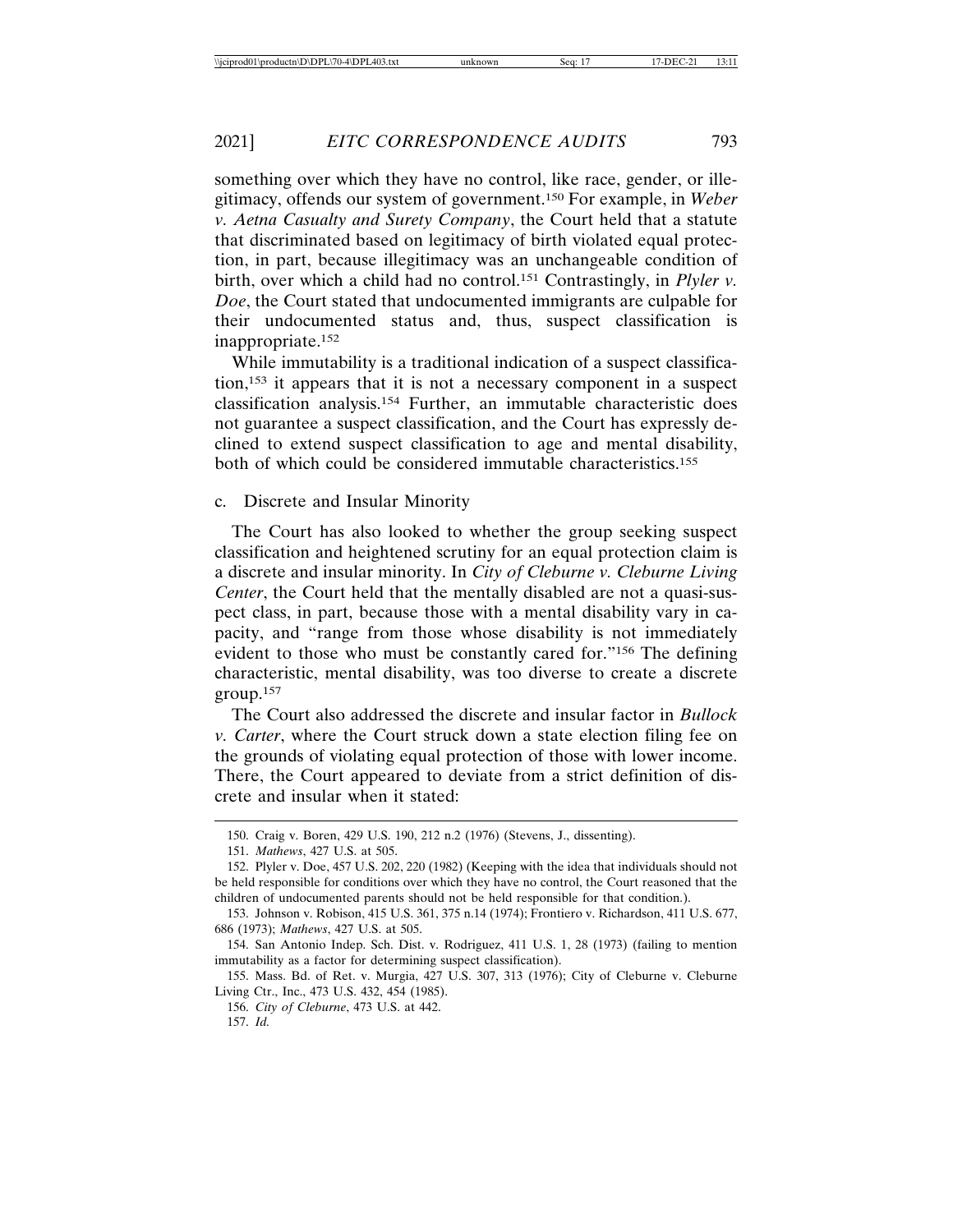This disparity in voting power based on wealth cannot be described by reference to discrete and precisely defined segments of the community as is typical of inequities challenged under the Equal Protection Clause, and there are doubtless some instances of candidates representing the views of voters of modest means who are able to pay the required fee. But we would ignore reality were we not to recognize that this system falls with unequal weight on voters, as well as candidates, according to their economic status.<sup>158</sup>

Thus, in *Bullock*, the Court was willing to overlook the fact that the lower income citizens affected by the election fee were not a discrete group and looked to the practical impact of the government's fee.159 Only a year after *Bullock*, in *San Antonio Independent School District v. Rodriguez*, the Court appeared to apply a stricter definition of the discrete minority factor when it held that the lower-income plaintiffs from a disproportionately funded school district were not a discrete group for the purposes of an equal protection analysis.160

#### d. Contribution to Society

In determining whether a group is a suspect class, a court may look at whether the common characteristic of the group affects an individual's ability to contribute to society.<sup>161</sup> In defining race as a suspect classification, the Court noted that an individual's race has no bearing on his or her ability to contribute to society and classifications made along lines of race rarely serve any legitimate state purpose.162 Similarly, both gender and illegitimacy are quasi-suspect classifications and subject to intermediate scrutiny because a person's gender and legitimacy of birth do not impact a person's ability to contribute to society.163 Contrastingly, the Court declined to extend suspect classification status to the mentally disabled because, in part, those with mental disabilities "have a reduced ability to cope with and function in the everyday world."164

162. *Id.* at 440.

<sup>158.</sup> Bullock v. Carter, 405 U.S. 134, 144 (1972).

<sup>159.</sup> *Id.*

<sup>160.</sup> San Antonio Indep. Sch. Dist. v. Rodriguez, 411 U.S. 1, 69–70 (1973) (White, J. dissenting) (Justice White's dissent cites the Court's decision in *Bullock v. Carter* and argues that the Court "would blink reality to ignore the fact that school districts, and students in the end, are differentially affected by the Texas school-financing scheme . . ." For Justice White, that was enough to make the plaintiffs an identifiable class.).

<sup>161.</sup> *City of Cleburne*, 473 U.S. at 440–41.

<sup>163.</sup> Frontiero v. Richardson, 411 U.S. 677, 686 (1973); Mathews v. Lucas, 427 U.S. 495, 505 (1976).

<sup>164.</sup> *City of Cleburne*, 473 U.S. at 442.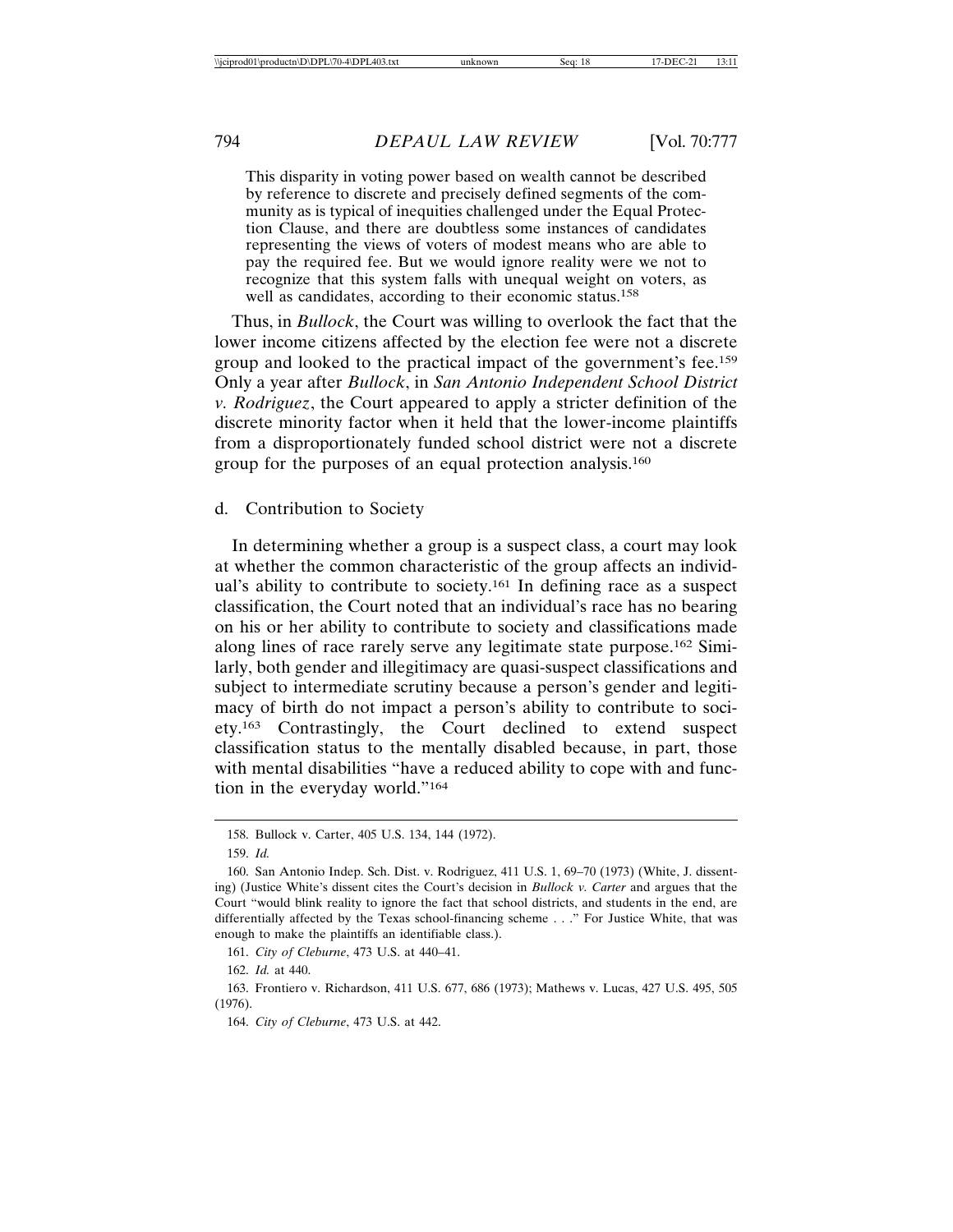#### 2021] *EITC CORRESPONDENCE AUDITS* 795

#### e. Extent of Political Powerlessness

The definition of political powerlessness has changed over time. In *Frontiero*, the Court described the lack of or diminished political power as underrepresentation in political decision-making bodies.165 In the years after *Frontiero*, the Court shifted and began to define political powerlessness as a lack of favorable legislation or democratic actions favoring a group.166 Since that shift, the Court has not found a group to be a suspect class under the favorable democratic action definition of political powerlessness.167

The evolution of the definition of political powerlessness stemmed from *Massachusetts Board of Retirement v. Murgia*, where Justice Thurgood Marshall suggested that the definition of political powerlessness should be based on whether there have been laws passed benefitting the group.168 That is to say, if the group can attract the attention of legislators and there is legislation that benefits the group in question, the group is not politically powerless.169 In *Cleburne*, the Court solidified that definition of political power.170 There, the mentally ill were not a suspect class because they benefited from the protection of various state and federal laws and could attract the attention of lawmakers.171

#### f. Criticisms of the Standard for defining Suspect Classes

The standard for defining suspect classifications has been criticized as inadequate for failing to protect vulnerable groups that may need judicial protection.172 The criticism ranges from acceptance of the doctrine but a desire to include additional groups, to calling for a complete overhaul of the doctrine based on a view that suspect classification precedent is too unclear and contradictory to be consistently applied.173 Some scholars have argued that defining political power as the existence of favorable legislation is a poor test and warrants reevaluation as it will preclude almost any group from benefiting

<sup>165.</sup> *Frontiero*, 411 U.S. at 686 n.17.

<sup>166.</sup> *See* Ross & Li, *supra* note 139, at 334–35.

<sup>167.</sup> *Id.* at 336.

<sup>168.</sup> Mass. Bd. of Ret. v. Murgia, 427 U.S. 307, 325 (1976) (Marshall, J., dissenting); *see* Ross & Li, *supra* note 139, at 334.

<sup>169.</sup> *See* Ross & Li, *supra* note 139, at 334–35.

<sup>170.</sup> *Id.*

<sup>171.</sup> City of Cleburne v. Cleburne Living Ctr., Inc., 473 U.S. 432, 442–46 (1985); *see* Ross & Li, *supra* note 139, at 336.

<sup>172.</sup> Pollvogt, *supra* note 137, at 788–95.

<sup>173.</sup> *Id.*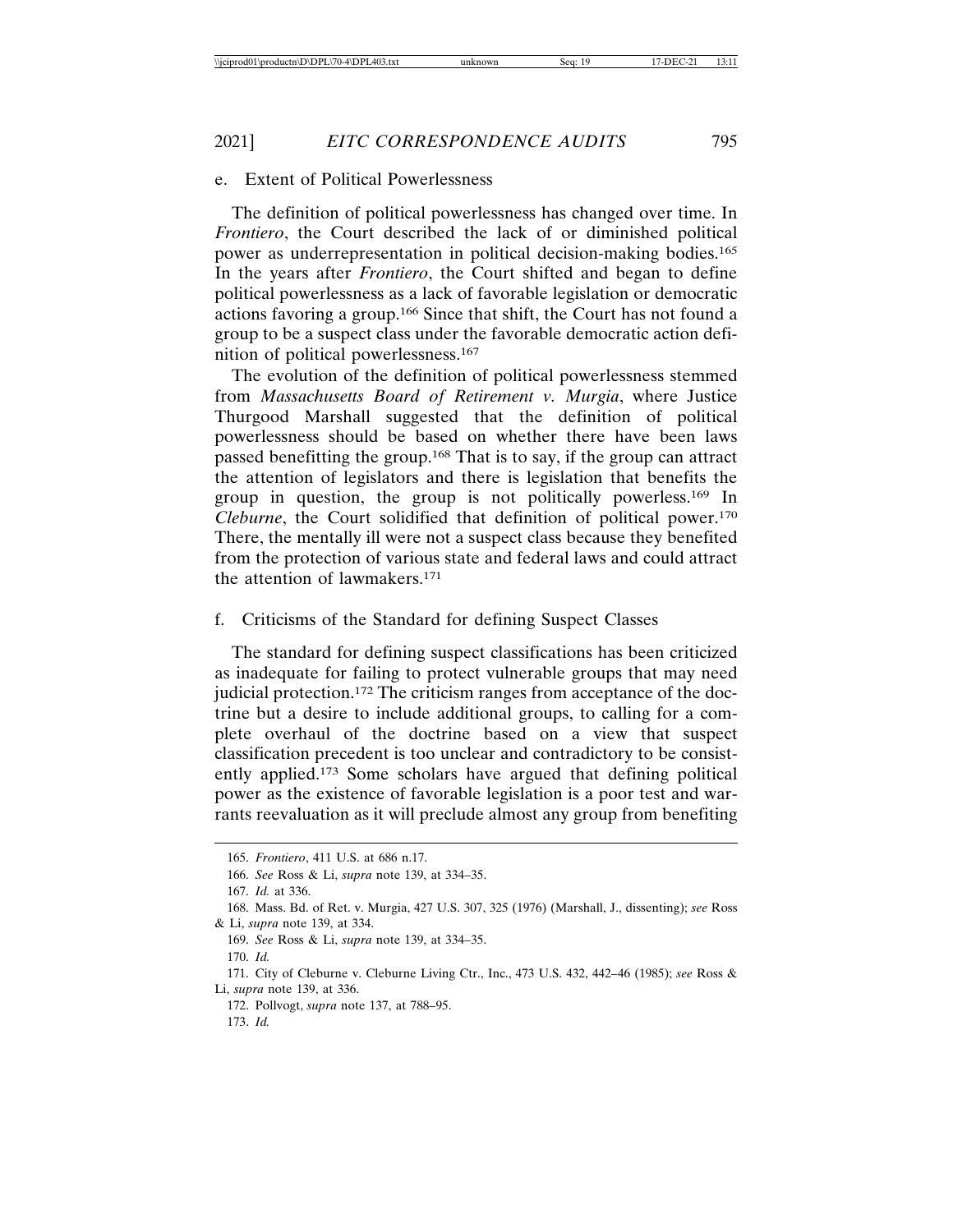from strict or heightened scrutiny on equal protection issues.174 The measure of political power based on favorable democratic action essentially ensures that no other group would be found suspect as "[e]ven the most politically marginalized groups (such as the poor, noncitizens, and felons) have benefited from laws favoring their interests."175 Critics contend that favorable legislation is often not an accurate measure of a group's actual political power and advocate for an analysis of additional factors like a group's lobbying activities, political responsiveness, voter turnout rates, and descriptive representation in political office.176

#### *5. Wealth as a Suspect Classification*

There is contention as to whether the Supreme Court has expressly stated that the indigent are *not* a suspect or quasi-suspect class for the purposes of an equal protection analysis.177 Certain cases in the 1950s, 1960s, and 1970s protected the indigent in various contexts and in some cases, the Court addressed poverty in ways that suggest a heightened level of scrutiny may be appropriate.178 However, the most recent and extensive discussion of the indigent and suspect classification came in *San Antonio Independent School District v. Rodriguez*, where the Court held that a group of residents of a low-income school district were not a suspect class.179 Though cited as the Court's decision not to hold the poor as a suspect class, the Court's narrow holding may not have foreclosed the possibility that policies or laws discriminating based on income level could be analyzed under a heightened level of scrutiny.180

In the 1950s, 1960s, and 1970s, the Court protected the poor in a number of decisions and indicated the possibility of the poor as a suspect class for the purposes of equal protection decisions, though many

179. San Antonio Indep. Sch. Dist. v. Rodriguez, 411 U.S. 1, 16–18 (1973).

<sup>174.</sup> *See* Ross & Li, *supra* note 139, at 324.

<sup>175.</sup> *Id.*

<sup>176.</sup> *Id.* at 376–79.

<sup>177.</sup> *See* Rose, *supra* note 7, at 408 (briefly discussing sources iterating the view that the Supreme Court has determined that the poor are not a suspect class).

<sup>178.</sup> Harris v. Comm'r of Corr., 860 A.2d 715, 735 (Conn. 2004) (discussing poverty as a suspect classification when a statutory scheme caused an individual to be imprisoned past the maximum period allowed because of his indigency); *see also* Rose, *supra* note 7, at 410–11 (discussing equal protection and the poor under a criminal law context and the interconnection of poverty and voting rights in certain cases. The author admits that viewing the cases that address both poverty and voting rights is problematic as the voting is a fundamental right and thus garners strict scrutiny on its own. However, the author notes that dicta in those cases is relevant to the question of the poor as a suspect or quasi-suspect class.).

<sup>180.</sup> *E.g.*, Rose, *supra* note 7, at 408; Ann Cammett, *Shadow Citizens: Felony Disenfranchisement and the Criminalization of Debt*, 117 PENN ST. L. REV. 349, 397–98 (2012).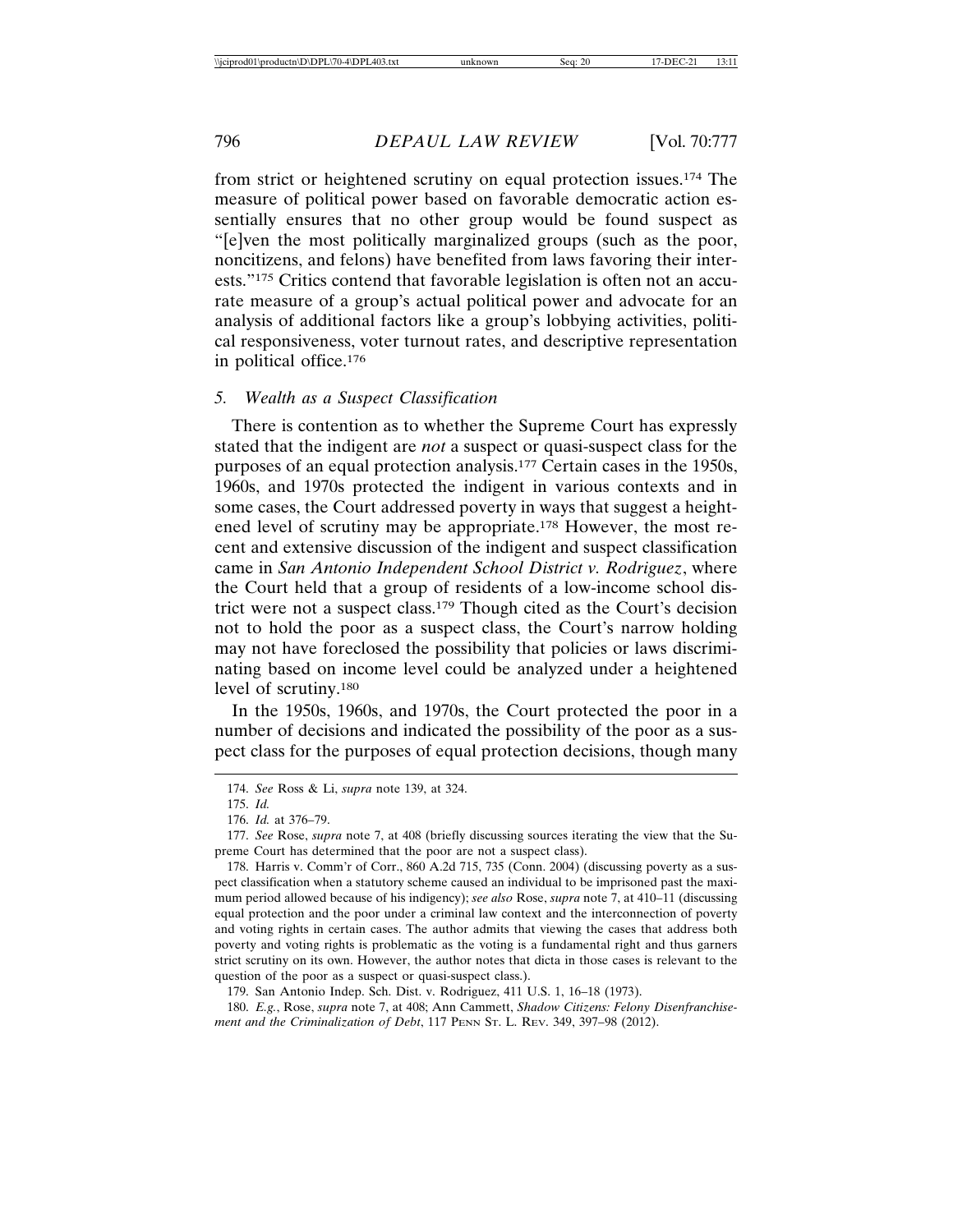of these cases also dealt with fundamental rights.181 Nevertheless, there was a period in the Court where "classifications on the basis of wealth stood on the same level as classifications on the basis of race traditionally disfavored and subject to heightened judicial scrutiny."182 In *Harper v. Virginia Board of Elections*, the Court stated that, "[w]ealth, like race, creed, or color, is not germane to one's ability to participate intelligently in the electoral process. Lines drawn on the basis of wealth or property, like those of race, are traditionally disfavored."183 This analysis mirrors the Court's analysis in other equal protection cases involving suspect classes.184 In the early 1970s, both a concurrence and a dissent in separate Supreme Court cases argued that the indigent should be viewed as a suspect class. 185 In *Boddie v. Connecticut*, a concurrence from Justice William O. Douglas called for a law that discriminated based on wealth to be scrutinized like those based on race and alienage. 186 Also, a dissent from Justices Brennan, Blackmun, and Marshall in *James v. Valtierra* called for the indigent to be viewed as a suspect class, stating that classifications based on poverty require "exacting judicial scrutiny[.]"187

The Supreme Court's decisions in *Dandridge v. Williams* and *San Antonio School District v. Rodriguez* show a transition away from favorable treatment of the poor in equal protection challenges.188 In *Dandridge*, plaintiffs challenged a state practice of placing a limit on the public welfare dollars per month per family, regardless of family size.<sup>189</sup> In applying rational basis review, the Court held that the practice did not violate the equal protection clause.190

183. Harper v. Va. Bd. of Elections, 383 U.S. 663, 668 (1966) (in the context of poll taxes).

190. *Id.* at 486–87.

<sup>181.</sup> Bullock v. Carter, 405 U.S. 134, 143–44 (1972) (In *Bullock v. Carter* the Supreme Court held that a filing fee requirement with no alternative to running for public office violated equal protection.); Goldberg v. Kelly, 397 U.S. 254, 264–65 (1970); Edwards v. California, 314 U.S. 160, 174–77 (1941); Griffin v. Illinois, 351 U.S. 12, 23–24 (1956) (Frankfurter, J., concurring); Douglas v. California, 372 U.S. 353 (1963); Julie A. Nice, *A Sweeping Refusal of Equal Protection*, *in* THE POVERTY LAW CANON 129 (Marie A. Failinger & Ezra Rosser eds., 2016); *see* Ross & Li, *supra* note 139, at 325.

<sup>182.</sup> *See* Ross & Li, *supra* note 139, at 341.

<sup>184.</sup> Frontiero v. Richardson, 411 U.S. 677, 682 (1973); Loving v. Virginia, 388 U.S. 1, 11 (1967).

<sup>185.</sup> *See generally*, Boddie v. Connecticut, 401 U.S. 371, 383–86 (1971); James v. Valtierra, 402 U.S. 137, 143–45 (Marshall, J., dissenting).

<sup>186.</sup> *Boddie*, 401 U.S. at 385–386.

<sup>187.</sup> *James*, 402 U.S. at 145 (Marshall, J., dissenting); *see* Rose, *supra* note 7, at 413.

<sup>188.</sup> See generally THE POVERTY LAW CANON Part II (Marie A. Failinger & Ezra Rosser eds., 2016) (Both decisions are discussed in the section entitled "Part II Losses.")

<sup>189.</sup> Dandridge v. Williams, 397 U.S. 471, 473 (1970).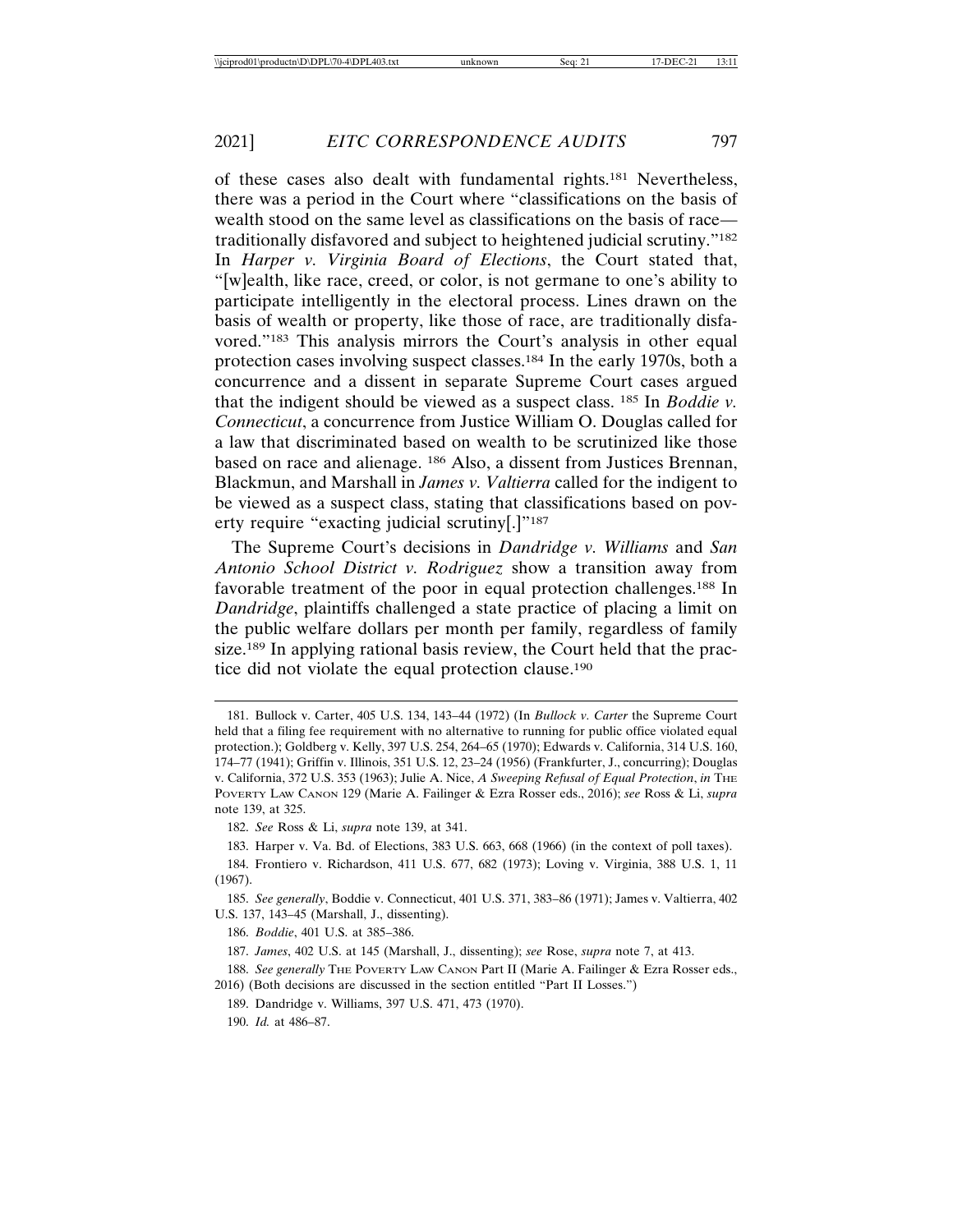The State of Maryland argued the practice was in furtherance of the legitimate state interests of encouraging employment, maintaining a fair balance between families receiving welfare and wage-earning families, incentivizing family planning, and allocating funding as to help the greatest number of families.191 The Court reasoned that it was not federal courts' duty to determine whether a state government policy was wise or wholly logical in the furtherance of that goal. <sup>192</sup> Rather, the Court was only mandated to determine whether the practice was rationally related to the government interest.193 The Court further stated that "the intractable economic, social, and even philosophical problems presented by public welfare assistance programs are not the business of this Court."194 While *Dandridge* did not directly address the possibility of suspect classification of the indigent, the decision expressed the Court's aversion to scrutinizing legislative practices related to welfare and economics.195

*Rodriguez* is cited as the case which closed the door on the indigent as a suspect class,196 though that notion is challenged.197 In *Rodriguez*, plaintiffs sued a Texas school district on behalf of school children from that district.198 The claim alleged that the state's system of school funding through local property taxation favored the wealthy and violated students' equal protection because of the imbalance in per-pupil expenditures.199 The District Court found that wealth was a suspect class and that education was a fundamental right, and, thus, subjected the school funding program to strict scrutiny.200 The lower court found that the defendant school district failed to show the funding program furthered a compelling government interest.201 In a 5–4 vote, the Supreme Court overturned the decision, holding that strict scrutiny was inappropriate.202 The Court held that the program did not negatively impact any suspect class as the group of "poor" students allegedly dis-

<sup>191.</sup> *Id.* at 483–84.

<sup>192.</sup> *Id.* at 484–86.

<sup>193.</sup> *Id.* at 484–85.

<sup>194.</sup> *Id.* at 487.

<sup>195.</sup> *Dandridge*, 397 U.S. at 487.

<sup>196.</sup> *See* Rose, *supra* note 7, at 408 n.1 (The author cites Erwin Chemerinsky's constitutional law hornbook, "In *San Antonio School District v. Rodriguez*, the Supreme Court expressly held that poverty is not a suspect classification and that discrimination against the poor should only receive rational basis review.").

<sup>197.</sup> *Id.*

<sup>198.</sup> San Antonio Indep. Sch. Dist. v. Rodriguez, 411 U.S. 1, 4 (1973).

<sup>199.</sup> *Id.*

<sup>200.</sup> *Id.* at 16–18.

<sup>201.</sup> *Id.* at 16*.*

<sup>202.</sup> *Id.* at 16–18.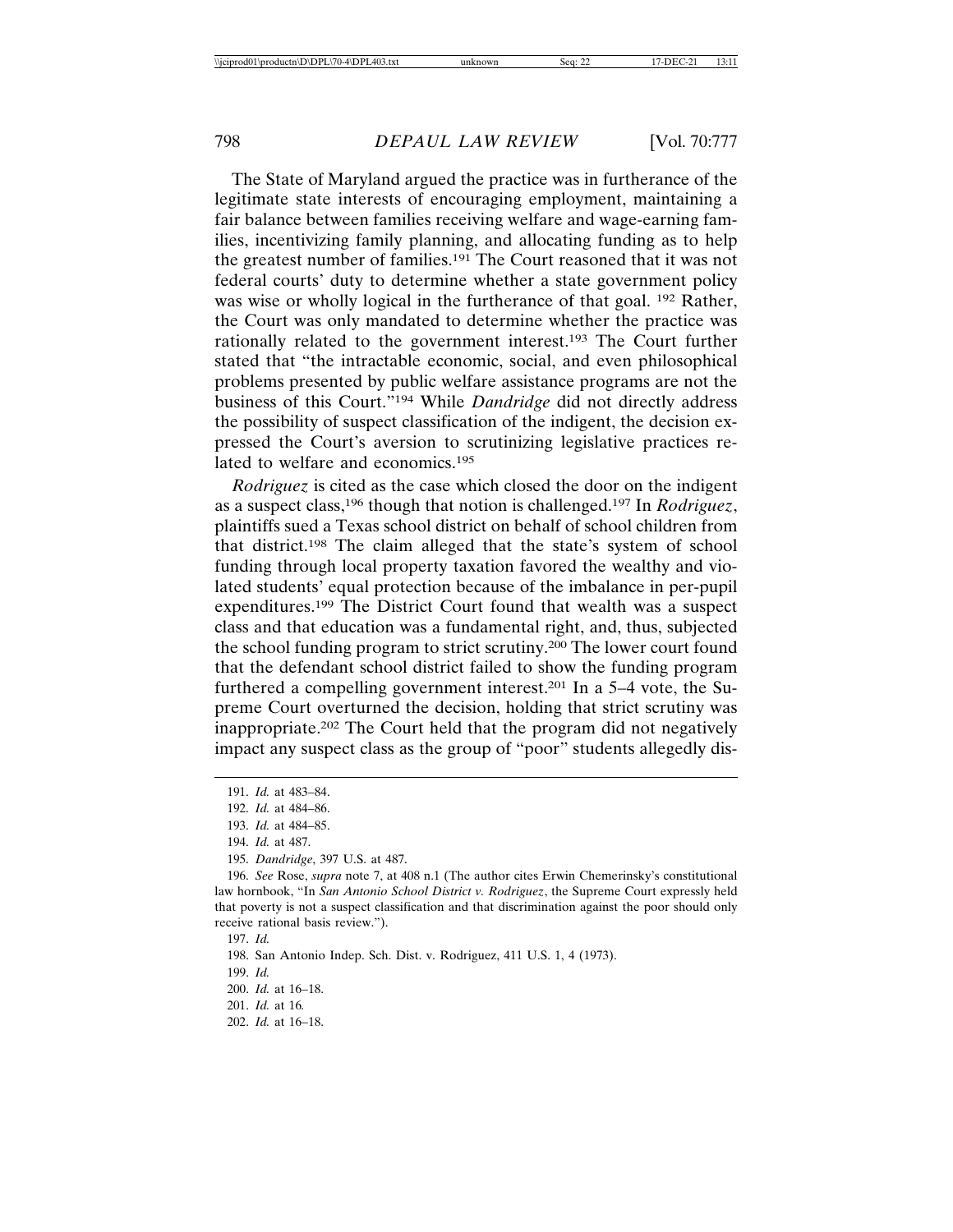advantaged by the program could not be definitively classified.203 In place of strict scrutiny, the Court applied the rational basis test and found that the funding program was rationally related to a legitimate government purpose.204

The Court reasoned that there was "no definitive description of the classifying facts or delineation of the disfavored class."205 The Court outlined three ways the group could be defined—(1) "poor" persons whose incomes fall below a defined level of poverty, (2) those who are relatively poorer than others, or (3) all who reside in relatively poorer school districts, despite their individual wealth.206

For the first means of distinguishing the plaintiff, the Court stated that the plaintiffs failed to demonstrate the funding disadvantaged a group definable as indigent or living beneath a specific poverty level.207 The Court also noted that the alleged discrimination did not fully deprive benefit of the service, as seen in earlier cases where state laws were invalidated.208

The Court also declined to extend suspect classification under the second analysis, that the plaintiffs comprise a group "relatively poorer than others[.]"209 Under this definition, the Court found that the bulk of data presented as evidence–that the amount in school spending was directly dependent on the median income of a district–did not actually support the plaintiffs' claims of discrimination.<sup>210</sup> Lastly, the Court found that defining the plaintiffs as those who lived in the district, irrespective of wealth, was insufficient because it created a "large, diverse, and amorphous class, unified only by the common factor of residence in districts that happen to have less taxable wealth than other districts."211 This categorization created a group that did not have the standard indicia of suspectness and, thus, strict scrutiny could not be applied based on a suspect classification.212 Based on this analysis, the Court found that strict scrutiny was not appropriate in this case and that the rational basis test should have been applied.213

<sup>203.</sup> *Id.* at 19 (Additionally, the Court found that there was no fundamental right at issue in the suit.).

<sup>204.</sup> *San Antonio Indep. Sch. Dist.*, 411 U.S. at 19.

<sup>205.</sup> *Id.*

<sup>206.</sup> *Id.* at 19–20.

<sup>207.</sup> *Id.* at 22–23.

<sup>208.</sup> *Id.* at 23. 209. *Id.* at 20.

<sup>210.</sup> *San Antonio Indep. Sch. Dist.*, 411 U.S. at 26–27.

<sup>211.</sup> *Id.* at 28. 212. *Id.*

<sup>213.</sup> *Id.* (The Court also determined that strict scrutiny should not have been applied as there was no fundamental right in question.).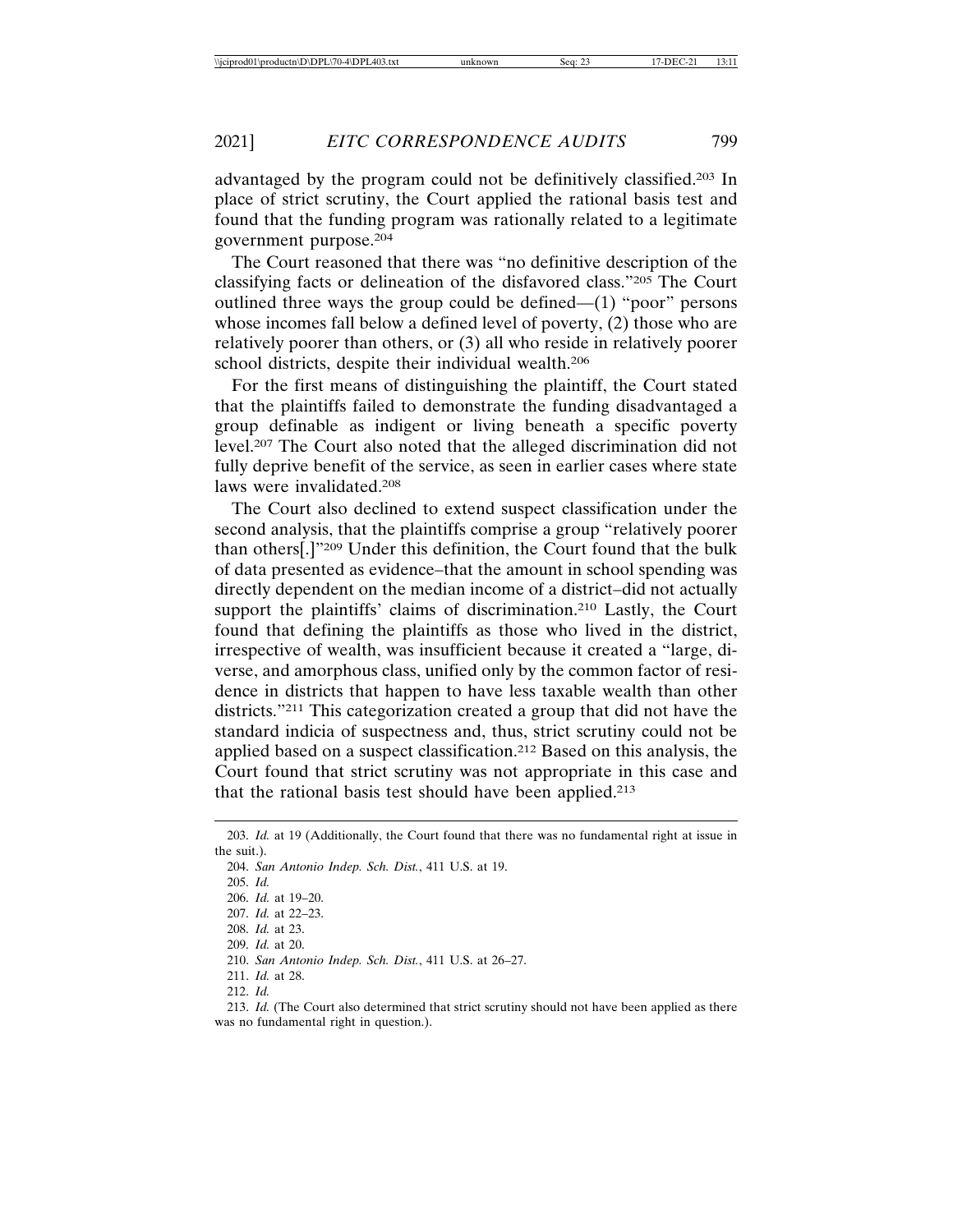## III. ANALYSIS

Strict, or at least heightened, scrutiny should be applied to the IRS's audit practice of EITC claimants because the indigent class meets the standard set for suspect classification and EITC recipients are a welldefined representation of that class. While the government may have an interest in limiting the tax deficit, the administrative motivation behind the high levels of EITC audits, the format of the correspondence audits, and the lack of productivity of the audits themselves are indications that the IRS practice is not adequately tailored to the goal of limiting the tax deficit.

#### *A. EITC Recipients Under the Suspect Classification Standard*

Though the factors used by the Court to determine suspect classification have varied, the factors laid out above are the characteristics the Court has used to create suspect or quasi-suspect classes or reject a suspect classification.214 The Court looks to whether a group has experienced a history of discrimination, whether they share an immutable characteristic, whether they are a discrete and insular minority, whether the uniting characteristic impacts an individual's ability to contribute to society, and whether the group has diminished political power. However, not every factor is always addressed or given equal weight.215

This Section will analyze EITC recipients under the factors set forth by the Court to determine suspect classification and discuss how a finding that EITC claimants are a suspect or quasi-suspect class is consistent with the Court's precedent and the purpose of suspect classification. This Section will also address why, while audited EITC claimants meet the suspect classification factors set forth by the Court, it is unlikely that the Court would hold that the indigent are a suspect or quasi-suspect class. Such a holding at this time is unlikely because of the Court's conservative nature216 and its hesitancy to draw distinctions based on economic condition.217

<sup>214.</sup> *See supra* text accompanying notes 132–71.

<sup>215.</sup> *See supra* text accompanying notes 132–71.

<sup>216.</sup> *'Supreme Inequality' Argues That America's Top Court Has Become Right-Wing*, NPR FRESH AIR (Feb. 24, 2020), https://www.npr.org/2020/02/24/808843704/supreme-inequality-argues-that-america-s-top-court-has-become-right-wing.

<sup>217.</sup> Dandridge v. Williams, 397 U.S. 471, 485 (1970).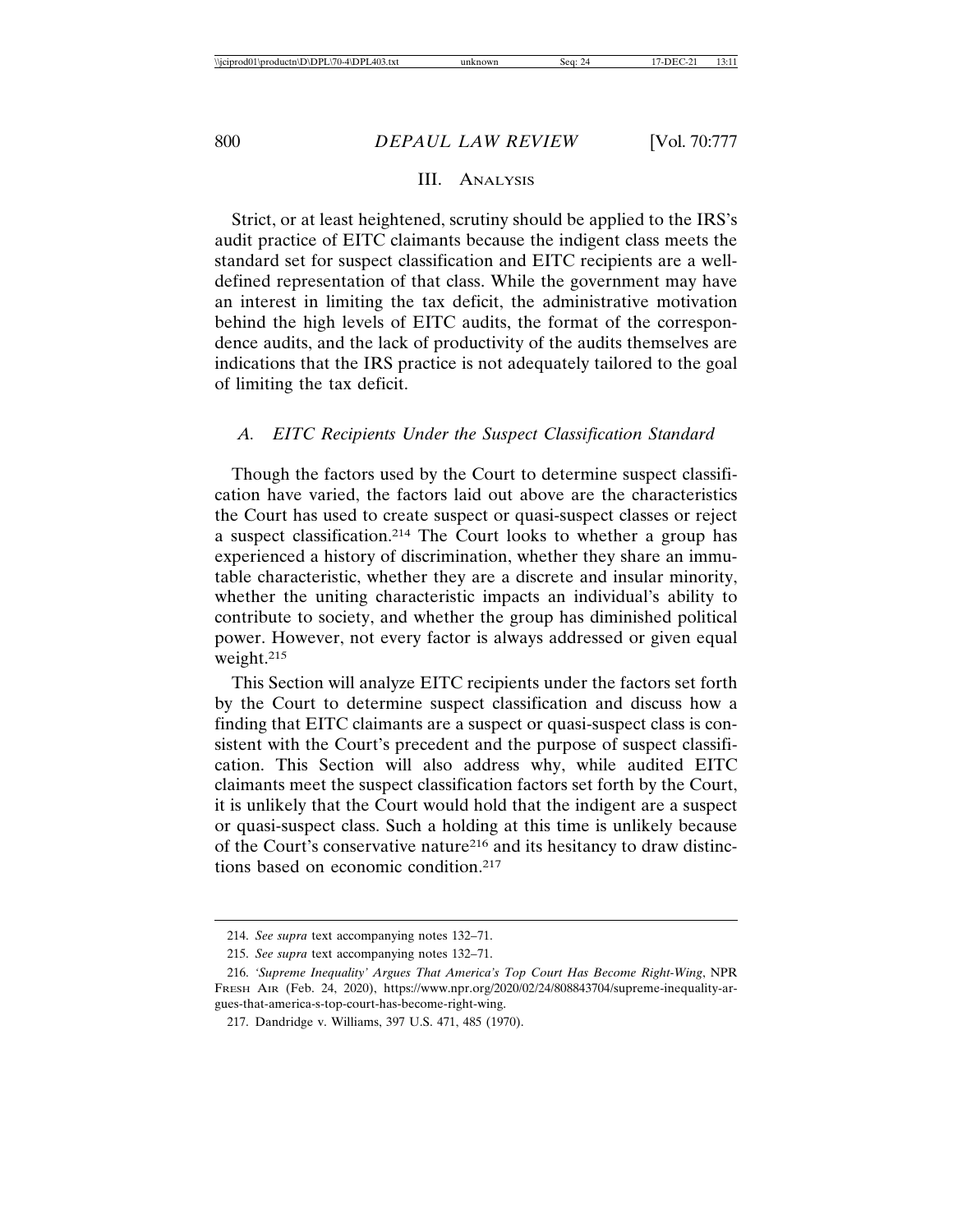#### 2021] *EITC CORRESPONDENCE AUDITS* 801

## *1. History of Discrimination*

Historical discrimination has consistently played a role in the Court's finding that a group is a suspect class.218 The indigent have encountered systemic discrimination in many facets of life due to their economic condition.219 The poor have been subjected to discriminatory laws, discriminatory treatment within the criminal justice system,220 societal stigmatization,221 and a lack of protection in the courts.222 It would be difficult for the Court to state that the poor have not suffered a history of discrimination given the well-documented treatment of the poor as a group.223

#### *2. Immutability*

The Court has looked to whether a group shares immutable visible characteristics in order to determine whether the group is a suspect class.224 While immutability of the characteristic that defines a group is a consideration when determining suspect classification, it is not a necessity.225 An immutable characteristic also does not automatically indicate a suspect classification.226 When the Court has discussed immutability as an indicator of suspectness, it has focused on the fact that a trait is an incidence of birth and that an individual is not culpable in choosing to belong to a group.<sup>227</sup> The groups that enjoy heightened scrutiny are all unified by a trait that was out of the individual's control—gender, national origin, race, and illegitimacy.228 Poverty is analogous to these traits in that it is also, in some circumstances, an incidence of birth. However, while poverty is unlike these traits in that it *can* change, research indicates that poverty can be cyclical, endur-

221. *See* Ross & Li, *supra* note 139, at 344.

<sup>218.</sup> Frontiero v. Richardson, 411 U.S. 677, 681–82, 685 (1973); Mathews v. Lucas, 427 U.S. 495, 520–21 (1976).

<sup>219.</sup> Note, *Bail and Its Discrimination Against the Poor: A Civil Rights Action as a Vehicle of Reform*, 9 VAL. U. L. REV. 167, 167 (1974); *see* Ross & Li, *supra* note 139, at 344; Stephen Loffredo, *Poverty, Democracy and Constitutional Law*, 141 U. PA. L. REV. 1277, 1283 (1993).

<sup>220.</sup> *Bail and Its Discrimination*, *supra* note 219, at 167.

<sup>222.</sup> Loffredo, *supra* note 219, at 1283.

<sup>223.</sup> *See* Ross & Li, *supra* note 139, at 343–44.

<sup>224.</sup> Lyng v. Castillo, 477 U.S. 635, 638 (1986).

<sup>225.</sup> San Antonio Indep. Sch. Dist. v. Rodriguez, 411 U.S. 1, 19–20 (1973) (did not directly discuss immutability).

<sup>226.</sup> City of Cleburne v. Cleburne Living Ctr., Inc., 473 U.S. 432, 435 (1985); Mass. Bd. Ret. v. Murgia, 427 U.S. 307, 312–13 (1976).

<sup>227.</sup> Weber v. Aetna Cas. & Sur. Co., 406 U.S. 164, 175 (1972); Craig v. Boren, 429 U.S. 190, 212–13 (1976) (not culpable for gender); Plyler v. Doe, 457 U.S. 202, 223 (1982) (culpable for undocumented status).

<sup>228.</sup> Mathews v. Lucas, 427 U.S. 495, 505 (1976); *Craig*, 429 U.S. at 212–13.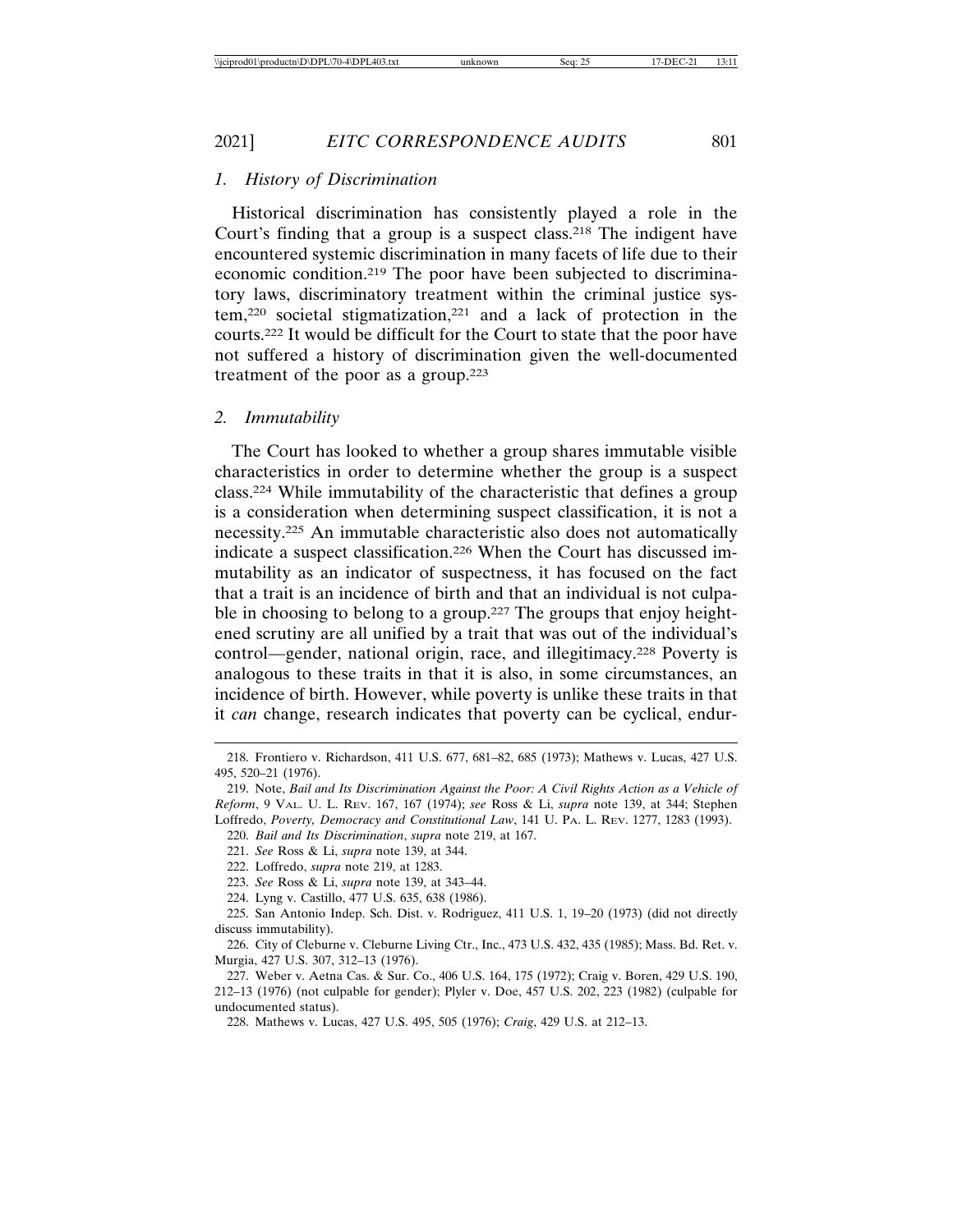ing, and not wholly within an individual's control.229 While poverty is not wholly immutable, there is a high likelihood that an individual born poor will remain poor.230

Whether a trait is visible is also a consideration in determining suspect classification.231 Race, gender, and national origin *may* be visible, though not always. An individual from a suspect class does not need to show that they visually represent the class for heightened scrutiny to be applied to their equal protection claim.232 Thus, while the visual expression of a trait can be a factor in suspect class analysis, it is not a prerequisite for suspect classification.233 Nevertheless, poverty is very visible.234

#### *3. Discrete and Insular*

In a suspect classification analysis, the Court also looks to whether the group is discrete and insular. The most thorough analysis of this factor came in *Rodriguez*. 235 It is important to distinguish the Court's holding in *Rodriguez* with regard to the discrete nature of EITC claimants as a group. The plaintiffs in *Rodriguez* argued that they were a sample of the poor who were being negatively impacted by the state's school funding policies.<sup>236</sup> The problem for the plaintiffs in convincing the Court of their suspect status, in part, was their inability to show that their group was defined by the trait of poverty.237 The plaintiffs argued that the school in their community was negatively impacted, but could not show that only poor people were negatively impacted by the state's funding practice.238 Because of this, the Court found that the plaintiffs were not individual members of a discrete and insular class.239

<sup>229.</sup> Ann Huff Stevens, *Transitions into & out of Poverty in the United States*, CTR. FOR POV-ERTY RES. UNIV. OF CAL., DAVIS, https://poverty.ucdavis.edu/policy-brief/transitions-out-poverty-united-states (last accessed June 30, 2021); Caroline Ratcliffe, *Child Poverty and Adult Success*, URBAN INST. (Sept. 2015), https://www.urban.org/sites/default/files/publication/65766/ 2000369-Child-Poverty-and-Adult-Success.pdf.

<sup>230.</sup> Stevens, *supra* note 229; Ratcliffe, *supra* note 229.

<sup>231.</sup> *See supra* text accompanying notes 147–55.

<sup>232.</sup> Graham, *supra* note 138, at 178–79.

<sup>233.</sup> Mathews v. Lucas, 427 U.S. 495, 505–06 (1976).

<sup>234.</sup> *See* Ross & Li, *supra* note 139, at 343 ("We can generally determine that people are poor on the basis of where they live, what they possess, and their demonstrated levels of education."); Kendra Bischoff & Sean F. Reardon, *Residential Segregation by Income*, in DIVERSITY AND DIS-PARITIES: AMERICA ENTERS A NEW CENTURY (John Logan, ed., 2014).

<sup>235.</sup> San Antonio Indep. Sch. Dist. v. Rodriguez, 411 U.S. 1, 22–23 (1973).

<sup>236.</sup> *Id.* at 22.

<sup>237.</sup> *Id.* at 22–23*.*

<sup>238.</sup> *Id.* at 54-55.

<sup>239.</sup> *Id.* at 25.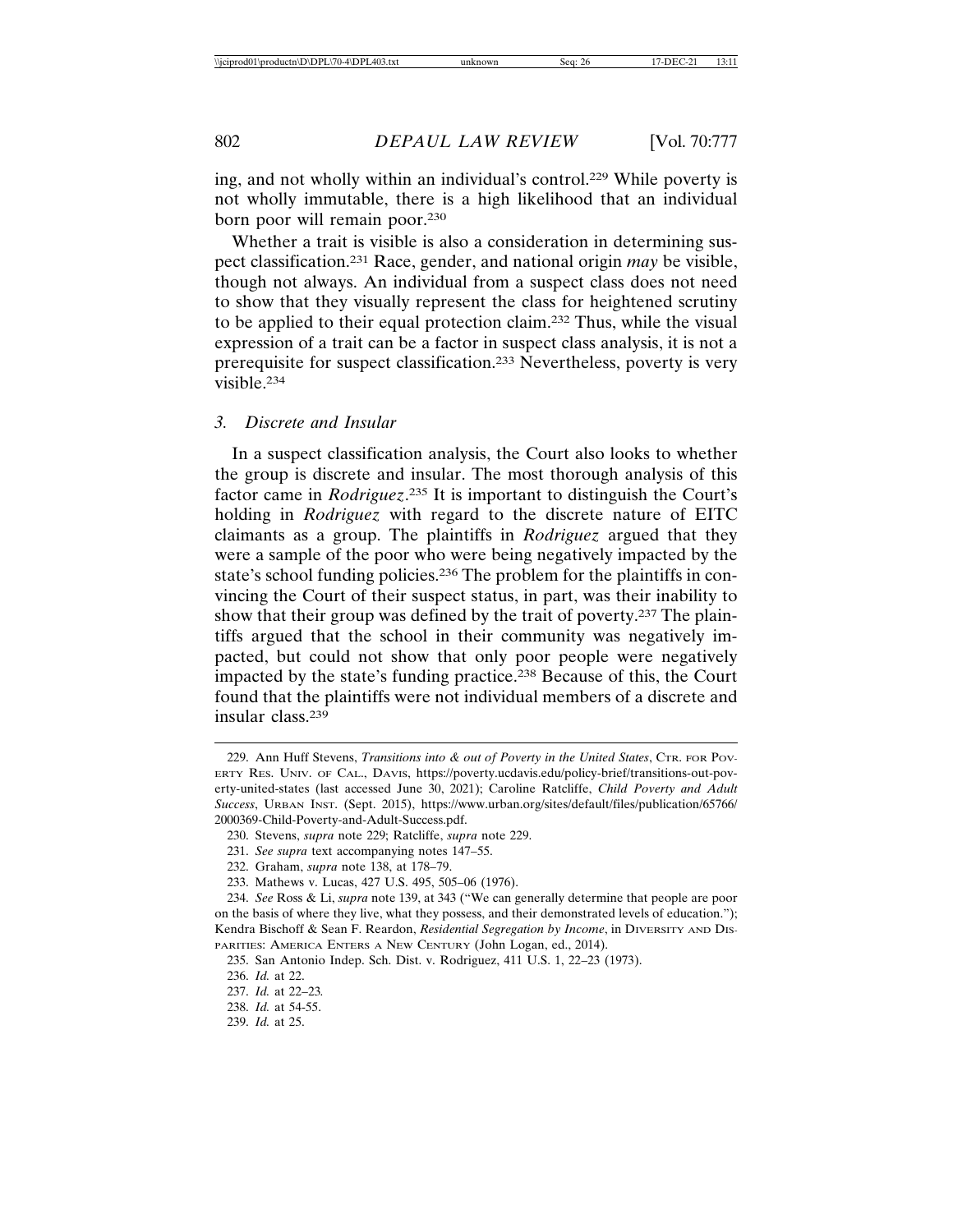That is not an issue for audited EITC recipients. Qualification for the EITC is a numerical value based on income and dependent children, and thus, recipients are defined by a clear line.240 Many EITC recipients fall below the poverty line, and most make up the lowest wage earners in the country.241 Most importantly, all EITC recipients were deemed by the government in need of the credit based on their level of income, familial structure, and the state of the economy.242 While being poor is difficult to define and is measured in different ways, the fact that the government has deemed EITC recipients in need of tax credits insulates the group as a discrete minority.

#### *4. Ability to Contribute to Society*

Being poor or receiving the EITC does not affect an individual's ability to contribute to society.243 This is evident, in part, because all EITC recipients are wage earners. In finding that gender and illegitimacy of birth are quasi-suspect classes, the Court reasoned that a person's gender or legitimacy of birth does not impact their ability to contribute to society.244 Contrastingly, the Court found that the characteristic of mental disability and age can affect an individual's ability to contribute to society.245 Similar to gender and illegitimacy, the characteristic of being poor does not impact an individual's ability to participate in society.

#### *5. Extent of Political Powerlessness*

Political powerlessness is the suspect classification factor that has changed the most over time.246 Political powerlessness was initially defined as the lack of descriptive representation in political offices.247 In more recent decisions, the existence of favorable legislation is the indicator that a group is not politically powerless.248 The definition of

<sup>240.</sup> *See supra* text accompanying notes 17–20.

<sup>241.</sup> CRANDALL-HOLLICK & HUGHES, *supra* note 25, at 1.

<sup>242.</sup> *Id.*

<sup>243.</sup> *See* Ross & Li, *supra* note 139, at 344 n.120.

<sup>244.</sup> Frontiero v. Richardson, 411 U.S. 677, 686 (1973); Mathews v. Lucas, 427 U.S. 495, 505 (1976).

<sup>245.</sup> City of Cleburne v. Cleburne Living Ctr., Inc., 473 U.S. 432, 441–42 (1985); Mass. Bd. of Ret. v. Murgia, 427 U.S. 307, 314–15 (1976).

<sup>246.</sup> *See* Ross & Li, *supra* note 139, at 334–35; *see* Richard E. Levy, *Political Process and Individual Fairness Rationales in the U.S. Supreme Court's Suspect Classification Jurisprudence*, 50 WASHBURN L.J. 33, 42 (2010) (discussing the differences in the way the Court has applied the factor of political powerlessness).

<sup>247.</sup> *See* Ross & Li, *supra* note 139, at 326 (discussing *Frontiero*, 411 U.S. at 686 n.17).

<sup>248.</sup> *Mass. Bd. of Ret.*, 427 U.S. at 313; *City of Cleburne*, 473 U.S. at 443–45; Vance v. Bradley, 440 U.S. 93, 97 n.12 (1979).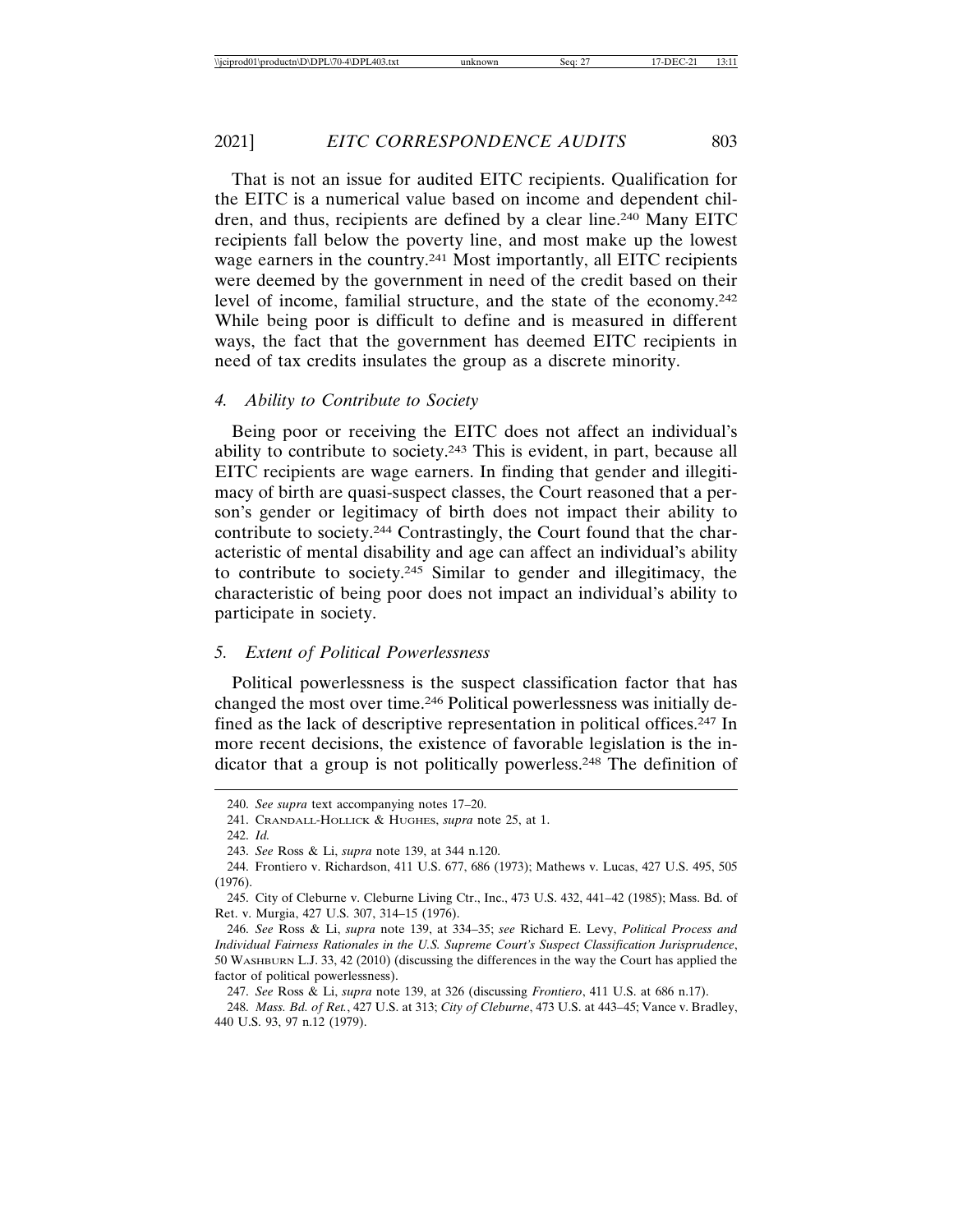political powerlessness as favorable legislation is criticized as an inadequate measure of political power and should be abandoned.249 The favorable legislation definition should be abandoned because it fails to reflect the purpose of suspect classification and equal protection.250

The favorable legislation measure does not make sense as a measure of suspect classification because it would essentially preclude any group from enjoying heightened scrutiny and makes the notion of suspect classification superfluous.251 Under the favorable legislation definition, EITC claimants would not be deemed politically powerless, as the existence of the EITC itself is evidence of favorable legislation for the working poor. However, under the older standard of political powerlessness, set forth in *Frontiero*, EITC claimants would likely meet that factor because the indigent lack political power as they are underrepresented at every level of government.252

#### *6. Present Unlikelihood of Suspect Classification*

While audited EITC claimants generally meet the factors set forth by the Supreme Court for establishing suspect classification, it is unlikely that the Court would hold that the poor are a suspect or quasisuspect class. First, the Supreme Court has never held that economic condition is a suspect classification.253 While the Court applied heightened scrutiny in invalidating laws regarding wealth classification and fundamental rights in an earlier series of decisions,254 more recent holdings from the Court have not gone favorably for plaintiffs challenging laws that distinguish individuals based on wealth,255 and the decision in *Rodriguez* looms large as precedent that the poor are not a suspect class, despite the Court's limited holding.<sup>256</sup> Further, the historic conservatism of the Supreme Court also suggests that, generally, a holding that benefits the indigent in any context would be unlikely.<sup>257</sup> While the Court is nominally apolitical, some scholars suggest that the Court has, and continues to be, dominated by

<sup>249.</sup> *See* Ross & Li, *supra* note 139, at 326–29.

<sup>250.</sup> *Id.* at 345–48.

<sup>251.</sup> *Id.* at 351.

<sup>252.</sup> Mario L. Barnes & Erwin Chemerinsky, *The Disparate Treatment of Race and Class in Constitutional Jurisprudence*, 72 LAW & CONTEMP. PROBS. 109, 121–22, 121 n.67 (2009).

<sup>253.</sup> SULLIVAN & FELDMAN, *supra* note 106, at 804.

<sup>254.</sup> *See supra* text accompanying notes 181–87.

<sup>255.</sup> San Antonio Indep. Sch. Dist. v. Rodriguez, 411 U.S. 1, 54–55s (1973); Dandridge v. Williams, 397 U.S. 471, 485 (1970); James v. Valtierra, 402 U.S. 137, 142–43 (1971).

<sup>256.</sup> *See* Rose, *supra* note 7, at 418.

<sup>257.</sup> NPR FRESH AIR, *supra* note 216.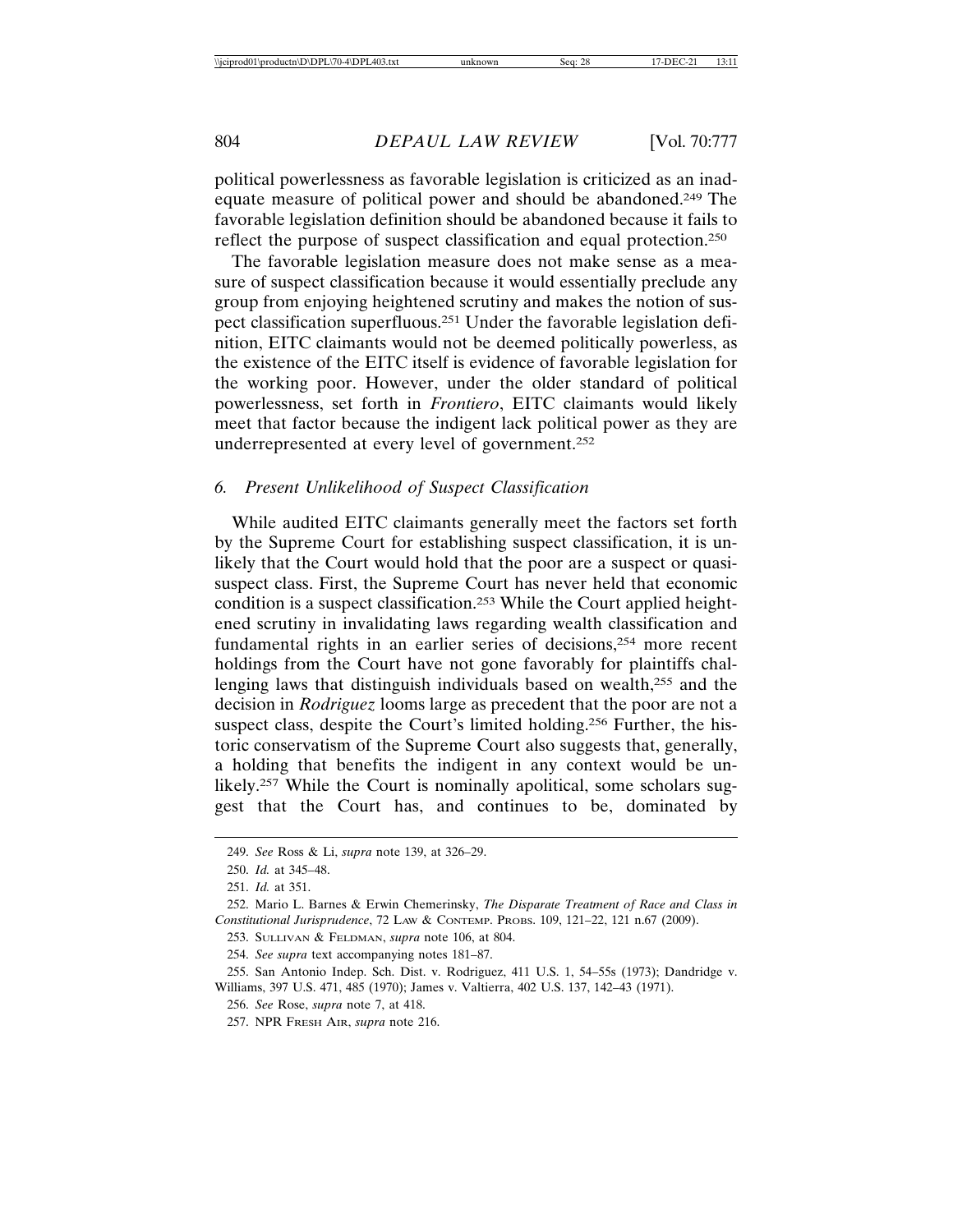conservative ideals which has led the Court to rule against the indigent on a consistent basis.258

Although it is unlikely that the current Court would find a suspect classification in this case, history indicates that the judicial treatment of the poor for the purposes of equal protection fluctuates.259 It is reasonable to believe that a future Court could move back toward the analysis of the poor more common in the 1950s to the early 1970s and view economic classifications as suspect, along with classifications such as race, national origin, and gender. Considering the narrowly split decision in *Rodriguez*, 260 it is not implausible that the Court could eventually move closer to protecting the poor as a suspect or quasi-suspect class for the purposes of equal protection.

The Court addressed economic condition as a suspect classification most fully in *Rodriguez* in the context of school funding when it held that the group of plaintiffs from a low-income area were not a discrete enough group to warrant the application of suspect classification.261 However, no Court precedent has completely foreclosed on the issue of the poor as a suspect class.262 Critics of the Court's narrowed suspect classification standard, specifically the favorable legislation definition of political power, cite the standard's failure to protect marginalized groups, like the poor.263 EITC recipients, as a group, largely meet the factors set forth by the Court to determine suspect classification. EITC recipients are defined by the government as lowincome, based on their qualification for the credit. This makes EITC claimants a discrete group and, unlike the plaintiffs in *Rodriguez*, good candidates to enjoy strict or heightened scrutiny on the basis of wealth. While EITC recipients meet the precedential standard for suspect classification, the Court's historic conservatism and hesitancy to treat economic conditions as suspect make it unlikely that the current Court would find the poor a suspect class in any context.

#### *B. A Claim Challenging the IRS's EITC Auditing Practice*

According to IRS data, EITC recipients are audited with correspondence audits at higher rates than any other tax group with the exception of the highest earners.264 The receipt of a correspondence audit

<sup>258.</sup> *Id.*

<sup>259.</sup> *See* Ross & Li, *supra* note 139, at 343.

<sup>260.</sup> The *Rodriguez* decision was split 5–4. *San Antonio Indep. Sch. Dist.*, 411 U.S. at 2.

<sup>261.</sup> *Id.* at 56–57.

<sup>262.</sup> Levy, *supra* note 246, at 36–37 n.17.

<sup>263.</sup> *See* Ross & Li, *supra* note 139, at 325.

<sup>264.</sup> INTERNAL REVENUE SERVICE, *supra* note 3, at 23–26 tbl.9a.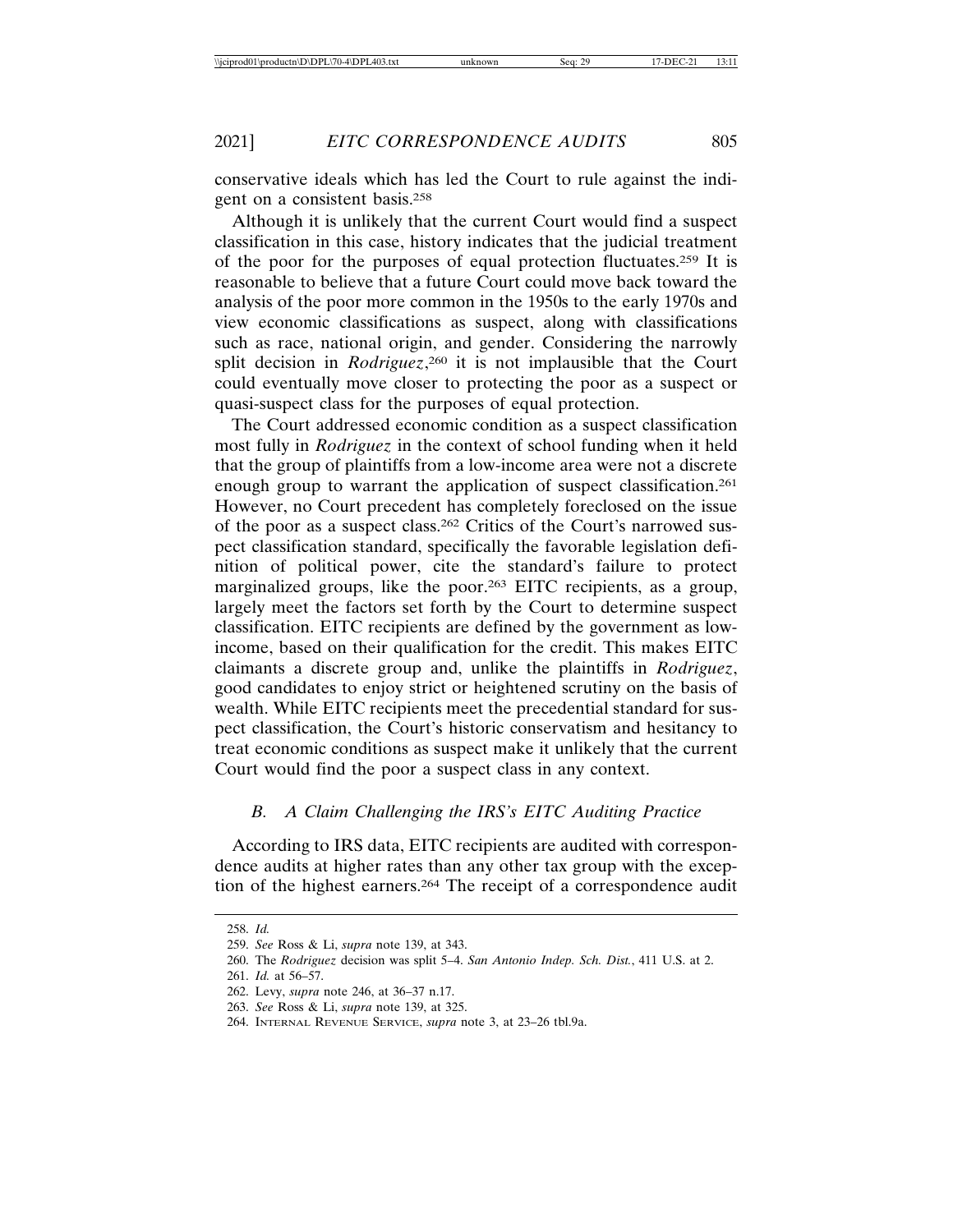has a negative impact on an EITC claimant, including a reduction in the likelihood the individual will claim the credit in the future.265 The IRS audits EITC returns at a higher rate because they are cheaper to audit, as low-income returns are less complex than those from businesses and wealthier individuals.266 The IRS's auditing process also focuses on EITC recipients because of Congress's fixation on the erroneous claims of the credit, despite the fact that improper EITC claims make up a very small fraction of the overall tax deficit.267 The IRS's focus on EITC returns based on administrative ease, and the continued focus of Congress on auditing the credit despite the disproportionately low yield of additional tax dollars, is an indication of discriminatory motivation for the auditing practice. It is possible that an audited EITC claimant could challenge the IRS's practice of using correspondence audits to audit EITC claimants at disproportionately high rates for violation of equal protection.

This Section will discuss why an audited EITC claimant would have standing to bring a claim, both challenging the IRS auditing practice and describing what an analysis may look like under various levels of scrutiny. It will also discuss why a claim of this kind is supported by evidence that suggests the IRS's practice of high levels of audits against this group is driven by a discriminatory purpose. Lastly, this Section will discuss why, despite the evidence that there is an improper purpose underlying the high rate of EITC audits, a lawsuit would be very difficult to win. Even if the Court were to apply strict or intermediate scrutiny, plaintiffs challenging laws based on discriminatory impact or enforcement face the significant hurdle of showing the government practice was motivated by discriminatory intent. While evidence points to an improper motivation behind the auditing practice, it would likely not be enough to show discriminatory motivation to satisfy Court precedent or overcome the Court's historic hesitancy to become involved with economic policies.268

<sup>265.</sup> Guyton et al., *supra* note 77, at 1; *see* Davis-Nozemack, *supra* note 20, at 65; CRANDALL-HOLLICK, *supra* note 36, at 4, 6; NATIONAL TAXPAYER ADVOCATE, *supra* note 34; Paul Kiel, *It's Getting Worse: The IRS Now Audits Poor Americans at About the Same Rate as the Top 1%*, PROPUBLICA (May 30, 2019, 10:16 AM), https://www.propublica.org/article/irs-now-audits-pooramericans-at-about-the-same-rate-as-the-top-1-percent; *see* Holt, *supra* note 32, at 192.

<sup>266.</sup> *See* Rettig Letter, *supra* note 62.

<sup>267.</sup> CRANDALL-HOLLICK, *supra* note 36, at 3–4.

<sup>268.</sup> Washington v. Davis, 426 U.S. 229 (1976).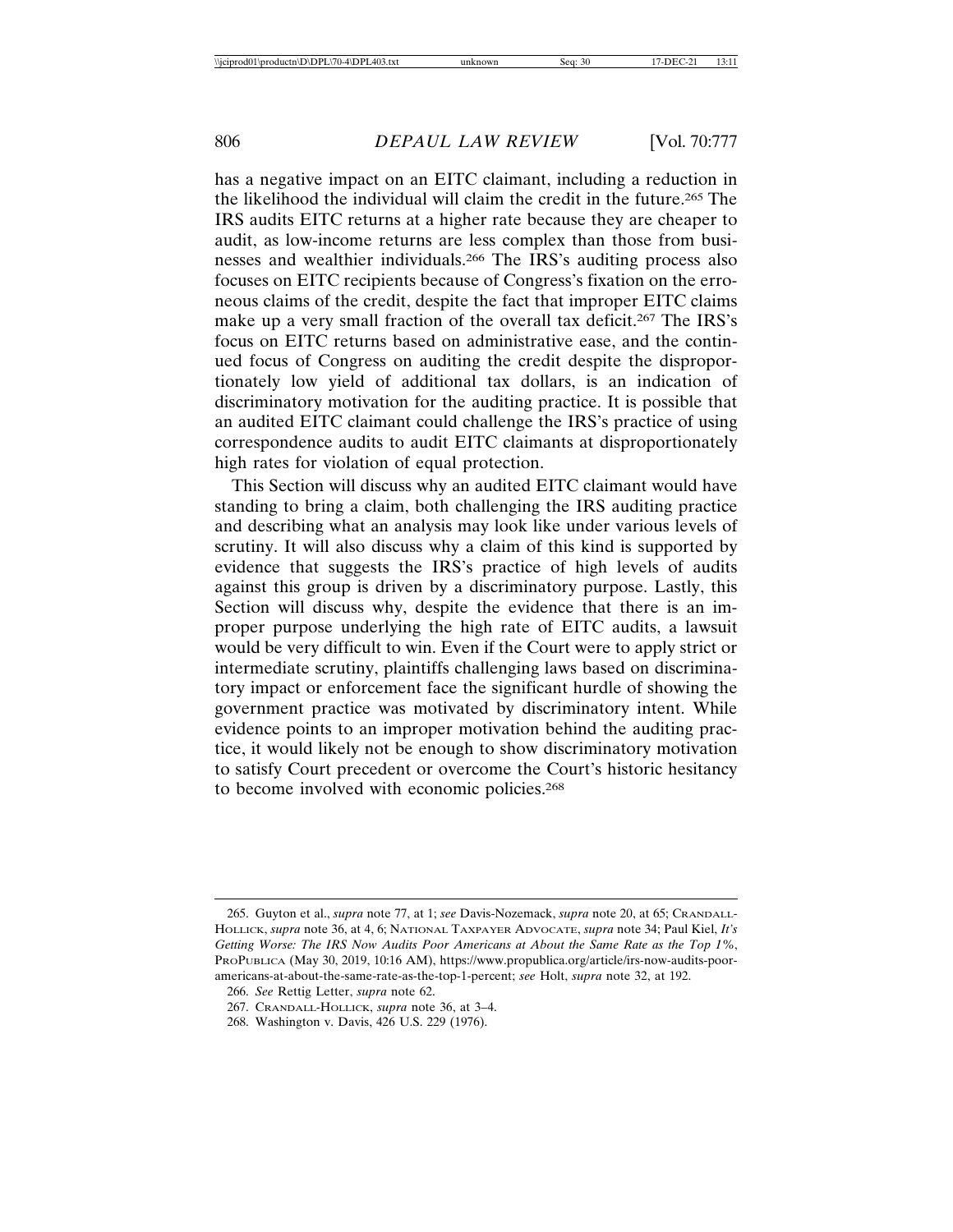## *1. Standing: A Claim Against the IRS for Its EITC Auditing Practices*

The standing doctrine requirements of a claim are injury, causation, and redressability.269 An equal protection claim brought by an individual who properly claimed the EITC and was audited through a correspondence audit would have standing. Research shows that there are negative implications for EITC recipients who are audited through correspondence audits.270 In years after being audited, individuals are less likely to claim potential EITC benefits, claimants are less likely to file a tax return in general, and earners may be less likely to have wage employment in the years right after a correspondence audit.271 If an individual who claimed the credit was negatively impacted by an audit could also show that they would qualify for the credit again and would be subject to audit and harm in the same way, they would meet the requirement for an injury in fact.272

The manner in which correspondence audits are conducted negatively impacts audits of EITC claimants.273 The impersonal nature of correspondence audits and the confusing audit communications cause claimants to ignore the audit or respond with incorrect information.274 This causes even proper claimants to lose the credit.275 The shortcomings of the correspondence audits are exacerbated by the confusing process of applying for the credit, lack of access to information, minimal support from the IRS, and the lack of access to tax professionals.276 The injuries to the audited are also redressable. A court could compel the IRS to implement more equitable auditing practices or apply auditing resources to groups that are responsible for a greater section of the tax deficit.

- 274. *See* Davis-Nozemack *supra* note 20, at 62–66; Guyton et al., *supra* note 77, at 8.
- 275. *See* Davis-Nozemack *supra* note 20, at 65; Guyton et al., *supra* note 77, at 11.
- 276. *See* Davis-Nozemack *supra* note 20, at 37–39.

<sup>269.</sup> Lujan v. Defenders of Wildlife, 504 U.S. 555, 560–61 (1992).

<sup>270.</sup> Guyton et al., *supra* note 77, at 6–7.

<sup>271.</sup> Guyton et al., *supra* note 77, at 6 ("[F]or audited wage earners who have wage employment (i.e., have a W-2 reported to the IRS by their employer) in the year of selection, there are decreases in the likelihood of having wage employment in the years just after the EITC correspondence audit, and the decreases are larger for taxpayers with younger (ages 0-5) qualifying children.").

<sup>272.</sup> *Lujan*, 504 U.S. at 560.

<sup>273.</sup> Guyton et al., *supra* note 77, at 39.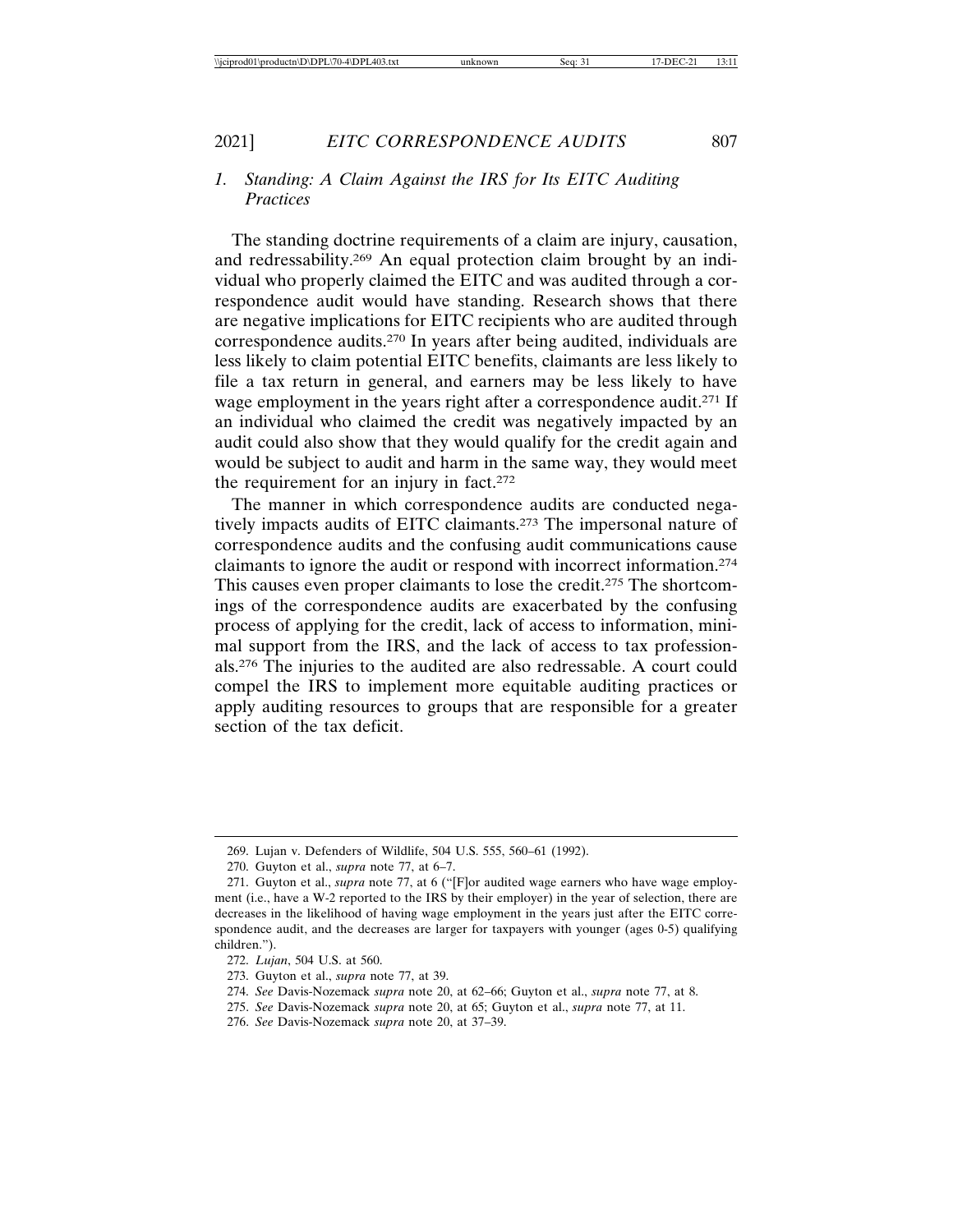## *2. Application of Standards of Scrutiny to the IRS's EITC Audit Practices*

If a court were to apply strict scrutiny to the issue of the IRS practice of auditing EITC recipients, the government would have to show that it has a compelling interest and that its EITC auditing practice is narrowly tailored to achieve the goal.<sup>277</sup> Additionally, the practice must be the least restrictive way to achieve the goal.278 If a court were to apply intermediate scrutiny, the government would have to show that the challenged practice furthers an important government interest and that the practice does so by means that are substantially related to that interest.279 Under a rational basis analysis, the government must have a legitimate interest and the practice must be rationally related to that interest.280

The government's interest or goal in auditing is to efficiently mitigate the tax deficit by avoiding improper payouts of the EITC. A court may find that limiting the tax deficit is a compelling, important, and legitimate government interest, as the collection of taxes is an important part of a functioning government.281 Under that reasoning, the government's interest in limiting the tax deficit through the avoidance of improper payouts of the EITC is a compelling, important, and legitimate interest to satisfy any standard of scrutiny. However, a court could also find that limiting the tax deficit is not a compelling, important, or legitimate interest. In *Frontiero*, the Court found that administrative efficiency was not a sufficient reason to justify differing treatment of the sexes.282 The Court found that while "efficacious administration of governmental programs is not without some importance," there are more important Constitutional interests.283 Here, the government's interest in limiting the deficit is related to a desire for efficacious administration of the tax refund and auditing process. Similarly, a court could find that limiting the tax deficit in an efficacious manner is not a legitimate interest.

283. *Id.* at 690.

<sup>277.</sup> *See supra* text accompanying notes 117–31.

<sup>278.</sup> *See supra* text accompanying notes 117–31.

<sup>279.</sup> *See supra* text accompanying notes 117–31.

<sup>280.</sup> *See supra* text accompanying notes 117–31.

<sup>281.</sup> *How Are Federal Taxes Spent?*, TURBOTAX, https://turbotax.intuit.com/tax-tips/general/ how-are-federal-taxes-spent/L6kinGuUt (last updated 2019) (Taxes fund defense, social security, safety net programs such as unemployment, Medicare and Medicaid, and other health programs, the interest on national debt, and a variety of other programs, such as transportation, infrastructure, education, and scientific research.).

<sup>282.</sup> Frontiero v. Richardson, 411 U.S. 677, 690–91 (1973).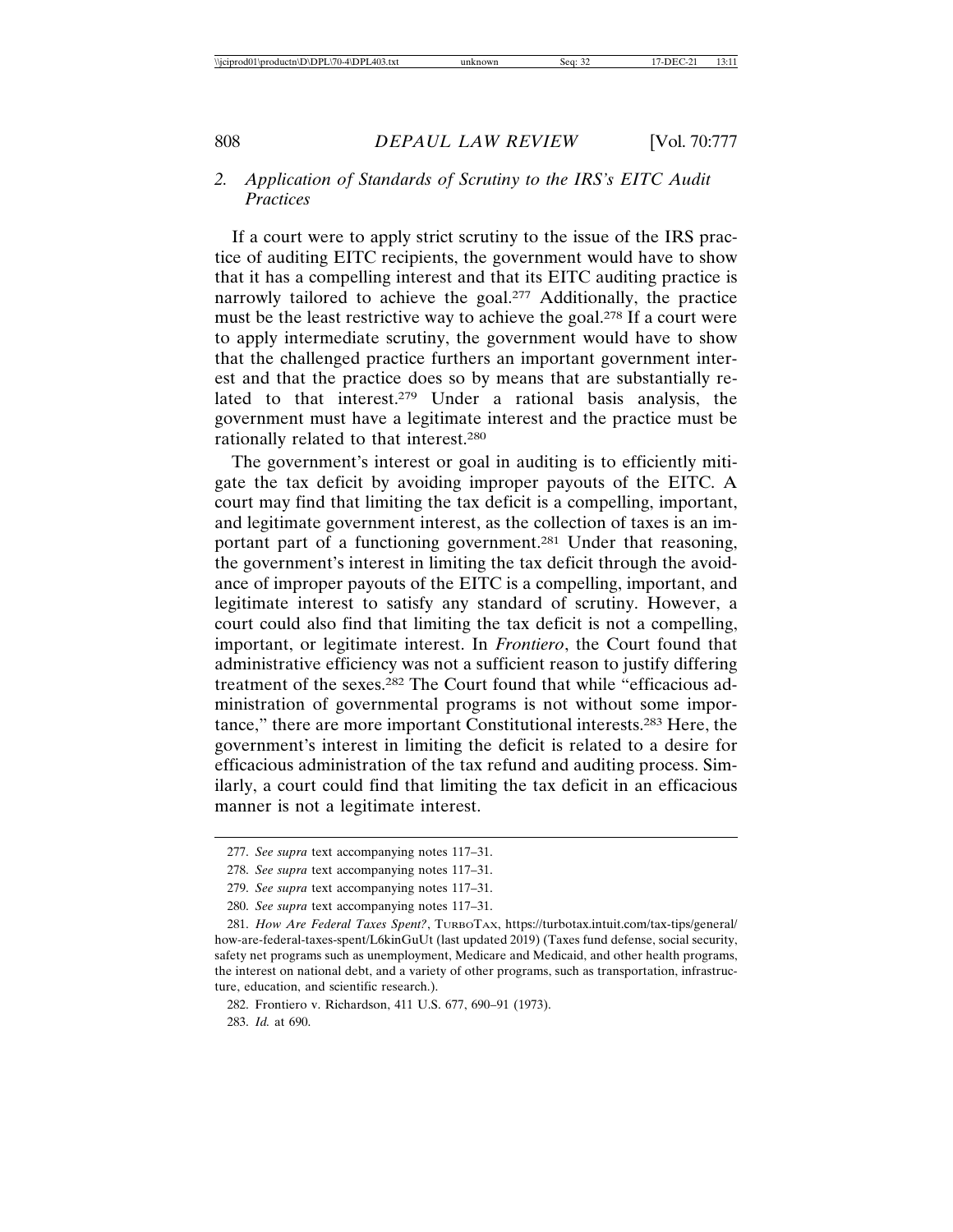If a court finds that efficiently limiting the tax deficit is a compelling, important, or legitimate government interest, the EITC auditing practice must still be narrowly tailored to, substantially related to, or legitimately related to that goal. The IRS's practice of auditing EITC claimants through correspondence audits at high rates is not even reasonably related to the goal of limiting the tax deficit because improper EITC payouts represent only a small part of the tax deficit and the productivity of the audits themselves in lessening the deficit is disproportionately low.284

The audits to EITC recipients allow the IRS to avoid paying out improperly claimed credits, thus furthering the government's goal of limiting the tax deficit. However, according to IRS data, it is questionable whether the IRS's focus of auditing EITC claims is a legitimately productive way of limiting the tax deficit. First, estimates of the improper payments of the EITC make up only a small fraction of the overall tax deficit.285 Further, research suggests that even those estimates are too high because the data is based on audits, which often improperly deny the credit and fail to account for underpayments.286 This shows that the goal of lessening the tax deficit would be better achieved by auditing a group that represents a greater portion of the tax deficit.

In *Frontiero*, the Court drew attention to the government's failure to provide concrete evidence to support its contention that differing treatment of female and male servicepeople actually saved the government money.287 The IRS has advised that the budget cuts and the loss of high-level employees, who are more able to carry out audits on higher income individuals and businesses, have made correspondence audits of EITC claimants a more viable option.288 However, the audit data from the IRS indicates that the agency may get more bang for its buck auditing other income groups at higher rates.289 There is little doubt that it is cheaper and easier to audit the poor because their returns are simpler, but each individual audit of an EITC claimant produces far less in payments per audit than an audit of an individual or business at another income level. For example, while corporate returns comprise only 0.9% of the total returns filed in 2018, audits to those returns accounted for 54% of the total additional recommended

<sup>284.</sup> CRANDALL-HOLLICK, *supra* note 36, at 3–4.

<sup>285.</sup> *Id.*

<sup>286.</sup> *See* Davis-Nozemack, *supra* note 20, at 70; *see* Holt, *supra* note 32, at 185 n.17.

<sup>287.</sup> *Frontiero*, 411 U.S. at 689.

<sup>288.</sup> Rettig Letter, *supra* note 62.

<sup>289.</sup> *See supra* notes 57–61.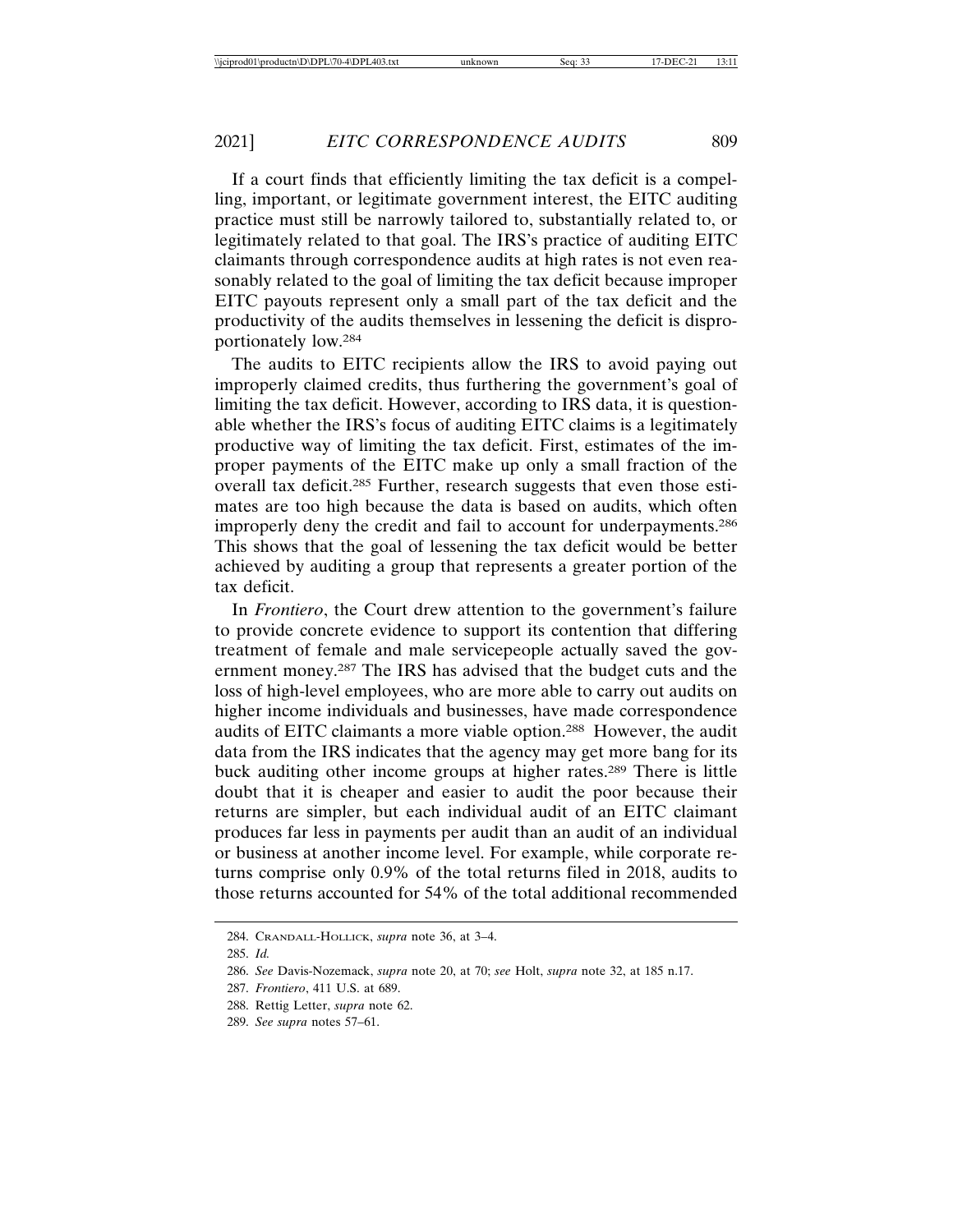payments.290 In 2018, 13.8% of all returns were EITC returns but audits to those returns accounted for only 7.3% of the total recommended additional payments.291 Despite the fact that much more money comes from the audits of corporations than EITC claimants, the EITC audit rate is higher than the average corporate audit rate.292

The government's interest in limiting the tax deficit as likely compelling, important, or legitimate. While auditing EITC recipients is one means of achieving the goal of limiting the tax deficit, the auditing practice is not the most effective or least restrictive means of doing so. The relatively low efficiency of the EITC audits in lessening the deficit compared to other methods indicates that the practice is not narrowly tailored to, or substantially or reasonably related to, the goal of minimizing the tax deficit.

## *3. Discriminatory Purpose?: The Motivation of the IRS's EITC Audit Practice*

The greatest hurdle in a case of this kind would be to show that the IRS's auditing practice was motivated by a discriminatory purpose on the part of the government. Under the current standard, the plaintiff would need to show that the IRS auditing practice did not only have a discriminatory effect, but that the practice was motivated by a discriminatory intent or purpose.293 In analyzing discriminatory intent, the Court looks to both circumstantial and direct evidence of an improper purpose, which need not be the only motivation underlying a government practice.294 Events leading up to the challenged practice, legislative or administrative history, and significant changes in procedure are all considered when determining if there is a discriminatory purpose.295

Evidence suggests an improper purpose underlies the EITC auditing practice for two reasons. First, the IRS has admitted that EITC claimants are audited at high rates with correspondence audits because they have low-income returns which are simpler and, thus, cheaper to audit.296 Second, the Congressional focus on EITC audits is

<sup>290.</sup> INTERNAL REVENUE SERVICE, *supra* note 3, at 23–26 tbl.9a.

<sup>291.</sup> *Id.*; Guyton et al., *supra* note 77, at 7 (EITC correspondence and field audits make up a significant portion of overall audits at 35-40% of all correspondence audits and around 10% of all field audits); Kiel, *supra* note 265 (In 2018, 43% of all individual audits were audits on taxpayers who claimed the EITC on their return.).

<sup>292.</sup> INTERNAL REVENUE SERVICE, *supra* note 3, at 23–26 tbl.9a.

<sup>293.</sup> Washington v. Davis, 426 U.S. 229, 239 (1976).

<sup>294.</sup> Vill. of Arlington Heights v. Metro. Hous. Dev. Corp., 429 U.S. 252, 265 (1977).

<sup>295.</sup> *Id.* at 267–68.

<sup>296.</sup> *See* Rettig Letter, *supra* note 62.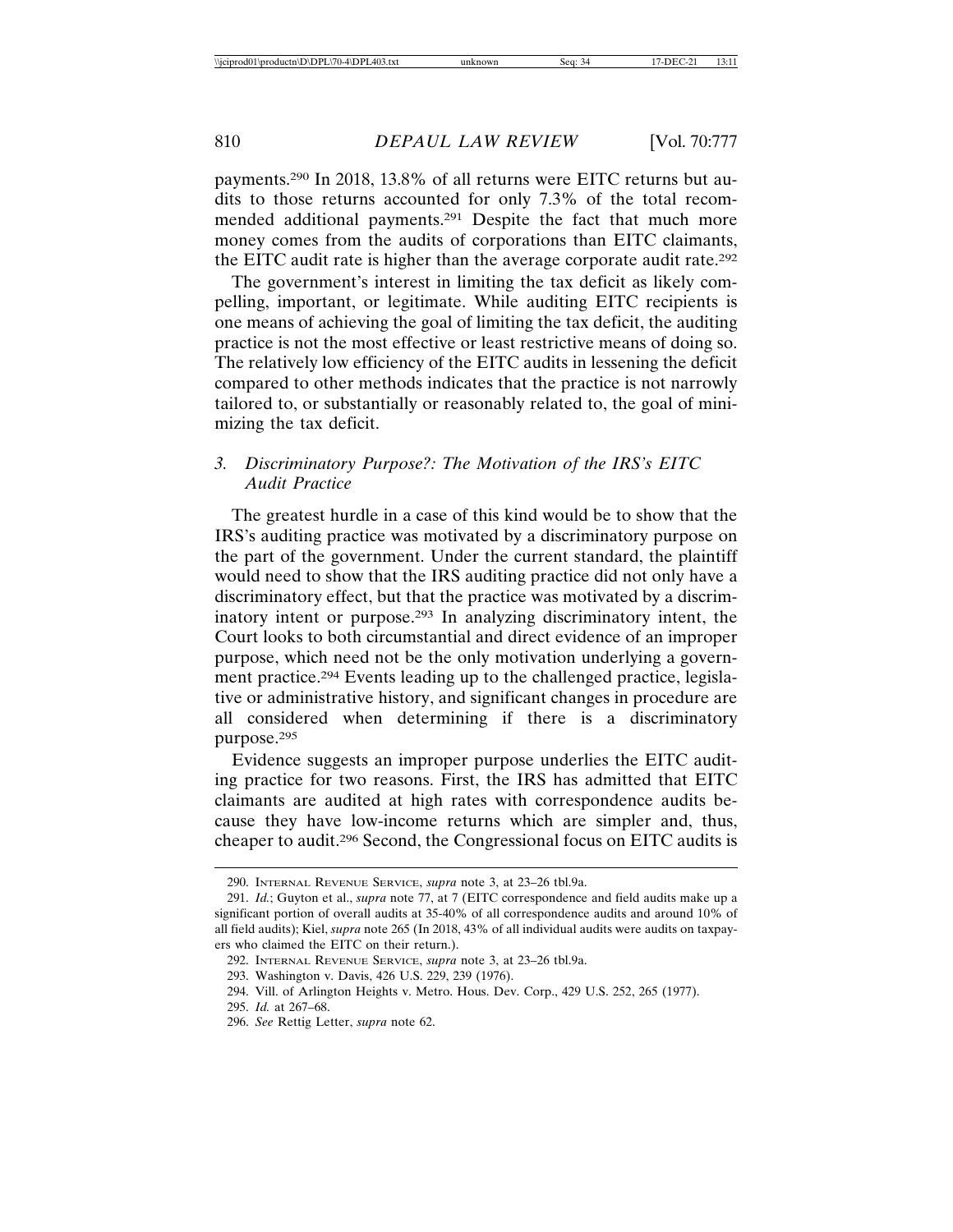unjustified based on the small role of improper EITC payments in the tax deficit, the disproportionately small amount of money EITC audits collect, and the well-documented negative impact of correspondence audits. Though, despite these indications of improper purpose, it is unlikely that the current evidence would meet the high standard for finding discriminatory intent or overcome the Court's historic hesitancy to become involved with economic and welfare policies.

Generally, it is cheaper to audit EITC claimants, as lower income returns are simpler to review.297 According to the IRS, correspondence audits can be used for EITC examinations because those returns are simpler than higher income or business returns, which often require field audits (also known as "office" or "face-to-face" audits) and the work of highly trained employees.298 The simplicity of lowincome, EITC returns allows the IRS to use automation and low-level employees to conduct the examinations.299 This means that EITC returns are more likely to be audited through correspondence audits because they are low-income returns. This practice draws discretionary lines between groups on the basis of wealth, disadvantaging EITC claimants for no other reason than administrative ease.

A related problem with the IRS's practice of auditing EITC claimants because those refunds are cheaper to audit is an additional reason *why* this group is cheaper to audit. EITC returns are not just cheaper to audit because they are simpler. The major criticisms of correspondence audits are that they are confusing, largely automated, and fail to offer those audited sufficient support to navigate the examination process.300 These shortcomings, coupled with the fact that many EITC recipients have low financial literacy and less access to tax professionals, leads to few challenges to the audit, large numbers of unanswered examination letters, and, thus, loss of the credit.301 In this way, the IRS is able to save money through the use of correspondence audits for EITC examinations because EITC claimants, as low-income filers, are less likely to respond to, or challenge, an audit.302

The purpose of equal protection is to protect individuals against government practices whose *purpose* or *effect* is to create discrete groups based on arbitrary discrimination.303 A court could find the

<sup>297.</sup> *Id.*

<sup>298.</sup> *Id.*

<sup>299.</sup> *Id.*

<sup>300.</sup> *See* Davis-Nozemack, *supra* note 20, at 38–39.

<sup>301.</sup> NATIONAL TAXPAYER ADVOCATE, *supra* note 34, at 378.

<sup>302.</sup> *See* Davis-Nozemack, *supra* note 20, at 54–57.

<sup>303.</sup> San Antonio Indep. Sch. Dist. v. Rodriguez, 411 U.S. 1, 60 (1973) (Stewart, J., concurring).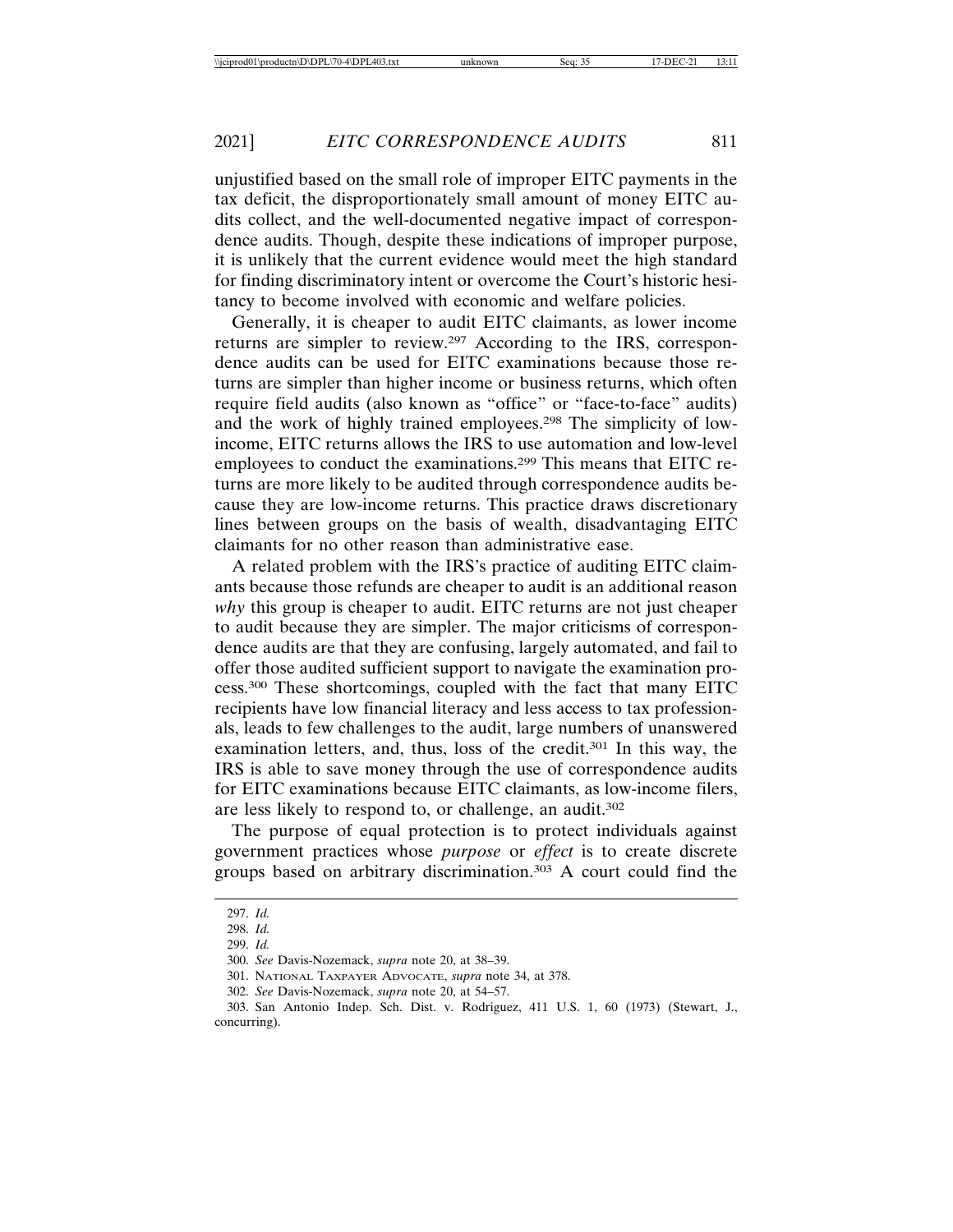explanation that correspondence audits are cheaper and easier to audit is unacceptable due to the arbitrary focus on those refunds, especially considering their negative effects.304 In *Frontiero*, applying a heightened scrutiny, the Court held that administrative ease was not a sufficient reason to support the disparate treatment of female and male servicepeople.305 While the Court acknowledged that efficiency and cost are important considerations in the administration of benefits, "the Constitution recognizes higher values than speed and efficiency."306 Even if there was evidence of a cost-benefit that supported focusing on EITC claimants,307 that may not be enough to support the IRS's practice.

An inference of an improper purpose can also be drawn from Congressional focus on auditing EITC refunds. On numerous occasions, Congress has earmarked funds specifically for the examination of EITC returns<sup>308</sup> and enacted special penalties for improperly claiming the credit.309 The focus on EITC returns persists despite information from tax advocates that EITC overpayment is likely exaggerated<sup>310</sup> and information from IRS data and credible experts that EITC overpayments comprise only a fraction of the overall tax deficit.311 The intention behind the Congressional focus on improper payments of the EITC is a mystery considering the relatively small amount of additional recommended payments recovered from EITC audits.312 A court could infer improper purpose based on the Congressional drive to limit improper payments of the credit, despite its relatively small place in the tax deficit and the disproportionately low amount collected in audits.

From the IRS statement that the EITC claimants are audited because low-income returns are cheaper to audit and the inexplicable Congressional focus on auditing EITC refunds despite their disproportionately low impact on the tax deficit, a court could reasonably find that the IRS's practice of auditing EITC claimants is based on an improper purpose. If a plaintiff is able to successfully allege this improper purpose, the burden would shift to the government to show

<sup>304.</sup> Frontiero v. Richardson, 411 U.S. 677, 689–91 (1973).

<sup>305.</sup> *Id.*

<sup>306.</sup> *Id.* (quoting Stanley v. Illinois, 405 U.S. 645, 656 (1972)).

<sup>307.</sup> *See supra* notes 256–58.

<sup>308.</sup> *See* Davis-Nozemack, *supra* note 20, at 58.

<sup>309.</sup> CRANDALL-HOLLICK, *supra* note 11, at 6, 8.

<sup>310.</sup> *See* Davis-Nozemack, *supra* note 20, at 51.

<sup>311.</sup> *Improper Payments in Federal Programs: Hearing Before the Comm. on Finance*, 114th Cong. 27–28 (2015) (statement from the Hononorable Gene L. Dodaro, Comptroller General of the United States).

<sup>312.</sup> INTERNAL REVENUE SERVICE, *supra* note 3, at 23–26 tbl.9a.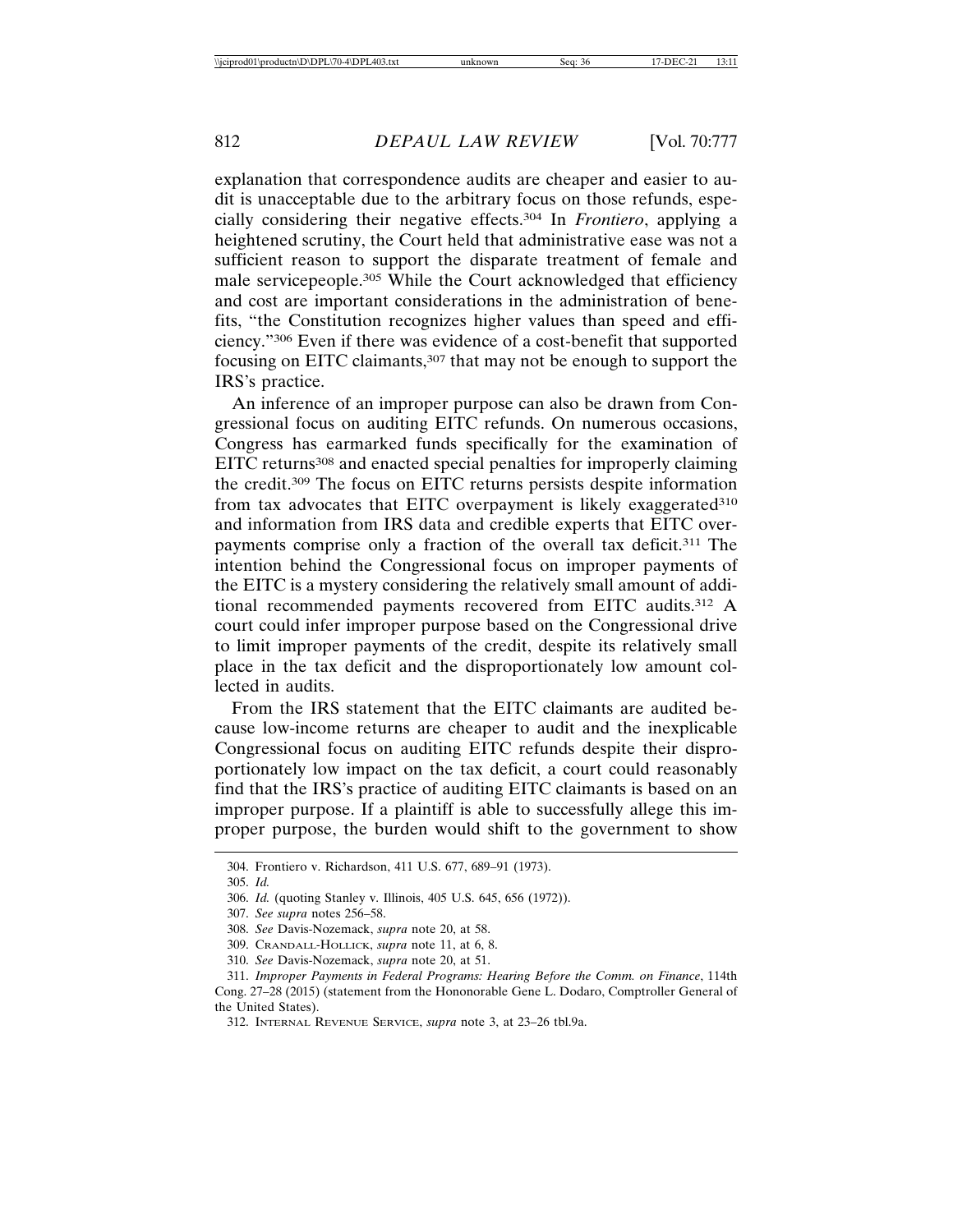that the same auditing practice would be in place regardless of the motivation to focus on EITC audits for ease of administration.313

## *4. Unlikelihood that a Challenge to the IRS's Auditing Practice Would Succeed*

The chances of success in any equal protection challenge are dependent on the level of scrutiny the Court applies. Although strict or intermediate scrutiny would be unlikely, even under rational basis, a court could find that the auditing practice is not legitimately related to limiting the tax deficit and is based on arbitrary distinctions drawn to save money at the expense of EITC claimants. However, while evidence suggests that an improper purpose underlies the auditing practice, it would likely not be enough to show discriminatory purpose or to overcome the Court's historic hesitancy to become involved with economic policies.314

Plaintiffs who seek to invalidate a facially neutral practice must overcome the high burden of showing that the practice was put in place for a discriminatory purpose.315 While evidence of discriminatory effect on a group is evidence of discriminatory purpose, impact is not enough on its own.316 While the Court will consider both direct and circumstantial evidence as proof of intent, intent is difficult to show, and proof of discriminatory purpose will not immediately invalidate a government law or practice.<sup>317</sup> Additionally, the Court has generally acted conservatively in decisions regarding economics and state distribution of funds.<sup>318</sup>

For example, according to the Court in *Dandridge v. Williams*, "the Constitution does not empower this Court to second-guess state officials charged with the difficult responsibility of allocating limited public welfare funds among the myriad of potential recipients."319 The Court in *Dandridge* required only a tenuous connection between a government practice related to welfare and public fund distribution and some stated government interest.320 The Court stated that it is not the place of the judiciary to measure the wisdom of government eco-

319. *Dandridge*, 397 U.S. at 487.

<sup>313.</sup> SULLIVAN & FELDMAN, *supra* note 106, at 690.

<sup>314.</sup> Washington v. Davis, 426 U.S. 229, 239 (1976); Dandridge v. Williams 397 U.S. 471, 487 (1970).

<sup>315.</sup> SULLIVAN & FELDMAN, *supra* note 106, at 691.

<sup>316.</sup> *Washington*, 426 U.S. 229, 239–42.

<sup>317.</sup> SULLIVAN & FELDMAN, *supra* note 106, at 691.

<sup>318.</sup> *See generally* San Antonio Indep. Sch. Dist. v. Rodriguez, 411 U.S. 1 (1973); *Dandridge*, 397 U.S. at 485–87.

<sup>320.</sup> *Id.* at 486–87*.*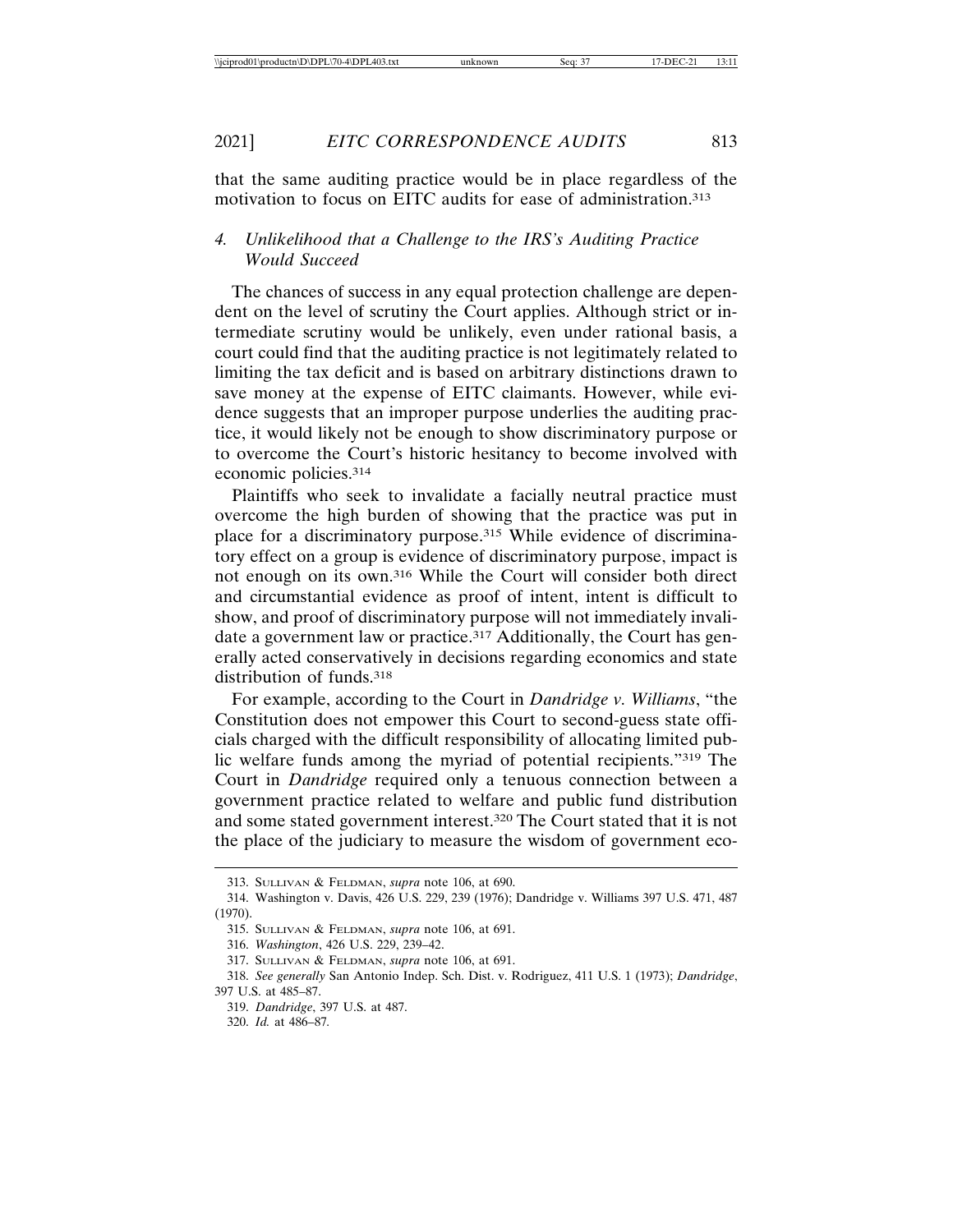nomic practices, nor is it the Court's position to invalidate laws simply because they are imprecise or result in some inequality.321 Under such a yielding standard, it is unlikely that a challenge to the IRS's auditing practice would succeed.

Based on the evidence of the negative impact of EITC audits on claimants, an audited EITC claimant would meet the basic requirements for bringing an equal protection case. While the finding of a suspect classification would be unlikely, following Supreme Court precedent on defining suspect classes, strict or intermediate scrutiny would be the appropriate standard of review for an equal protection claim by EITC claimants. However, even under a rational basis analysis, a court may find that the high rate of correspondence audits of EITC claims is not rationally related to the goal of limiting the tax deficit. While evidence suggests that an improper purpose underlies the auditing practice, the evidence would likely be insufficient to show discriminatory purpose or overcome the Court's historic hesitancy to become involved with economic policies.<sup>322</sup>

#### IV. IMPACT

If a lawsuit challenging the IRS's EITC audit practices was brought, the Court could again fully analyze the indigent as a suspect class for the first time in decades. Even though a claim of this sort may not succeed, it could encourage the IRS to change its audit procedure and provide more resources to aid EITC claimants in navigating the complicated tax system and auditing procedures. Additionally, a claim of this kind could shed light on the issues within the U.S. tax system that favor businesses and the wealthy.

Because EITC claimants are a well-defined group, the Court could find that the indigent are a suspect class. Certain well-defined groups that share the characteristic of being poor or low-income, like EITC claimants, could gain the protection of heightened scrutiny for equal protection claims. As income inequality grows and wages stagnate, 323 the need for greater judicial and legislative protection for low-income individuals and families is increasingly important. While the Court has

<sup>321.</sup> *Id.* at 485.

<sup>322.</sup> *See generally* Washington v. Davis, 426 U.S. 229 (1976).

<sup>323.</sup> Katherine Schaeffer, *6 facts about economic inequality in the U.S.*, PEW RES. CTR. (Feb. 7, 2020), https://www.pewresearch.org/fact-tank/2020/02/07/6-facts-about-economic-inequality-inthe-u-s/; Drew DeSilver, *For most U.S. workers, real wages have barely budged in decades*, PEW RES. CTR. (Aug. 7, 2018), https://www.pewresearch.org/fact-tank/2018/08/07/for-most-us-workers-real-wages-have-barely-budged-for-decades/.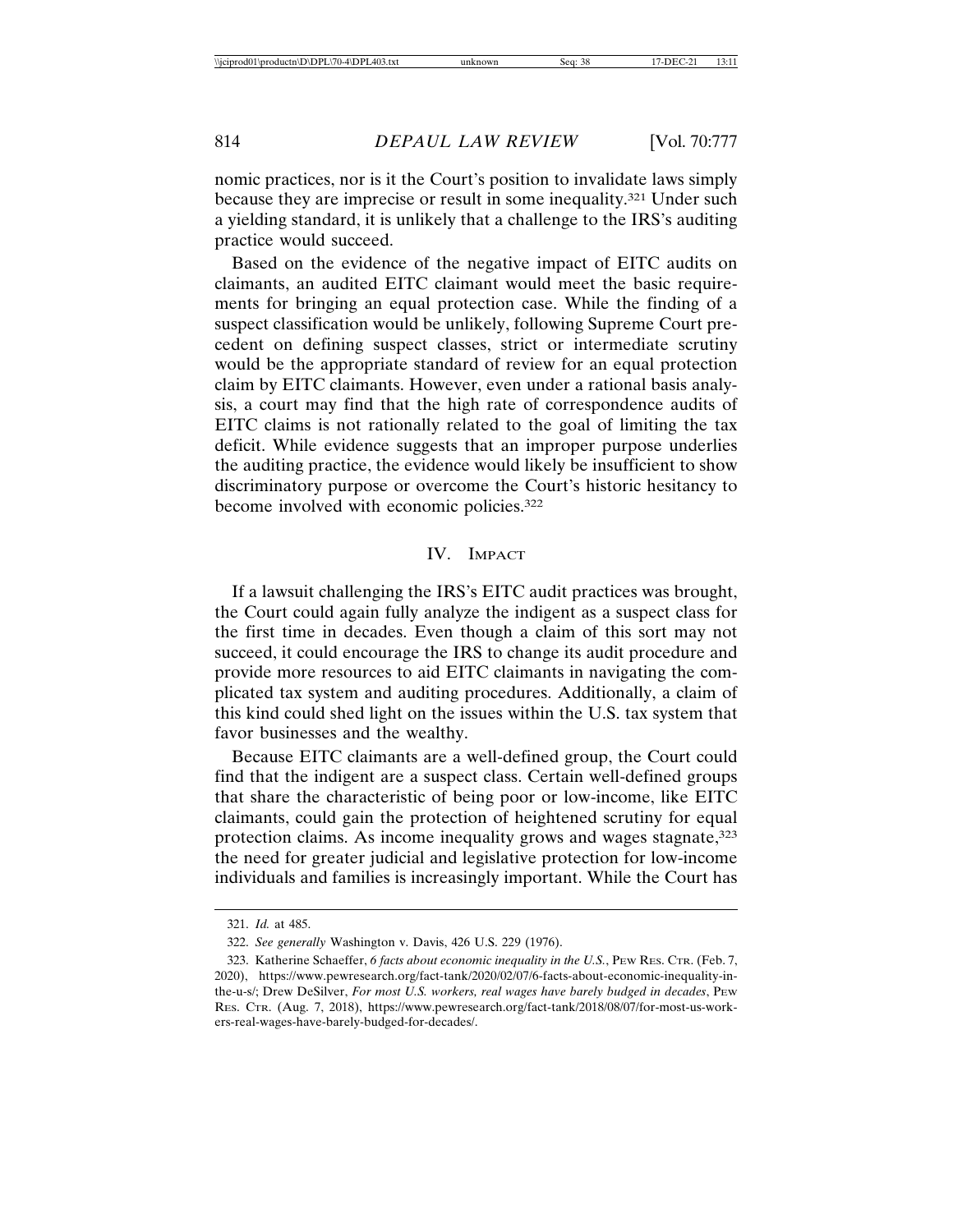been hesitant to invalidate economic legislation,<sup>324</sup> a challenge to the IRS's auditing practice could encourage legislators to focus their attention on regulation that would better protect the most vulnerable.

While a lawsuit of this kind is unlikely to succeed, the IRS's EITC auditing practice could be improved through other avenues. Improvements in the correspondence audit process could go a long way towards alleviating the negative impact of the audits on EITC claimants.325 Tax reform advocates have called for a simplification of the eligibility criteria for EITC.326 A challenge to the IRS's EITC auditing practice could encourage the IRS to follow the detailed suggestions from tax advocates and make changes in the eligibility requirements. A challenge may also encourage the agency to promote better tax education, especially for lower income taxpayers who might not have the resources to hire a tax professional. The IRS could also provide taxpayers with better access to information and provide claimants with the steps to appeal a correspondence audit, which could mitigate the negative impact that the audits have on proper and improper claimants alike.

The imbalanced nature of the IRS audit process of EITC claimants is only one example of inequality in the tax system and the inconsistent application of tax laws.327 The discriminatory nature of EITC audits and other inconsistent applications of tax laws stems from the deeper funding issue that has hindered the IRS in the most recent decades. A challenge to the IRS's auditing practices could serve to alert Congress of the IRS's need for funding to support a fairer and more efficient tax system. Additional funding, and its proper allocation, could allow the IRS to improve or change automated correspondence audits. More funding would allow the IRS to increase field audits to higher-wealth individuals and entities where higher amounts of additional recommended dollars are acquired.

## V. CONCLUSION

Following Supreme Court precedent on defining suspect classes, there is a good case for either strict or intermediate scrutiny to apply to equal protection claims by EITC claimants. Based on the evidence

327. *See generally* NATIONAL TAXPAYER ADVOCATE, *supra* note 34.

<sup>324.</sup> *Dandridge*, 397 U.S. at 484–87; City of Cleburne v. Cleburne Living Ctr., Inc., 473 U.S. 432, 440 (1985).

<sup>325.</sup> Guyton et al., *supra* note 77, at 1–2, 4, 36; *see* Davis-Nozemack, *supra* note 20, at 64.

<sup>326.</sup> *See* Davis-Nozemack, *supra* note 20, at 71; NATIONAL TAXPAYER ADVOCATE, EARNED INCOME TAX CREDIT: MAKING THE EITC WORK FOR TAXPAYERS AND THE GOVERNMENT IM-PROVING ADMINISTRATION AND PROTECTING TAXPAYER RIGHTS 4, 9 (2019), *available at* https:// www.taxpayeradvocate.irs.gov/wp-content/uploads/2020/08/ JRC20\_Volume3.pdf.